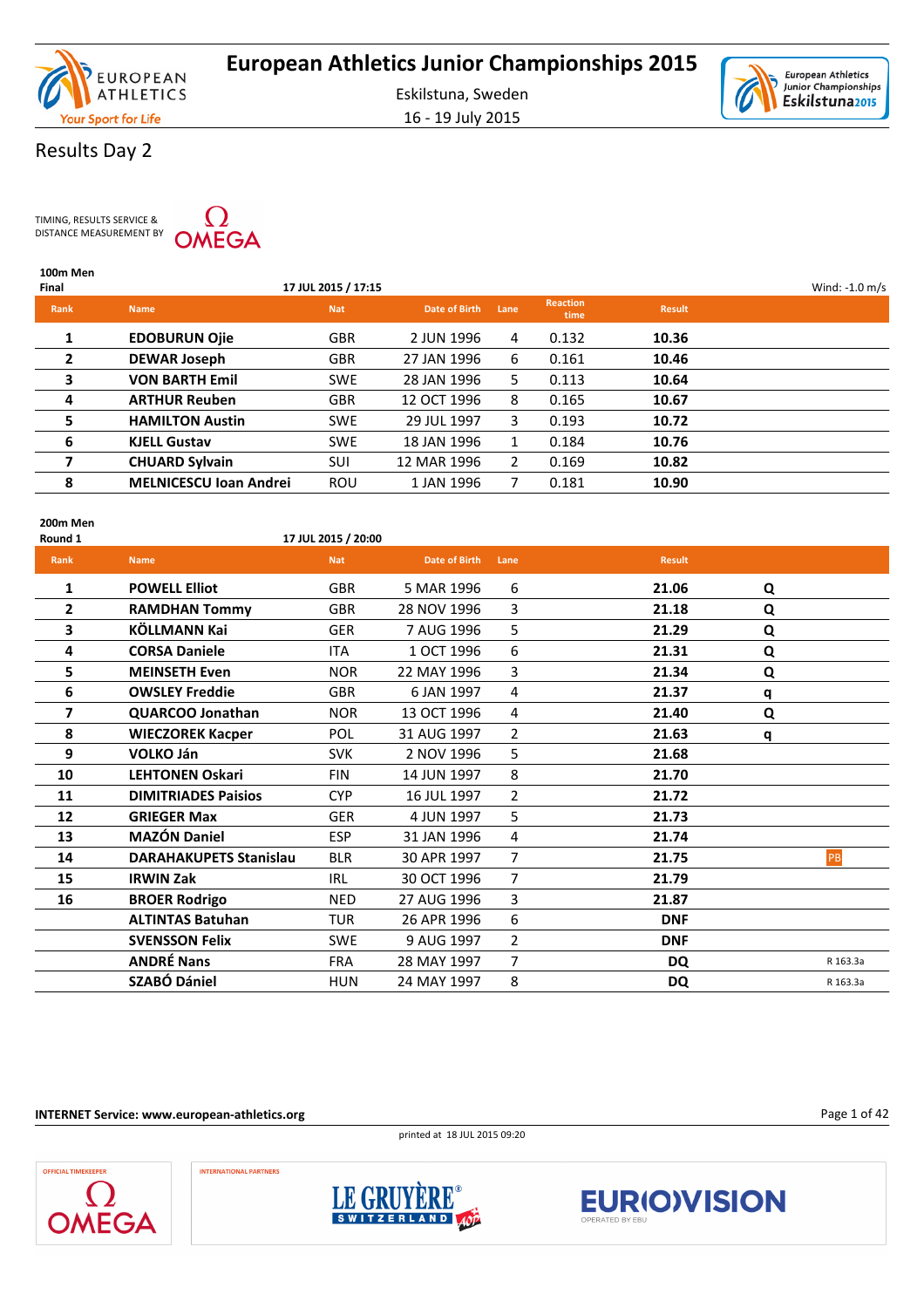



Results Day 2

| 200m Men<br>Round 1 Heat 1/3 |                         | 17 JUL 2015 / 20:00 |               |      |                         |               |   | Wind: $+0.8$ m/s |
|------------------------------|-------------------------|---------------------|---------------|------|-------------------------|---------------|---|------------------|
| Rank                         | <b>Name</b>             | <b>Nat</b>          | Date of Birth | Lane | <b>Reaction</b><br>time | <b>Result</b> |   |                  |
|                              | <b>CORSA Daniele</b>    | <b>ITA</b>          | 1 OCT 1996    | 6    | 0.220                   | 21.31         | Q |                  |
| $\overline{2}$               | <b>MEINSETH Even</b>    | <b>NOR</b>          | 22 MAY 1996   | 3    | 0.152                   | 21.34         | Q |                  |
| 3                            | <b>OWSLEY Freddie</b>   | <b>GBR</b>          | 6 JAN 1997    | 4    | 0.215                   | 21.37         | a |                  |
| 4                            | <b>WIECZOREK Kacper</b> | POL                 | 31 AUG 1997   | 2    | 0.141                   | 21.63         | a |                  |
|                              | <b>GRIEGER Max</b>      | <b>GER</b>          | 4 JUN 1997    | 5.   | 0.213                   | 21.73         |   |                  |
|                              | <b>ANDRÉ Nans</b>       | <b>FRA</b>          | 28 MAY 1997   |      | 0.150                   | DQ            |   | R 163.3a         |

| 200m Men<br>Round 1 Heat 2/3 |                            | 17 JUL 2015 / 20:08 |                      |                       |                         |               |   | Wind: $0.0 \text{ m/s}$ |
|------------------------------|----------------------------|---------------------|----------------------|-----------------------|-------------------------|---------------|---|-------------------------|
| <b>Rank</b>                  | <b>Name</b>                | <b>Nat</b>          | <b>Date of Birth</b> | Lane                  | <b>Reaction</b><br>time | <b>Result</b> |   |                         |
|                              | <b>POWELL Elliot</b>       | <b>GBR</b>          | 5 MAR 1996           | 6                     | 0.168                   | 21.06         | Q |                         |
| $\overline{2}$               | QUARCOO Jonathan           | <b>NOR</b>          | 13 OCT 1996          | 4                     | 0.131                   | 21.40         | Q |                         |
| 3                            | <b>VOLKO Ján</b>           | <b>SVK</b>          | 2 NOV 1996           | 5.                    | 0.182                   | 21.68         |   |                         |
| 4                            | <b>LEHTONEN Oskari</b>     | <b>FIN</b>          | 14 JUN 1997          | 8                     | 0.180                   | 21.70         |   |                         |
| 5                            | <b>DIMITRIADES Paisios</b> | <b>CYP</b>          | 16 JUL 1997          | $\mathbf{2}^{\prime}$ | 0.206                   | 21.72         |   |                         |
| 6                            | <b>IRWIN Zak</b>           | IRL                 | 30 OCT 1996          |                       | 0.150                   | 21.79         |   |                         |
| 7                            | <b>BROER Rodrigo</b>       | <b>NED</b>          | 27 AUG 1996          | 3.                    | 0.179                   | 21.87         |   |                         |

| 200m Men<br>Round 1 Heat 3/3 |                               | 17 JUL 2015 / 20:13 |                      |      |                         |               |   | Wind: $-0.1$ m/s |
|------------------------------|-------------------------------|---------------------|----------------------|------|-------------------------|---------------|---|------------------|
| Rank                         | <b>Name</b>                   | <b>Nat</b>          | <b>Date of Birth</b> | Lane | <b>Reaction</b><br>time | <b>Result</b> |   |                  |
| 1                            | <b>RAMDHAN Tommy</b>          | <b>GBR</b>          | 28 NOV 1996          | 3    | 0.137                   | 21.18         | Q |                  |
| $\mathbf{2}$                 | KÖLLMANN Kai                  | <b>GER</b>          | 7 AUG 1996           | 5.   | 0.162                   | 21.29         | Q |                  |
| 3                            | <b>MAZÓN Daniel</b>           | <b>ESP</b>          | 31 JAN 1996          | 4    | 0.167                   | 21.74         |   |                  |
| 4                            | <b>DARAHAKUPETS Stanislau</b> | <b>BLR</b>          | 30 APR 1997          |      | 0.138                   | 21.75         |   | DD               |
|                              | <b>ALTINTAS Batuhan</b>       | TUR                 | 26 APR 1996          | 6    | 0.214                   | <b>DNF</b>    |   |                  |
|                              | <b>SVENSSON Felix</b>         | <b>SWE</b>          | 9 AUG 1997           | 2    | 0.144                   | <b>DNF</b>    |   |                  |
|                              | <b>SZABÓ Dániel</b>           | <b>HUN</b>          | 24 MAY 1997          | 8    | 0.173                   | DQ            |   | R 163.3a         |

Qualification: First 2 in each heat (Q) and the next 2 fastest (q) advance to the Final

**INTERNET Service: www.european-athletics.org**

printed at 18 JUL 2015 09:20







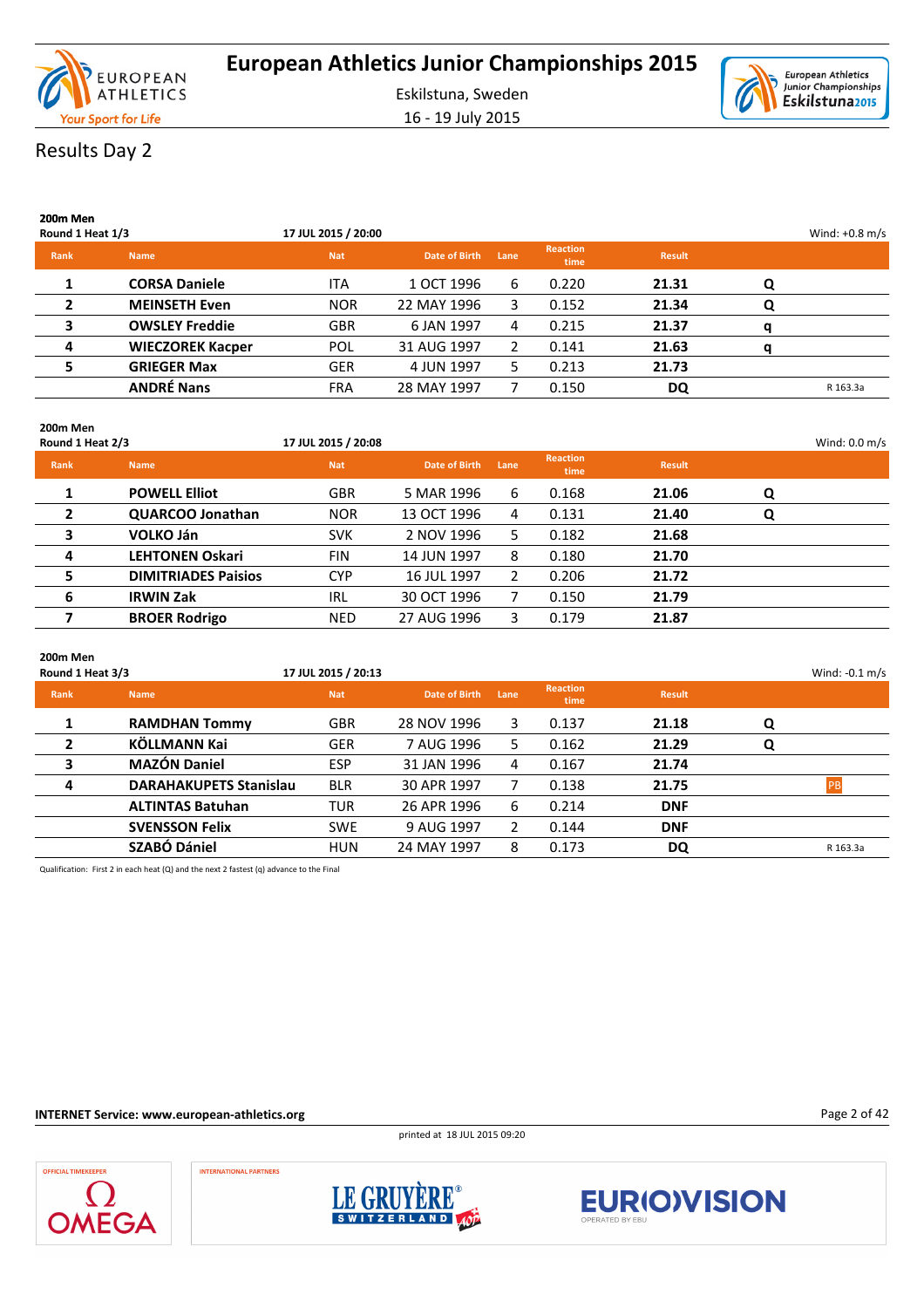



# Results Day 2

| 400m Men<br><b>Semifinal</b> |                                | 17 JUL 2015 / 19:05 |                      |              |               |   |    |
|------------------------------|--------------------------------|---------------------|----------------------|--------------|---------------|---|----|
| <b>Rank</b>                  | <b>Name</b>                    | <b>Nat</b>          | <b>Date of Birth</b> | Lane         | <b>Result</b> |   |    |
| 1                            | <b>VEDEL Benjamin Lobo</b>     | <b>DEN</b>          | 23 SEP 1997          | 4            | 46.49         | Q |    |
| 2                            | <b>WARHOLM Karsten</b>         | <b>NOR</b>          | 28 FEB 1996          | 5            | 46.91         | Q |    |
| 3                            | <b>ALTINTAS Batuhan</b>        | <b>TUR</b>          | 26 APR 1996          | 5            | 47.07         | Q |    |
| 4                            | <b>KOWALUK Dariusz</b>         | <b>POL</b>          | 16 APR 1996          | 6            | 47.10         | Q | PB |
| 5                            | <b>SERRANO Jesus</b>           | <b>ESP</b>          | 20 DEC 1997          | 3            | 47.12         | Q | PB |
| 6                            | <b>SUWARA Wiktor</b>           | POL                 | 24 JUL 1996          | 6            | 47.27         | Q |    |
| 7                            | <b>ECHEVERRY Darwin Andrés</b> | <b>ESP</b>          | 2 JAN 1996           | 7            | 47.30         | q |    |
| 8                            | <b>STEPHAN Bertrand</b>        | <b>FRA</b>          | 27 JUN 1996          | 4            | 47.48         | q |    |
| 9                            | <b>KOVACIC Mateo</b>           | <b>CRO</b>          | 19 JUL 1996          | 3            | 47.52         |   |    |
| 10                           | <b>SCHMIDT Constantin</b>      | <b>GER</b>          | 1 MAR 1996           | $\mathbf{1}$ | 47.57         |   |    |
| 11                           | <b>KUKHARENKO Andrey</b>       | <b>RUS</b>          | 24 FEB 1997          | 8            | 47.77         |   | PB |
| 12                           | FLÜCK Luca                     | <b>SUI</b>          | 16 JAN 1996          | $\mathbf{1}$ | 48.00         |   |    |
| 13                           | RÖSLER Aleksi                  | <b>GER</b>          | 11 FEB 1996          | 2            | 48.25         |   |    |
| 14                           | <b>GEBHARDT Mario</b>          | <b>AUT</b>          | 25 SEP 1996          | 7            | 48.29         |   |    |
| 14                           | <b>MARTINSSON Erik</b>         | <b>SWE</b>          | 25 SEP 1996          | 2            | 48.29         |   |    |
| 16                           | <b>GIBSON Scott</b>            | <b>IRL</b>          | 15 JUL 1997          | 8            | 48.84         |   |    |

**400m Men**

| Semifinal 1/2  |                          | 17 JUL 2015 / 19:05 |               |                       |                         |               |   |           |
|----------------|--------------------------|---------------------|---------------|-----------------------|-------------------------|---------------|---|-----------|
| Rank           | <b>Name</b>              | <b>Nat</b>          | Date of Birth | Lane                  | <b>Reaction</b><br>time | <b>Result</b> |   |           |
| 1              | <b>ALTINTAS Batuhan</b>  | <b>TUR</b>          | 26 APR 1996   | 5.                    | 0.162                   | 47.07         | Q |           |
| $\overline{2}$ | <b>SERRANO Jesus</b>     | ESP                 | 20 DEC 1997   | 3.                    | 0.170                   | 47.12         | Q | PB        |
| 3              | <b>SUWARA Wiktor</b>     | POL                 | 24 JUL 1996   | 6                     | 0.171                   | 47.27         | Q |           |
| 4              | <b>STEPHAN Bertrand</b>  | <b>FRA</b>          | 27 JUN 1996   | 4                     | 0.153                   | 47.48         | q |           |
| 5              | <b>KUKHARENKO Andrey</b> | <b>RUS</b>          | 24 FEB 1997   | 8                     | 0.173                   | 47.77         |   | <b>PB</b> |
| 6              | <b>FLÜCK Luca</b>        | SUI                 | 16 JAN 1996   |                       | 0.201                   | 48.00         |   |           |
|                | RÖSLER Aleksi            | <b>GER</b>          | 11 FEB 1996   | $\mathbf{2}^{\prime}$ | 0.178                   | 48.25         |   |           |
| 8              | <b>GEBHARDT Mario</b>    | <b>AUT</b>          | 25 SEP 1996   |                       | 0.169                   | 48.29         |   |           |

### **INTERNET Service: www.european-athletics.org**

printed at 18 JUL 2015 09:20



**INTERNATIONAL PARTNERS** 





Page 3 of 42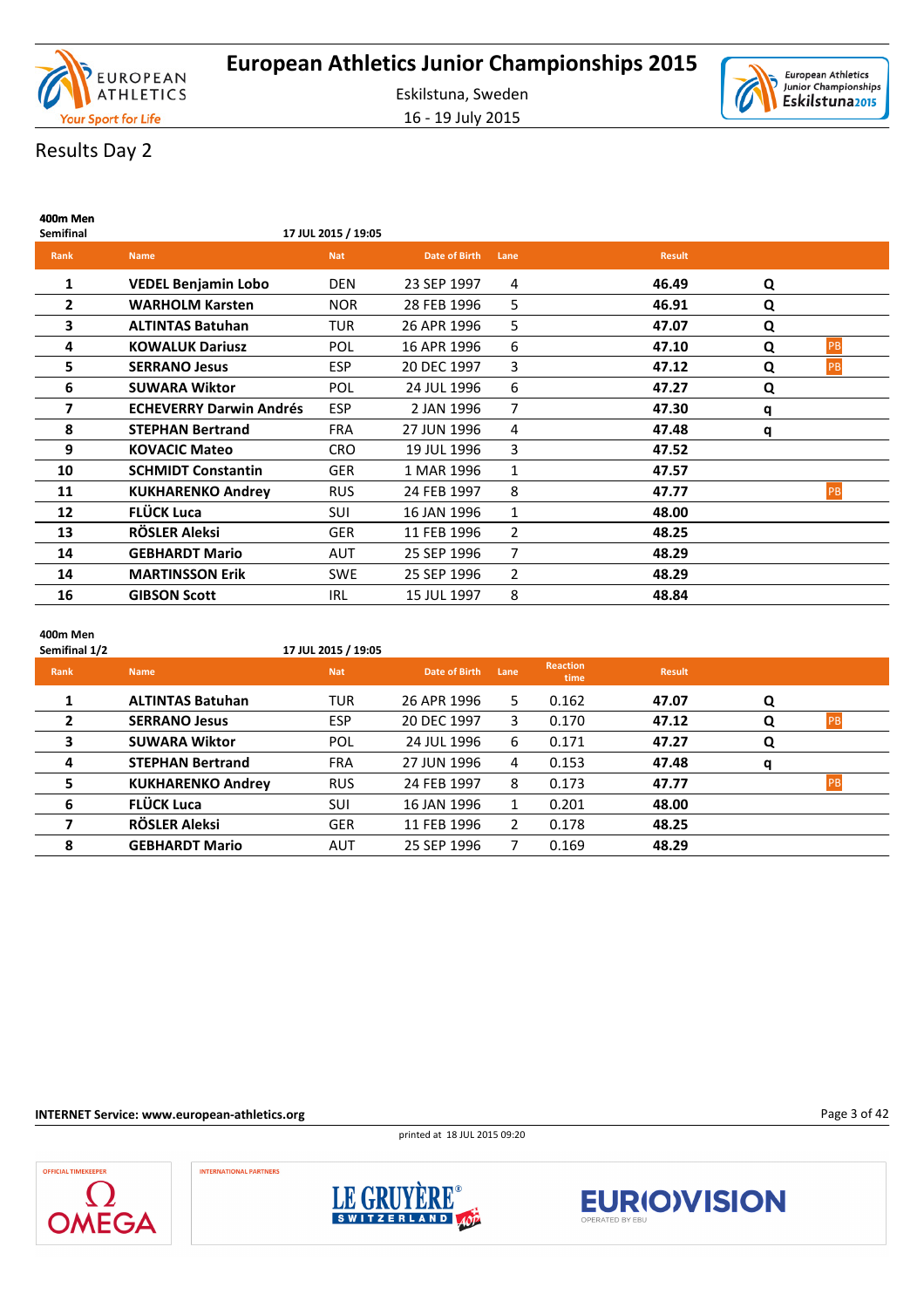

16 - 19 July 2015



# Results Day 2

| 400m Men<br>Semifinal 2/2 |                                | 17 JUL 2015 / 19:12 |               |      |                         |               |   |           |
|---------------------------|--------------------------------|---------------------|---------------|------|-------------------------|---------------|---|-----------|
| Rank                      | <b>Name</b>                    | <b>Nat</b>          | Date of Birth | Lane | <b>Reaction</b><br>time | <b>Result</b> |   |           |
| 1                         | <b>VEDEL Benjamin Lobo</b>     | <b>DEN</b>          | 23 SEP 1997   | 4    | 0.161                   | 46.49         | Q |           |
| $\mathbf{2}$              | <b>WARHOLM Karsten</b>         | <b>NOR</b>          | 28 FEB 1996   | 5.   | 0.147                   | 46.91         | Q |           |
| 3                         | <b>KOWALUK Dariusz</b>         | POL                 | 16 APR 1996   | 6    | 0.159                   | 47.10         | Q | <b>PB</b> |
| 4                         | <b>ECHEVERRY Darwin Andrés</b> | <b>ESP</b>          | 2 JAN 1996    | 7    | 0.140                   | 47.30         | q |           |
| 5                         | <b>KOVACIC Mateo</b>           | <b>CRO</b>          | 19 JUL 1996   | 3    | 0.181                   | 47.52         |   |           |
| 6                         | <b>SCHMIDT Constantin</b>      | <b>GER</b>          | 1 MAR 1996    | 1    | 0.161                   | 47.57         |   |           |
|                           | <b>MARTINSSON Erik</b>         | <b>SWE</b>          | 25 SEP 1996   | 2    | 0.156                   | 48.29         |   |           |
| 8                         | <b>GIBSON Scott</b>            | IRL                 | 15 JUL 1997   | 8    | 0.174                   | 48.84         |   |           |

Qualification: First 3 in each heat (Q) and the next 2 fastest (q) advance to the Final

**INTERNET Service: www.european-athletics.org**

printed at 18 JUL 2015 09:20

**OFFICIAL TIMEKEEPER OMEGA** 

**INTERNATIONAL PARTNERS** 





Page 4 of 42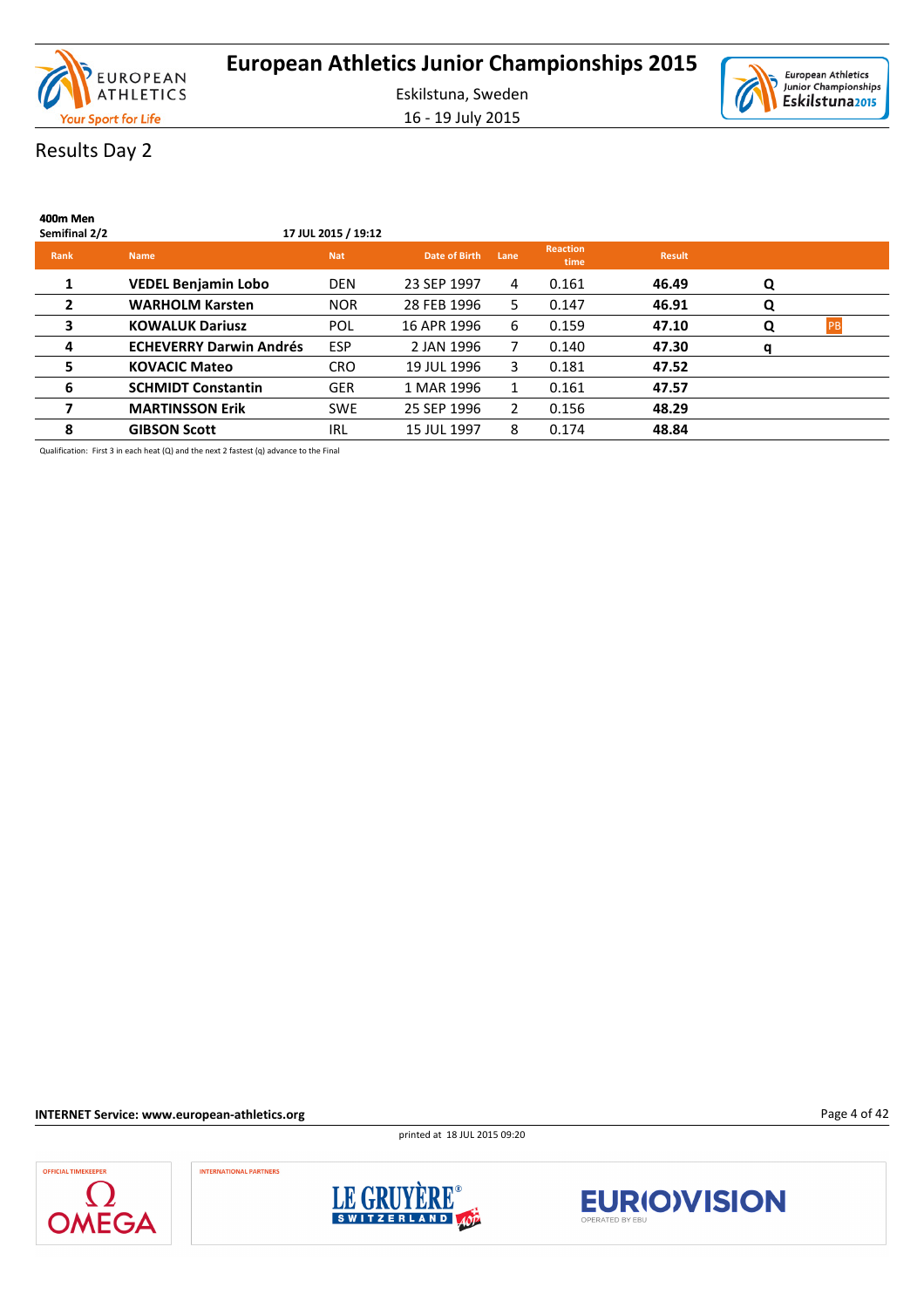





# Results Day 2

| 800m Men<br>Round 1     |                                 | 17 JUL 2015 / 12:00 |                      |                |               |   |    |
|-------------------------|---------------------------------|---------------------|----------------------|----------------|---------------|---|----|
| Rank                    | <b>Name</b>                     | <b>Nat</b>          | <b>Date of Birth</b> | Lane           | <b>Result</b> |   |    |
| 1                       | <b>ROWDEN Daniel</b>            | <b>GBR</b>          | 9 SEP 1997           | 4              | 1:51.35       | Q |    |
| $\mathbf{2}$            | <b>KHOLMOGOROV Konstantin</b>   | <b>RUS</b>          | 7 FEB 1996           | $\overline{2}$ | 1:51.50       | Q |    |
| 3                       | <b>KRAMER Andreas</b>           | <b>SWE</b>          | 13 APR 1997          | 5              | 1:51.68       | Q |    |
| 4                       | <b>MISHKUTS Artem</b>           | <b>BLR</b>          | 8 FEB 1996           | 3              | 1:51.90       | Q | PB |
| 5                       | <b>AQUARO Gabriele</b>          | ITA                 | 2 APR 1997           | $\overline{7}$ | 1:52.25       | q |    |
| 6                       | <b>THOMAS Spencer</b>           | <b>GBR</b>          | 26 AUG 1997          | 8              | 1:52.35       | Q |    |
| $\overline{\mathbf{z}}$ | <b>BERGLUND Kalle</b>           | <b>SWE</b>          | 11 MAR 1996          | $\overline{2}$ | 1:52.56       | Q |    |
| 8                       | <b>SENYK Stanislav</b>          | <b>UKR</b>          | 23 NOV 1996          | 3              | 1:52.74       | Q |    |
| 9                       | <b>BORKOWSKI Mateusz</b>        | <b>POL</b>          | 2 APR 1997           | $\overline{4}$ | 1:52.77       | Q |    |
| 10                      | <b>PILATI Lorenzo</b>           | ITA                 | 23 JUN 1996          | $\overline{7}$ | 1:52.78       | Q |    |
| 11                      | <b>VON EITZEN Christian</b>     | <b>GER</b>          | 1 JAN 1997           | 4              | 1:52.83       | Q |    |
| 12                      | <b>ULDBJERG HANSEN Kristian</b> | <b>DEN</b>          | 15 AUG 1996          | 8              | 1:53.04       | q |    |
| 13                      | <b>LANGFORD Kyle</b>            | <b>GBR</b>          | 2 FEB 1996           | $\overline{2}$ | 1:53.28       | Q |    |
| 14                      | <b>EINAN Markus</b>             | <b>NOR</b>          | 4 FEB 1997           | 5              | 1:53.39       | q |    |
| 15                      | <b>REUTHER Marc</b>             | <b>GER</b>          | 23 JUN 1996          | 5              | 1:53.41       | Q |    |
| 16                      | <b>DAL BEN Alessandro</b>       | ITA                 | 25 MAY 1996          | 7              | 1:53.46       | Q |    |
| 17                      | <b>HEINRICH Marvin</b>          | <b>GER</b>          | 1 JAN 1997           | $\overline{2}$ | 1:53.56       | Q |    |
| 17                      | <b>LOIR Pierrick</b>            | <b>FRA</b>          | 21 FEB 1997          | 3              | 1:53.56       | Q |    |
| 19                      | <b>LESPINASSE Florian</b>       | <b>FRA</b>          | 26 AUG 1996          | $\overline{7}$ | 1:53.68       | Q |    |
| 20                      | <b>KIRWAN Cillian</b>           | <b>IRL</b>          | 23 MAR 1996          | 4              | 1:53.76       | q |    |
| 21                      | <b>FESENKO Roman</b>            | <b>UKR</b>          | 4 APR 1997           | 6              | 1:54.06       |   |    |
| 22                      | <b>GIL Hugo</b>                 | POR                 | 25 JUN 1997          | 8              | 1:54.33       |   |    |
| 23                      | <b>GHEBAN Madalin Dorian</b>    | ROU                 | 12 JUL 1997          | 6              | 1:54.34       |   |    |
| 24                      | <b>PURCELL Harry</b>            | <b>IRL</b>          | 13 JAN 1996          | 3              | 1:54.55       | Q |    |
| 25                      | <b>TOLOKONNIKOV Konstantin</b>  | <b>RUS</b>          | 26 FEB 1996          | 8              | 1:54.58       | Q |    |
| 26                      | <b>KUPCS Gatis</b>              | LAT                 | 30 JUL 1997          | 5              | 1:54.64       |   |    |
| 27                      | <b>SCHÖPFER Jonas</b>           | SUI                 | 30 JUN 1996          | 4              | 1:54.75       | Q |    |
| 28                      | <b>VAN DIEPEN Tony</b>          | <b>NED</b>          | 17 APR 1996          | 5              | 1:54.90       | Q |    |
| 29                      | <b>FONSECA João</b>             | <b>POR</b>          | 30 MAR 1996          | 6              | 1:55.05       |   |    |
| 30                      | <b>MICKUS Benediktas</b>        | LTU                 | 26 MAR 1997          | 6              | 1:55.27       |   |    |
| 31                      | <b>JAEGER Joaquim</b>           | SUI                 | 21 MAY 1996          | 3              | 1:55.37       |   |    |
| 32                      | <b>JOVICIC Marko</b>            | BIH                 | 10 JUN 1996          | $\overline{2}$ | 1:55.87       |   |    |
| 33                      | <b>MOYA Pol</b>                 | AND                 | 9 DEC 1996           | 6              | 1:56.04       |   |    |
| 34                      | TALÁN Matúš                     | <b>SVK</b>          | 16 JAN 1996          | 7              | 1:56.93       |   |    |

#### **INTERNET Service: www.european-athletics.org**

printed at 18 JUL 2015 09:20







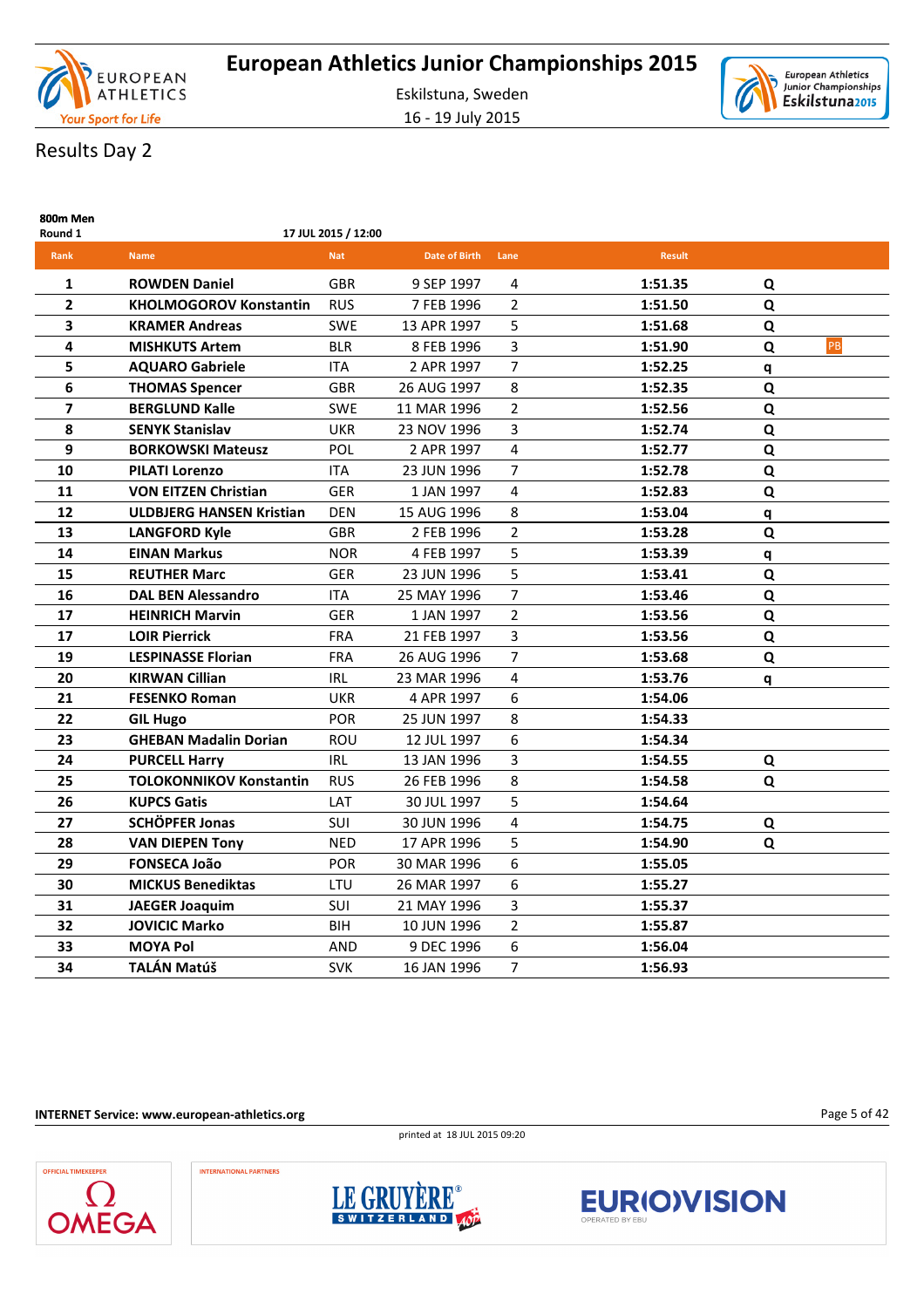

16 - 19 July 2015



# Results Day 2

| 800m Men<br>Round 1 Heat 1/5 |                              | 17 JUL 2015 / 12:00 |               |      |               |   |  |
|------------------------------|------------------------------|---------------------|---------------|------|---------------|---|--|
| Rank                         | <b>Name</b>                  | <b>Nat</b>          | Date of Birth | Lane | <b>Result</b> |   |  |
|                              | <b>LANGFORD Kyle</b>         | <b>GBR</b>          | 2 FEB 1996    | 2    | 1:53.28       | Q |  |
| $\overline{2}$               | <b>REUTHER Marc</b>          | <b>GER</b>          | 23 JUN 1996   | 5    | 1:53.41       | O |  |
| 3                            | <b>DAL BEN Alessandro</b>    | <b>ITA</b>          | 25 MAY 1996   |      | 1:53.46       | Q |  |
| 4                            | <b>LOIR Pierrick</b>         | <b>FRA</b>          | 21 FEB 1997   | 3    | 1:53.56       | Q |  |
| 5                            | <b>KIRWAN Cillian</b>        | IRL                 | 23 MAR 1996   | 4    | 1:53.76       |   |  |
| 6                            | <b>GHEBAN Madalin Dorian</b> | <b>ROU</b>          | 12 JUL 1997   | 6    | 1:54.34       |   |  |

**Intermediate times:**  $\begin{array}{ccc} 400 \text{m} & 58.29 & \text{REUTHER Marc (GER)} \\ 600 \text{m} & 1:27.07 & \text{LANGFORD Kyle (GBR)} \end{array}$ LANGFORD Kyle (GBR)

| 800m Men<br>Round 1 Heat 2/5 |                                | 17 JUL 2015 / 12:06 |               |      |               |   |  |
|------------------------------|--------------------------------|---------------------|---------------|------|---------------|---|--|
| Rank                         | <b>Name</b>                    | <b>Nat</b>          | Date of Birth | Lane | <b>Result</b> |   |  |
| 1                            | <b>PURCELL Harry</b>           | <b>IRL</b>          | 13 JAN 1996   | 3    | 1:54.55       | Q |  |
| $\overline{2}$               | <b>TOLOKONNIKOV Konstantin</b> | <b>RUS</b>          | 26 FEB 1996   | 8    | 1:54.58       | Q |  |
| 3                            | <b>SCHÖPFER Jonas</b>          | <b>SUI</b>          | 30 JUN 1996   | 4    | 1:54.75       | Q |  |
| 4                            | <b>VAN DIEPEN Tony</b>         | <b>NED</b>          | 17 APR 1996   | 5    | 1:54.90       | Q |  |
| 5                            | <b>FONSECA João</b>            | <b>POR</b>          | 30 MAR 1996   | 6    | 1:55.05       |   |  |
| 6                            | <b>JOVICIC Marko</b>           | <b>BIH</b>          | 10 JUN 1996   | 2    | 1:55.87       |   |  |
|                              | TALÁN Matúš                    | <b>SVK</b>          | 16 JAN 1996   |      | 1:56.93       |   |  |
|                              |                                |                     |               |      |               |   |  |

**Intermediate times:** 400m 59.92 TOLOKONNIKOV Konstantin (RUS) 600m 1:27.81 VAN DIEPEN Tony (NED)

| 800m Men<br>Round 1 Heat 3/5 |                                 | 17 JUL 2015 / 12:12 |               |      |               |   |  |
|------------------------------|---------------------------------|---------------------|---------------|------|---------------|---|--|
| Rank                         | <b>Name</b>                     | <b>Nat</b>          | Date of Birth | Lane | <b>Result</b> |   |  |
| 1                            | <b>BERGLUND Kalle</b>           | <b>SWE</b>          | 11 MAR 1996   | 2    | 1:52.56       | Q |  |
| $\overline{2}$               | <b>SENYK Stanislav</b>          | <b>UKR</b>          | 23 NOV 1996   | 3    | 1:52.74       | Q |  |
| 3                            | <b>PILATI Lorenzo</b>           | <b>ITA</b>          | 23 JUN 1996   |      | 1:52.78       | Q |  |
| 4                            | <b>VON EITZEN Christian</b>     | <b>GER</b>          | 1 JAN 1997    | 4    | 1:52.83       | Q |  |
| 5                            | <b>ULDBJERG HANSEN Kristian</b> | <b>DEN</b>          | 15 AUG 1996   | 8    | 1:53.04       | q |  |
| 6                            | <b>EINAN Markus</b>             | <b>NOR</b>          | 4 FEB 1997    | 5    | 1:53.39       | q |  |
|                              | <b>MOYA Pol</b>                 | <b>AND</b>          | 9 DEC 1996    | 6    | 1:56.04       |   |  |
|                              |                                 |                     |               |      |               |   |  |

**Intermediate times:** 400m 56.15 MOYA Pol (AND) 600m 1:25.07 VON EITZEN Christian (GER)

**INTERNET Service: www.european-athletics.org**

printed at 18 JUL 2015 09:20

Page 6 of 42





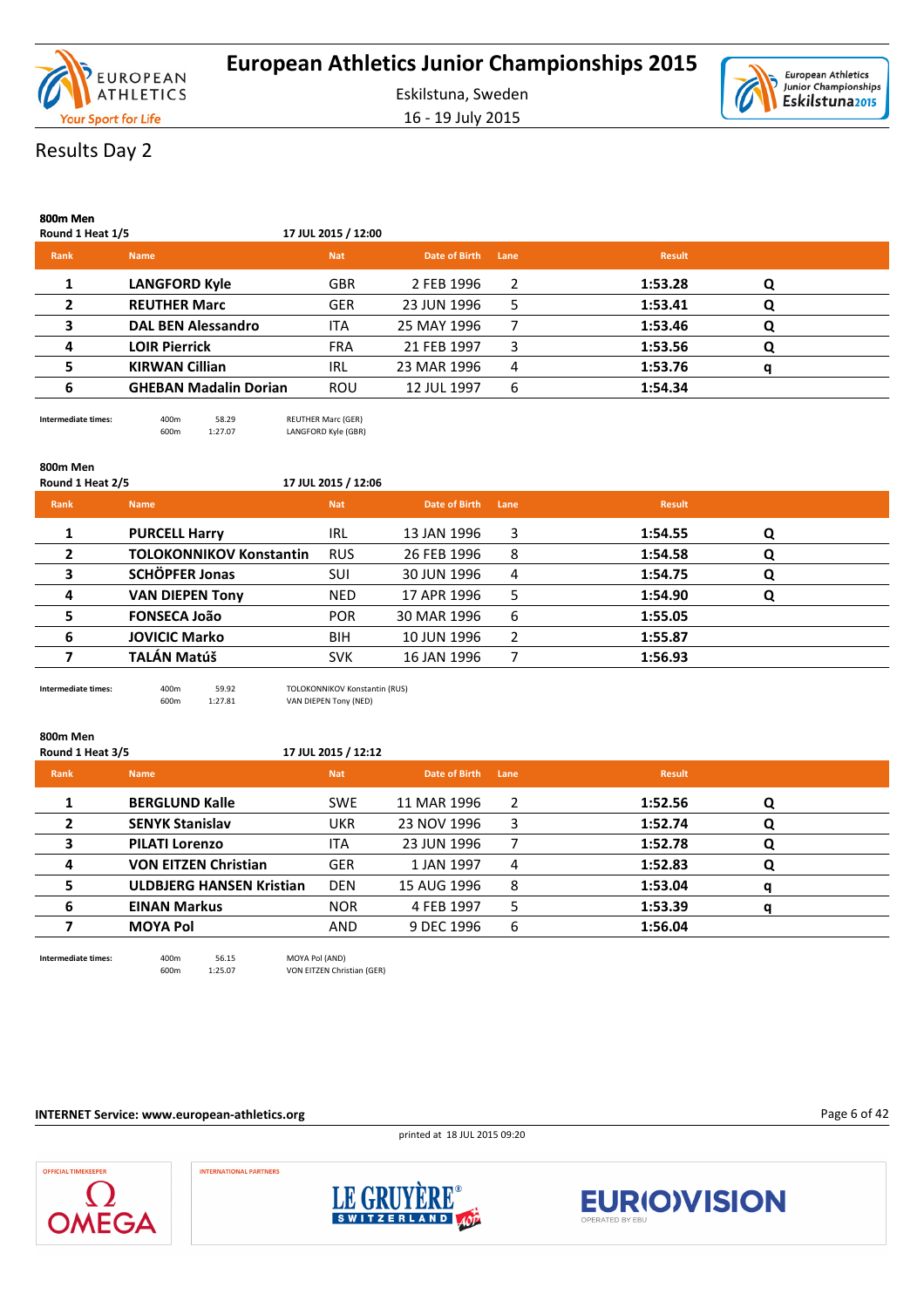

Eskilstuna, Sweden 16 - 19 July 2015



# Results Day 2

**800m Men**

| ovuil ivieli<br>Round 1 Heat 4/5 |                           | 17 JUL 2015 / 12:18 |               |      |               |   |  |
|----------------------------------|---------------------------|---------------------|---------------|------|---------------|---|--|
| Rank                             | <b>Name</b>               | <b>Nat</b>          | Date of Birth | Lane | <b>Result</b> |   |  |
|                                  | <b>THOMAS Spencer</b>     | <b>GBR</b>          | 26 AUG 1997   | 8    | 1:52.35       | Q |  |
| 2                                | <b>BORKOWSKI Mateusz</b>  | <b>POL</b>          | 2 APR 1997    | 4    | 1:52.77       | Q |  |
| 3                                | <b>HEINRICH Marvin</b>    | <b>GER</b>          | 1 JAN 1997    | 2    | 1:53.56       | Q |  |
| 4                                | <b>LESPINASSE Florian</b> | <b>FRA</b>          | 26 AUG 1996   |      | 1:53.68       | Q |  |
| 5                                | <b>FESENKO Roman</b>      | <b>UKR</b>          | 4 APR 1997    | 6    | 1:54.06       |   |  |
| 6                                | <b>KUPCS Gatis</b>        | LAT                 | 30 JUL 1997   | 5    | 1:54.64       |   |  |
|                                  | <b>JAEGER Joaquim</b>     | SUI                 | 21 MAY 1996   | 3    | 1:55.37       |   |  |
|                                  |                           |                     |               |      |               |   |  |

# **800m Men**

THOMAS Spencer (GBR)

| Round 1 Heat 5/5 |                               | 17 JUL 2015 / 12:24 |               |      |               |   |            |
|------------------|-------------------------------|---------------------|---------------|------|---------------|---|------------|
| <b>Rank</b>      | <b>Name</b>                   | <b>Nat</b>          | Date of Birth | Lane | <b>Result</b> |   |            |
|                  | <b>ROWDEN Daniel</b>          | <b>GBR</b>          | 9 SEP 1997    | 4    | 1:51.35       | Q |            |
| 2                | <b>KHOLMOGOROV Konstantin</b> | <b>RUS</b>          | 7 FEB 1996    | 2    | 1:51.50       | Q |            |
| 3                | <b>KRAMER Andreas</b>         | <b>SWE</b>          | 13 APR 1997   | 5    | 1:51.68       | Q |            |
| 4                | <b>MISHKUTS Artem</b>         | <b>BLR</b>          | 8 FEB 1996    | 3    | 1:51.90       | O | <b>IPR</b> |
|                  | <b>AQUARO Gabriele</b>        | <b>ITA</b>          | 2 APR 1997    |      | 1:52.25       |   |            |
| 6                | <b>GIL Hugo</b>               | <b>POR</b>          | 25 JUN 1997   | 8    | 1:54.33       |   |            |
|                  | <b>MICKUS Benediktas</b>      | LTU                 | 26 MAR 1997   | 6    | 1:55.27       |   |            |
|                  |                               |                     |               |      |               |   |            |

**Intermediate times:** 400m 54.66 KRAMER Andreas (SWE) 600m 1:23.36 KRAMER Andreas (SWE)

Qualification: First 4 in each heat (Q) and the next 4 fastest (q) advance to the Semifinals

**Intermediate times:** 400m 55.89 LESPINASSE Florian (FRA)<br>600m 1:25.37 THOMAS Spencer (GBR)

**INTERNET Service: www.european-athletics.org**

printed at 18 JUL 2015 09:20





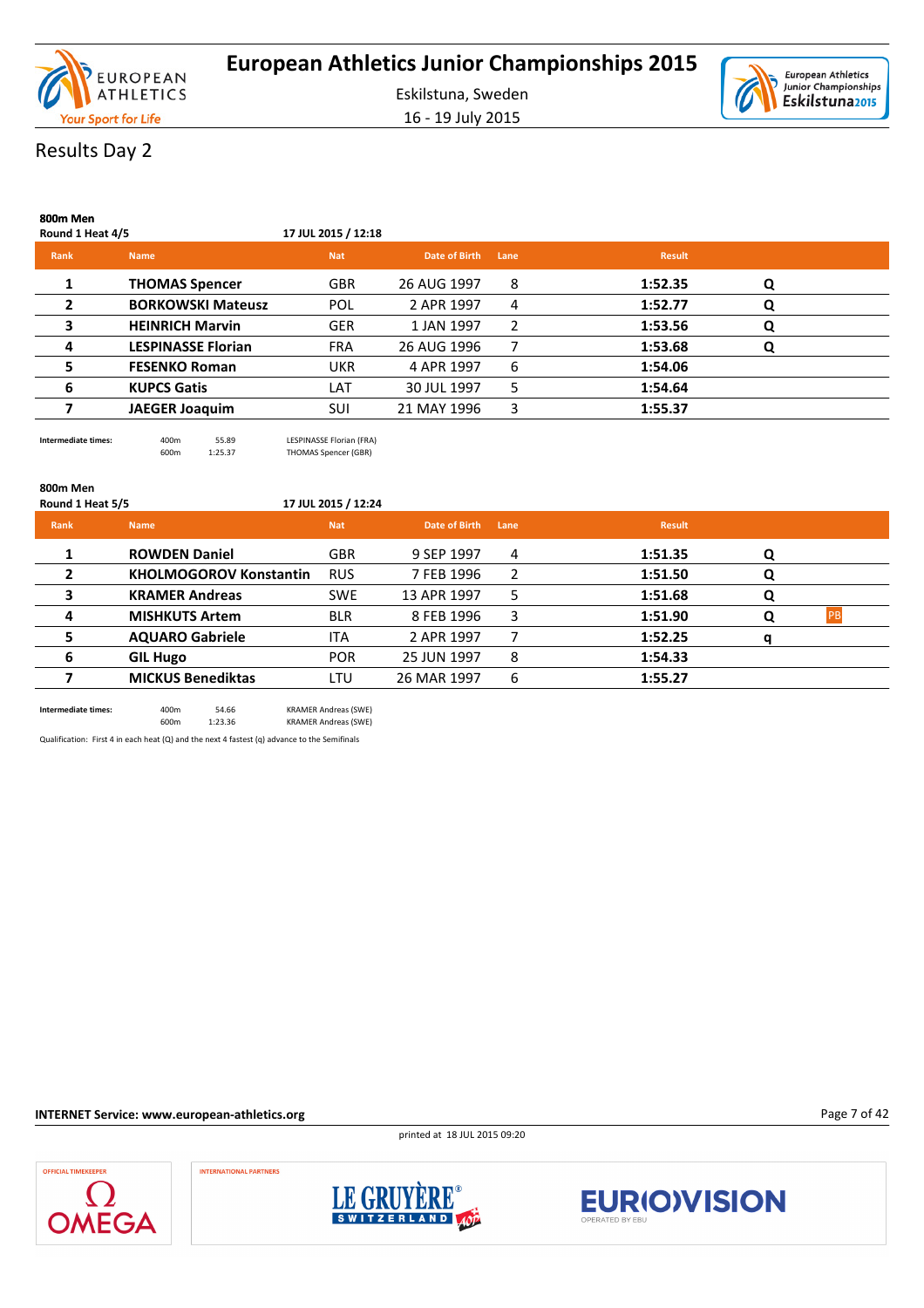

16 - 19 July 2015



# Results Day 2

| 3000m Steeplechase Men<br>Round 1 |                                   | 17 JUL 2015 / 18:00 |                     |                |               |   |          |
|-----------------------------------|-----------------------------------|---------------------|---------------------|----------------|---------------|---|----------|
| Rank                              | <b>Name</b>                       | <b>Nat</b>          | Date of Birth Order |                | <b>Result</b> |   |          |
| 1                                 | <b>PLOKHOTNIKOV Konstantin</b>    | <b>RUS</b>          | 24 MAR 1997         | 13             | 8:54.46       | Q | PB       |
| $\overline{2}$                    | <b>CHIAPPINELLI Yohanes</b>       | <b>ITA</b>          | 18 AUG 1997         | 9              | 8:56.92       | Q |          |
| 3                                 | <b>RODRÍGUEZ Alexis</b>           | <b>ESP</b>          | 19 APR 1997         | 12             | 8:58.90       | Q | PB       |
| 4                                 | <b>MESECKE Lennart</b>            | <b>GER</b>          | 30 APR 1997         | 5              | 8:59.12       | Q |          |
| 5                                 | <b>KACZMAREK Mateusz</b>          | POL                 | 19 MAR 1996         | $\overline{7}$ | 8:59.31       | Q | PB       |
| 6                                 | SEELHÖFER Jannik                  | <b>GER</b>          | 25 JUL 1997         | 11             | 8:59.42       | q |          |
| 7                                 | <b>JUHÁSZ Balázs</b>              | <b>HUN</b>          | 8 OCT 1996          | 12             | 8:59.53       | Q | PB       |
| 8                                 | <b>KARL Patrick</b>               | <b>GER</b>          | 3 MAY 1996          | 5              | 9:03.54       | Q |          |
| 9                                 | <b>PONTIER Anthony</b>            | <b>FRA</b>          | 12 SEP 1997         | 10             | 9:03.91       | Q |          |
| 10                                | <b>ABASCAL Samuel</b>             | <b>ESP</b>          | 18 APR 1996         | $\overline{2}$ | 9:04.00       | Q |          |
| 11                                | <b>COLOMBINI Simone</b>           | <b>ITA</b>          | 27 JUN 1996         | 3              | 9:04.14       | Q |          |
| 12                                | <b>BALABANOV Ivo</b>              | <b>BUL</b>          | 21 FEB 1997         | 4              | 9:04.48       | q | PB       |
| 13                                | <b>SINN Luca</b>                  | <b>AUT</b>          | 5 MAY 1996          | 6              | 9:06.35       | q | PB       |
| 14                                | <b>ETTAQY Said</b>                | <b>ITA</b>          | 14 SEP 1996         | $\mathbf{1}$   | 9:07.99       | q |          |
| 15                                | <b>DUNDERDALE Haran</b>           | GBR                 | 26 APR 1996         | 6              | 9:09.75       | q |          |
| 16                                | <b>SASÍNEK Filip</b>              | <b>CZE</b>          | 8 JAN 1996          | 9              | 9:11.84       |   |          |
| 17                                | <b>SHEVCHENKO Serhiy</b>          | <b>UKR</b>          | 10 JUL 1996         | 8              | 9:14.37       |   |          |
| 18                                | ÜLGER Oguzhan                     | <b>TUR</b>          | 27 JAN 1997         | 11             | 9:14.50       |   | PB       |
| 19                                | <b>OULID-AISSA-HAUSER Maxence</b> | <b>FRA</b>          | 3 NOV 1997          | 8              | 9:16.50       |   |          |
| 20                                | <b>DUPONT Benjamin</b>            | <b>FRA</b>          | 22 MAR 1996         | 3              | 9:19.07       |   |          |
| 21                                | <b>KOTEK David</b>                | <b>CZE</b>          | 17 NOV 1997         | 10             | 9:26.68       |   |          |
| 22                                | <b>JIBB Jack</b>                  | <b>GBR</b>          | 21 SEP 1997         | $\overline{7}$ | 9:35.23       |   |          |
| 23                                | <b>BARYIEU Anton</b>              | <b>BLR</b>          | 17 APR 1996         | $\overline{2}$ | 9:38.73       |   |          |
| 24                                | STÜGER Paul                       | <b>AUT</b>          | 22 OCT 1996         | $\mathbf{1}$   | 9:49.64       |   |          |
|                                   | <b>JOHANSSON Vidar</b>            | <b>SWE</b>          | 8 OCT 1996          | $\overline{4}$ | <b>DQ</b>     |   | R 163.3a |

**INTERNET Service: www.european-athletics.org**

printed at 18 JUL 2015 09:20



**INTERNATIONAL PARTNERS** 





Page 8 of 42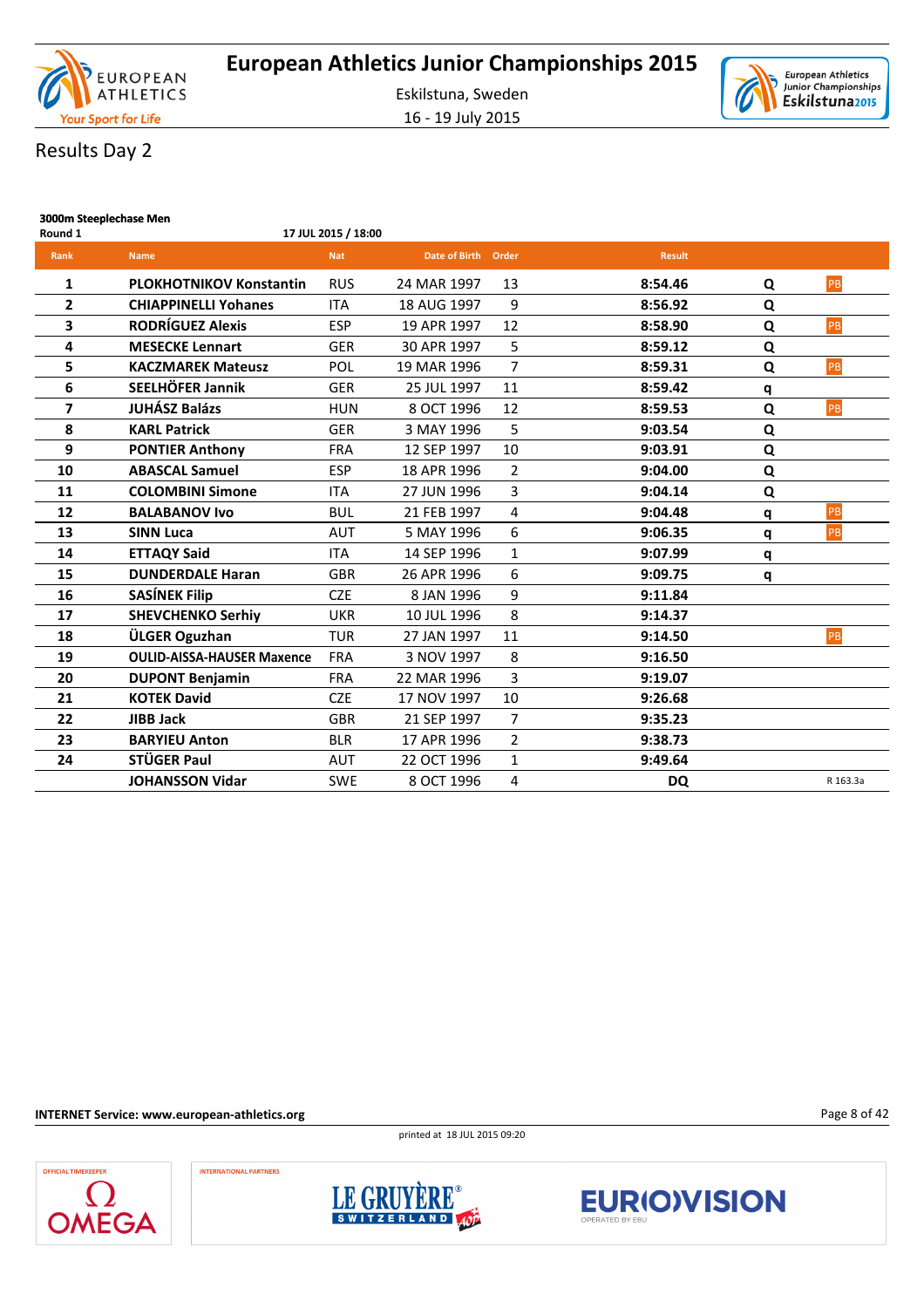

16 - 19 July 2015



# Results Day 2

| 3000m Steeplechase Men |                                   |                     |                     |    |               |   |           |
|------------------------|-----------------------------------|---------------------|---------------------|----|---------------|---|-----------|
| Round 1 Heat 1/2       |                                   | 17 JUL 2015 / 18:00 |                     |    |               |   |           |
| <b>Rank</b>            | <b>Name</b>                       | <b>Nat</b>          | Date of Birth Order |    | <b>Result</b> |   |           |
| 1                      | <b>PLOKHOTNIKOV Konstantin</b>    | <b>RUS</b>          | 24 MAR 1997         | 13 | 8:54.46       | Q | PB        |
| 2                      | <b>CHIAPPINELLI Yohanes</b>       | <b>ITA</b>          | 18 AUG 1997         | 9  | 8:56.92       | Q |           |
| 3                      | <b>RODRÍGUEZ Alexis</b>           | <b>ESP</b>          | 19 APR 1997         | 12 | 8:58.90       | Q | <b>PB</b> |
| 4                      | <b>MESECKE Lennart</b>            | <b>GER</b>          | 30 APR 1997         | 5  | 8:59.12       | Q |           |
| 5                      | <b>KACZMAREK Mateusz</b>          | POL                 | 19 MAR 1996         | 7  | 8:59.31       | Q | PB        |
| 6                      | SEELHÖFER Jannik                  | <b>GER</b>          | 25 JUL 1997         | 11 | 8:59.42       | q |           |
| 7                      | <b>BALABANOV Ivo</b>              | <b>BUL</b>          | 21 FEB 1997         | 4  | 9:04.48       | q | PB        |
| 8                      | <b>DUNDERDALE Haran</b>           | <b>GBR</b>          | 26 APR 1996         | 6  | 9:09.75       | q |           |
| 9                      | <b>OULID-AISSA-HAUSER Maxence</b> | <b>FRA</b>          | 3 NOV 1997          | 8  | 9:16.50       |   |           |
| 10                     | <b>DUPONT Benjamin</b>            | <b>FRA</b>          | 22 MAR 1996         | 3  | 9:19.07       |   |           |
| 11                     | <b>KOTEK David</b>                | <b>CZE</b>          | 17 NOV 1997         | 10 | 9:26.68       |   |           |
| 12                     | <b>BARYIEU Anton</b>              | <b>BLR</b>          | 17 APR 1996         | 2  | 9:38.73       |   |           |
| 13                     | STÜGER Paul                       | AUT                 | 22 OCT 1996         | 1  | 9:49.64       |   |           |
|                        |                                   |                     |                     |    |               |   |           |

**Intermediate times:** 1000m 3:01.86 CHIAPPINELLI Yohanes (ITA)<br>2000m 6:01.00 CHIAPPINELLI Yohanes (ITA) 6:01.00 CHIAPPINELLI Yohanes (ITA)

**3000m Steeplechase Men**

#### **Round 1 Heat 2/2 17 JUL 2015 / 18:13**

| <b>Rank</b> | <b>Name</b>              | <b>Nat</b> | Date of Birth Order |                | <b>Result</b> |   |          |
|-------------|--------------------------|------------|---------------------|----------------|---------------|---|----------|
| 1           | <b>JUHÁSZ Balázs</b>     | <b>HUN</b> | 8 OCT 1996          | 12             | 8:59.53       | Q | PB       |
| 2           | <b>KARL Patrick</b>      | <b>GER</b> | 3 MAY 1996          | 5              | 9:03.54       | Q |          |
| 3           | <b>PONTIER Anthony</b>   | <b>FRA</b> | 12 SEP 1997         | 10             | 9:03.91       | Q |          |
| 4           | <b>ABASCAL Samuel</b>    | <b>ESP</b> | 18 APR 1996         | $\overline{2}$ | 9:04.00       | Q |          |
| 5           | <b>COLOMBINI Simone</b>  | <b>ITA</b> | 27 JUN 1996         | 3              | 9:04.14       | Q |          |
| 6           | <b>SINN Luca</b>         | <b>AUT</b> | 5 MAY 1996          | 6              | 9:06.35       | q | PB       |
| 7           | <b>ETTAQY Said</b>       | <b>ITA</b> | 14 SEP 1996         | 1              | 9:07.99       | q |          |
| 8           | <b>SASÍNEK Filip</b>     | <b>CZE</b> | 8 JAN 1996          | 9              | 9:11.84       |   |          |
| 9           | <b>SHEVCHENKO Serhiy</b> | <b>UKR</b> | 10 JUL 1996         | 8              | 9:14.37       |   |          |
| 10          | ÜLGER Oguzhan            | TUR        | 27 JAN 1997         | 11             | 9:14.50       |   | PB       |
| 11          | JIBB Jack                | <b>GBR</b> | 21 SEP 1997         | 7              | 9:35.23       |   |          |
|             | <b>JOHANSSON Vidar</b>   | <b>SWE</b> | 8 OCT 1996          | 4              | DQ            |   | R 163.3a |
|             |                          |            |                     |                |               |   |          |

**Intermediate times:** 1000m 3:00.33 JIBB Jack (GBR) 2000m 6:08.39 JIBB Jack (GBR)

Qualification: First 5 in each heat (Q) and the next 5 fastest (q) advance to the Final

#### **INTERNET Service: www.european-athletics.org**



Page 9 of 42





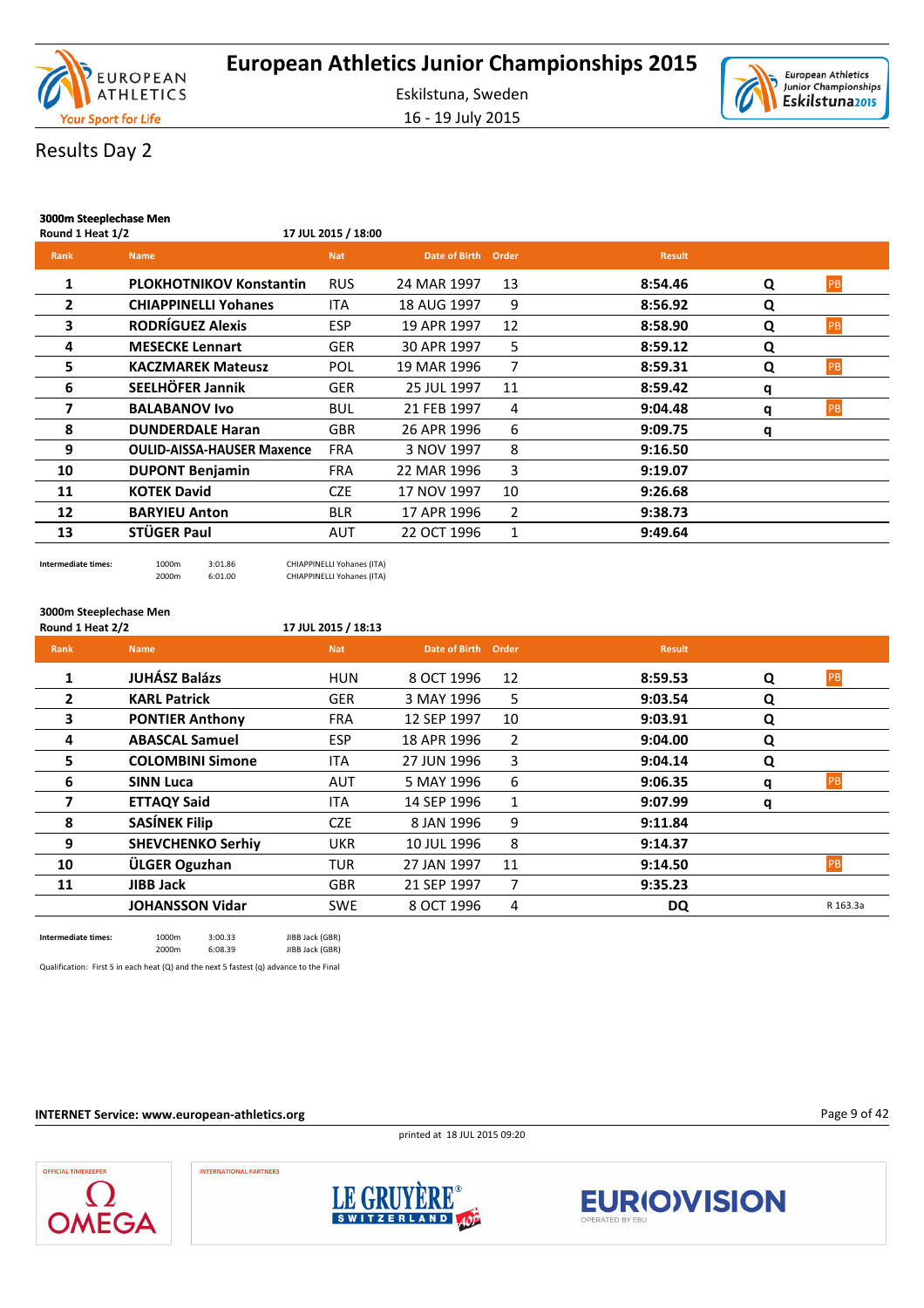



# Results Day 2

| Round 1                 | 110m Hurdles Men (99.0cm)<br>17 JUL 2015 / 13:20 |            |                      |                         |               |   |           |  |  |  |
|-------------------------|--------------------------------------------------|------------|----------------------|-------------------------|---------------|---|-----------|--|--|--|
| Rank                    | <b>Name</b>                                      | <b>Nat</b> | <b>Date of Birth</b> | Lane                    | <b>Result</b> |   |           |  |  |  |
| 1                       | <b>CATY Dylan</b>                                | <b>FRA</b> | 11 JAN 1997          | 3                       | 13.71         | Q | PB        |  |  |  |
| $\mathbf{2}$            | <b>LICKTEIG Florian</b>                          | <b>GER</b> | 24 MAR 1996          | 3                       | 13.73         | Q |           |  |  |  |
| 3                       | <b>PORRAS Gerard</b>                             | <b>ESP</b> | 14 APR 1996          | 5                       | 13.87         | Q |           |  |  |  |
| 4                       | <b>HANNEMANN Henrik</b>                          | <b>GER</b> | 19 JUL 1997          | 5                       | 13.96         | Q |           |  |  |  |
| 5                       | <b>SALIMULLIN Kamil</b>                          | <b>RUS</b> | 1 JAN 1996           | $\overline{7}$          | 13.97         | Q |           |  |  |  |
| 6                       | <b>SOLODOV Sergey</b>                            | <b>RUS</b> | 3 JAN 1996           | 6                       | 14.00         | Q |           |  |  |  |
| $\overline{\mathbf{z}}$ | <b>MFOMKPA Alain-Hervé</b>                       | SUI        | 4 JUN 1996           | 3                       | 14.01         | Q |           |  |  |  |
| 8                       | <b>MANNINEN Ilari</b>                            | <b>FIN</b> | 11 OCT 1997          | $\overline{2}$          | 14.03         | Q | PB        |  |  |  |
| 9                       | <b>ELGER Patrick</b>                             | <b>GER</b> | 25 JAN 1996          | $\overline{\mathbf{4}}$ | 14.07         | Q |           |  |  |  |
| 10                      | <b>KALLIOKULJU Valtteri</b>                      | <b>FIN</b> | 14 JAN 1997          | 3                       | 14.10         | Q |           |  |  |  |
| 10                      | <b>SKLENÁR David</b>                             | <b>CZE</b> | 22 JUN 1997          | $\overline{7}$          | 14.10         | Q |           |  |  |  |
| 12                      | <b>MARTINSSON Elias</b>                          | <b>SWE</b> | 28 JUN 1997          | $\overline{2}$          | 14.21         | q | PB        |  |  |  |
| 13                      | <b>TSOÚYIAS Dímos</b>                            | <b>GRE</b> | 25 APR 1996          | $\overline{7}$          | 14.27         | q |           |  |  |  |
| 14                      | <b>NEDELCU Cristian Florentin</b>                | <b>ROU</b> | 13 FEB 1997          | 8                       | 14.29         | q | PB        |  |  |  |
| 15                      | <b>KANTELE Viktor</b>                            | <b>FIN</b> | 11 JAN 1997          | 8                       | 14.30         | q | PB        |  |  |  |
| 16                      | <b>MITALA Charles</b>                            | <b>SWE</b> | 26 JAN 1996          | 6                       | 14.35         |   |           |  |  |  |
| 17                      | <b>BEHAN Matthew</b>                             | <b>IRL</b> | 16 DEC 1996          | 5                       | 14.37         | Q |           |  |  |  |
| 17                      | <b>SAULIUS Rapolas</b>                           | LTU        | 15 FEB 1996          | 6                       | 14.37         |   | <b>SB</b> |  |  |  |
| 19                      | <b>MCKENNA Garbhan</b>                           | <b>IRL</b> | 4 AUG 1996           | $\overline{2}$          | 14.41         |   |           |  |  |  |
| 20                      | <b>BIZZONI Leonardo</b>                          | <b>ITA</b> | 26 FEB 1996          | 5                       | 14.44         |   |           |  |  |  |
| 21                      | <b>SKALVY Gordon</b>                             | <b>AUT</b> | 5 MAR 1997           | $\overline{7}$          | 14.45         |   |           |  |  |  |
| 22                      | <b>KEMENES Ákos</b>                              | <b>HUN</b> | 26 OCT 1996          | 4                       | 14.59         |   |           |  |  |  |
| 23                      | <b>NIKOLOV Nikolai</b>                           | <b>BUL</b> | 6 AUG 1996           | 8                       | 14.62         |   |           |  |  |  |
| 24                      | <b>BULAT Abdulsamet</b>                          | <b>TUR</b> | 15 APR 1996          | 4                       | 14.72         |   |           |  |  |  |
|                         | <b>BARBIER Clement</b>                           | <b>FRA</b> | 9 APR 1996           | 6                       | <b>DNF</b>    |   |           |  |  |  |
|                         | <b>FEILER Itamar</b>                             | <b>ISR</b> | 20 FEB 1997          | $\overline{2}$          | <b>DNS</b>    |   |           |  |  |  |
|                         | <b>HATTON Jack</b>                               | <b>GBR</b> | 14 FEB 1996          | 4                       | <b>DNS</b>    |   |           |  |  |  |

### **110m Hurdles Men (99.0cm) Round 1 Heat 1/4** Wind: +1.1 m/s **Rank Name Nat Date of Birth Lane Reaction time Result 1 CATY Dylan** FRA 11 JAN 1997 3 0.205 **13.71 Q** PB **2 PORRAS Gerard** ESP 14 APR 1996 5 0.165 **13.87 Q 3 SOLODOV Sergey** RUS 3 JAN 1996 6 0.156 **14.00 Q 4 MARTINSSON Elias** SWE 28 JUN 1997 2 0.184 **14.21 q** PB **5 TSOÚYIAS Dímos** GRE 25 APR 1996 7 0.170 **14.27 q 6 NEDELCU Cristian Florentin** ROU 13 FEB 1997 8 0.159 **14.29 q** PB

#### **INTERNET Service: www.european-athletics.org**

**INTERNATIONAL PARTNERS** 

printed at 18 JUL 2015 09:20

Page 10 of 42





**7 BULAT Abdulsamet** TUR 15 APR 1996 4 0.177 **14.72**

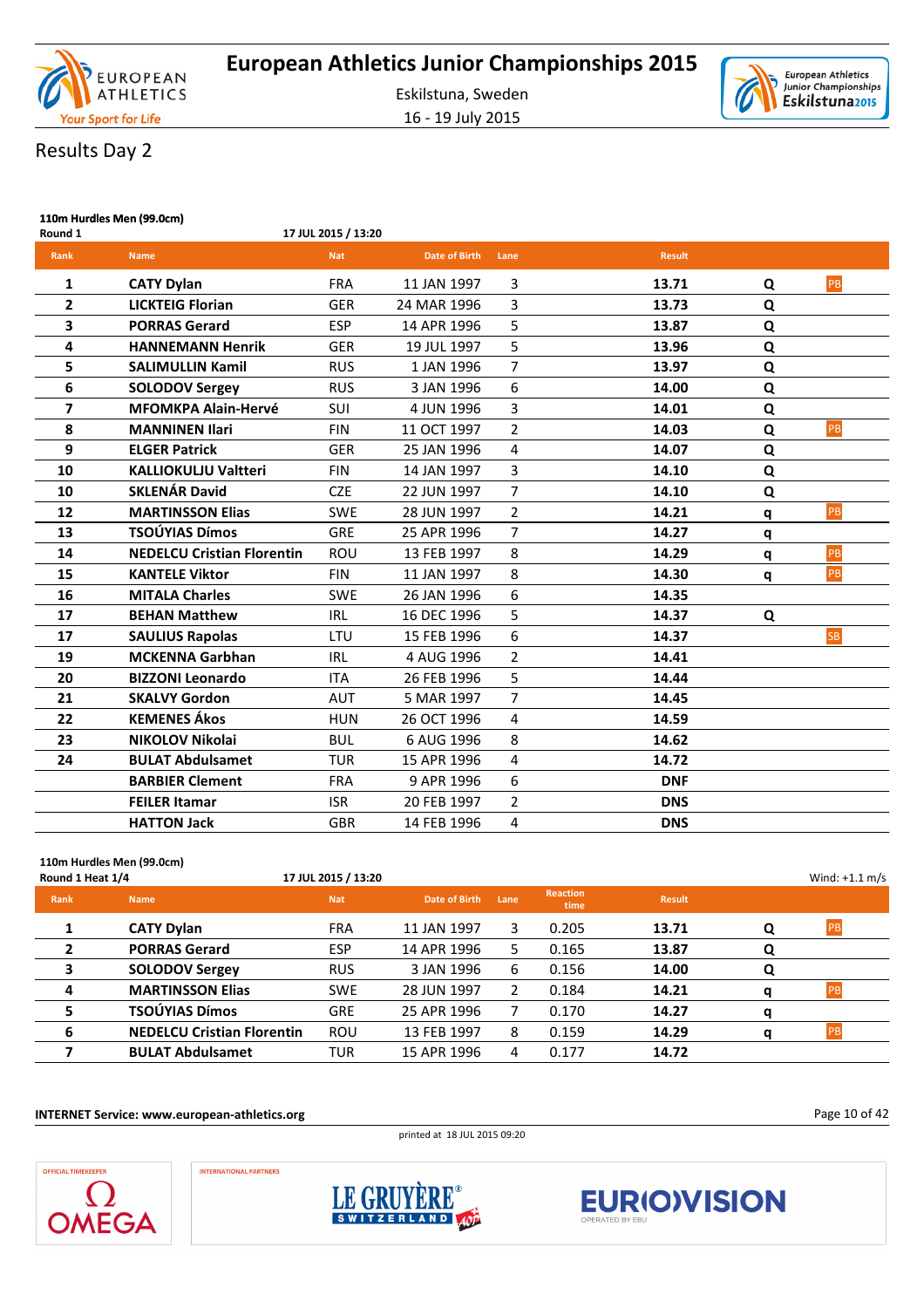

16 - 19 July 2015



### Results Day 2

| Round 1 Heat 2/4 | 110m Hurdles Men (99.0cm)  | 17 JUL 2015 / 13:27 |               |      |                         |               |   | Wind: $-0.3$ m/s |
|------------------|----------------------------|---------------------|---------------|------|-------------------------|---------------|---|------------------|
| <b>Rank</b>      | <b>Name</b>                | <b>Nat</b>          | Date of Birth | Lane | <b>Reaction</b><br>time | <b>Result</b> |   |                  |
|                  | <b>MFOMKPA Alain-Hervé</b> | SUI                 | 4 JUN 1996    | 3.   | 0.162                   | 14.01         | Q |                  |
| $\mathbf{2}$     | <b>ELGER Patrick</b>       | <b>GER</b>          | 25 JAN 1996   | 4    | 0.183                   | 14.07         | O |                  |
| 3                | <b>SKLENÁR David</b>       | <b>CZE</b>          | 22 JUN 1997   |      | 0.204                   | 14.10         | Q |                  |
| 4                | <b>KANTELE Viktor</b>      | <b>FIN</b>          | 11 JAN 1997   | 8    | 0.129                   | 14.30         | a |                  |
| 5                | <b>MITALA Charles</b>      | <b>SWE</b>          | 26 JAN 1996   | 6    | 0.145                   | 14.35         |   |                  |
| 6                | <b>BIZZONI Leonardo</b>    | <b>ITA</b>          | 26 FEB 1996   | 5.   | 0.149                   | 14.44         |   |                  |
|                  | <b>FEILER Itamar</b>       | <b>ISR</b>          | 20 FEB 1997   | 2    |                         | <b>DNS</b>    |   |                  |
|                  |                            |                     |               |      |                         |               |   |                  |

#### **110m Hurdles Men (99.0cm)**

| Round 1 Heat 3/4 |                         | 17 JUL 2015 / 13:34 |               |      |                         |               |   | Wind: $+0.8$ m/s |
|------------------|-------------------------|---------------------|---------------|------|-------------------------|---------------|---|------------------|
| Rank             | <b>Name</b>             | <b>Nat</b>          | Date of Birth | Lane | <b>Reaction</b><br>time | <b>Result</b> |   |                  |
|                  | <b>LICKTEIG Florian</b> | <b>GER</b>          | 24 MAR 1996   | 3.   | 0.170                   | 13.73         | Q |                  |
| 2                | <b>MANNINEN Ilari</b>   | <b>FIN</b>          | 11 OCT 1997   |      | 0.150                   | 14.03         | O | PB               |
| 3                | <b>BEHAN Matthew</b>    | IRL                 | 16 DEC 1996   | 5.   | 0.142                   | 14.37         | Q |                  |
| 4                | <b>SKALVY Gordon</b>    | <b>AUT</b>          | 5 MAR 1997    |      | 0.141                   | 14.45         |   |                  |
|                  | <b>BARBIER Clement</b>  | <b>FRA</b>          | 9 APR 1996    | 6    | 0.239                   | <b>DNF</b>    |   |                  |
|                  | <b>HATTON Jack</b>      | <b>GBR</b>          | 14 FEB 1996   | 4    |                         | <b>DNS</b>    |   |                  |

| Round 1 Heat 4/4 | 110m Hurdles Men (99.0cm)   | 17 JUL 2015 / 13:41 |               |      |                                |               |   | Wind: $-0.9$ m/s |
|------------------|-----------------------------|---------------------|---------------|------|--------------------------------|---------------|---|------------------|
| <b>Rank</b>      | <b>Name</b>                 | <b>Nat</b>          | Date of Birth | Lane | <b>Reaction</b><br><b>time</b> | <b>Result</b> |   |                  |
|                  | <b>HANNEMANN Henrik</b>     | <b>GER</b>          | 19 JUL 1997   | 5.   | 0.196                          | 13.96         | Q |                  |
| $\mathbf{2}$     | <b>SALIMULLIN Kamil</b>     | <b>RUS</b>          | 1 JAN 1996    |      | 0.170                          | 13.97         | Q |                  |
| 3                | <b>KALLIOKULJU Valtteri</b> | <b>FIN</b>          | 14 JAN 1997   | 3.   | 0.154                          | 14.10         | Q |                  |
| 4                | <b>SAULIUS Rapolas</b>      | LTU                 | 15 FEB 1996   | 6    | 0.192                          | 14.37         |   |                  |
| 5                | <b>MCKENNA Garbhan</b>      | IRL                 | 4 AUG 1996    | 2    | 0.149                          | 14.41         |   |                  |
| 6                | <b>KEMENES Ákos</b>         | <b>HUN</b>          | 26 OCT 1996   | 4    | 0.162                          | 14.59         |   |                  |
| 7                | <b>NIKOLOV Nikolai</b>      | <b>BUL</b>          | 6 AUG 1996    | 8    | 0.160                          | 14.62         |   |                  |

Qualification: First 3 in each heat (Q) and the next 4 fastest (q) advance to the Semifinals

#### **INTERNET Service: www.european-athletics.org**

printed at 18 JUL 2015 09:20



**INTERNATIONAL PARTNERS** 





Page 11 of 42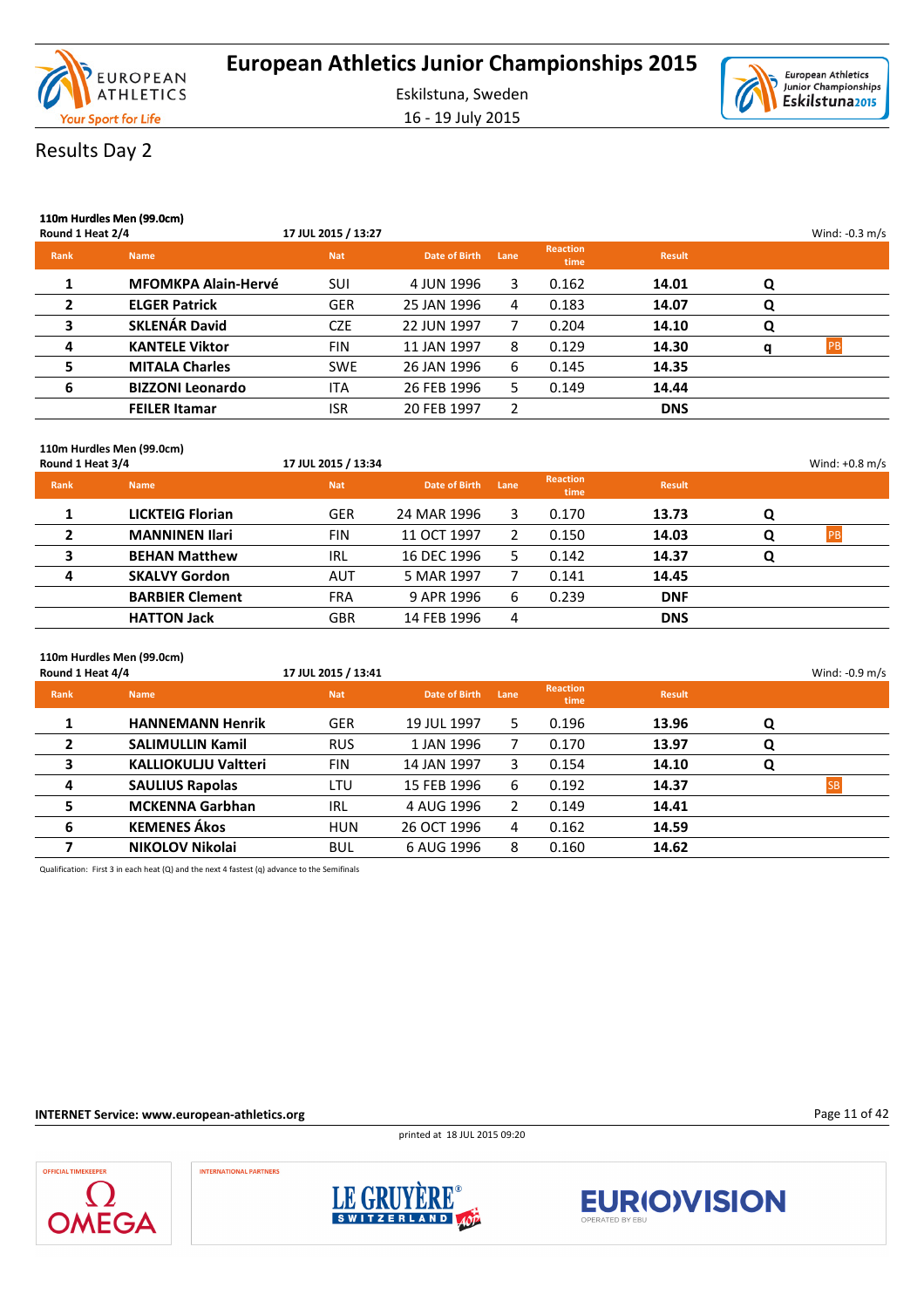

16 - 19 July 2015



| Semifinal   | 110m Hurdles Men (99.0cm)<br>17 JUL 2015 / 16:50 |            |                      |      |               |   |    |  |  |
|-------------|--------------------------------------------------|------------|----------------------|------|---------------|---|----|--|--|
| <b>Rank</b> | <b>Name</b>                                      | <b>Nat</b> | <b>Date of Birth</b> | Lane | <b>Result</b> |   |    |  |  |
| 1           | <b>CATY Dylan</b>                                | <b>FRA</b> | 11 JAN 1997          | 4    | 13.63         | Q | PB |  |  |
| 2           | <b>SALIMULLIN Kamil</b>                          | <b>RUS</b> | 1 JAN 1996           | 6    | 13.86         | Q |    |  |  |
| 3           | <b>ELGER Patrick</b>                             | <b>GER</b> | 25 JAN 1996          | 3    | 13.88         | Q |    |  |  |
| 4           | <b>LICKTEIG Florian</b>                          | <b>GER</b> | 24 MAR 1996          | 5    | 13.92         | Q |    |  |  |
| 5           | <b>HANNEMANN Henrik</b>                          | <b>GER</b> | 19 JUL 1997          | 4    | 13.93         | Q |    |  |  |
| 5           | <b>SOLODOV Sergey</b>                            | <b>RUS</b> | 3 JAN 1996           | 8    | 13.93         | Q |    |  |  |
| 7           | <b>MFOMKPA Alain-Hervé</b>                       | SUI        | 4 JUN 1996           | 5    | 13.95         | q |    |  |  |
| 8           | <b>PORRAS Gerard</b>                             | <b>ESP</b> | 14 APR 1996          | 6    | 14.02         | q |    |  |  |
| 9           | <b>KALLIOKULJU Valtteri</b>                      | FIN        | 14 JAN 1997          | 8    | 14.07         |   |    |  |  |
| 10          | <b>SKLENÁR David</b>                             | <b>CZE</b> | 22 JUN 1997          | 7    | 14.15         |   |    |  |  |
| 11          | <b>MANNINEN Ilari</b>                            | <b>FIN</b> | 11 OCT 1997          | 3    | 14.20         |   |    |  |  |
| 12          | <b>BEHAN Matthew</b>                             | <b>IRL</b> | 16 DEC 1996          | 7    | 14.21         |   |    |  |  |
| 13          | <b>KANTELE Viktor</b>                            | <b>FIN</b> | 11 JAN 1997          | 1    | 14.27         |   | PB |  |  |
| 14          | TSOÚYIAS Dímos                                   | <b>GRE</b> | 25 APR 1996          | 1    | 14.30         |   |    |  |  |
| 15          | <b>NEDELCU Cristian Florentin</b>                | <b>ROU</b> | 13 FEB 1997          | 2    | 14.39         |   |    |  |  |
| 16          | <b>MARTINSSON Elias</b>                          | <b>SWE</b> | 28 JUN 1997          | 2    | 14.57         |   |    |  |  |

**110m Hurdles Men (99.0cm)**

| Semifinal 1/2  |                            | 17 JUL 2015 / 16:50 |               |      |                         |               |   | Wind: $-0.1$ m/s |
|----------------|----------------------------|---------------------|---------------|------|-------------------------|---------------|---|------------------|
| Rank           | <b>Name</b>                | <b>Nat</b>          | Date of Birth | Lane | <b>Reaction</b><br>time | <b>Result</b> |   |                  |
| 1              | <b>CATY Dylan</b>          | <b>FRA</b>          | 11 JAN 1997   | 4    | 0.170                   | 13.63         | Q | <b>PB</b>        |
| $\overline{2}$ | <b>ELGER Patrick</b>       | <b>GER</b>          | 25 JAN 1996   | 3    | 0.192                   | 13.88         | Q |                  |
| 3              | <b>SOLODOV Sergey</b>      | <b>RUS</b>          | 3 JAN 1996    | 8    | 0.151                   | 13.93         | Q |                  |
| 4              | <b>MFOMKPA Alain-Hervé</b> | <b>SUI</b>          | 4 JUN 1996    | 5.   | 0.147                   | 13.95         | q |                  |
| 5              | <b>PORRAS Gerard</b>       | <b>ESP</b>          | 14 APR 1996   | 6    | 0.158                   | 14.02         | q |                  |
| 6              | <b>BEHAN Matthew</b>       | <b>IRL</b>          | 16 DEC 1996   |      | 0.157                   | 14.21         |   |                  |
|                | <b>KANTELE Viktor</b>      | <b>FIN</b>          | 11 JAN 1997   |      | 0.130                   | 14.27         |   | PB               |
| 8              | <b>MARTINSSON Elias</b>    | <b>SWE</b>          | 28 JUN 1997   | 2    | 0.157                   | 14.57         |   |                  |

**INTERNET Service: www.european-athletics.org**

printed at 18 JUL 2015 09:20



**INTERNATIONAL PARTNERS** 







Page 12 of 42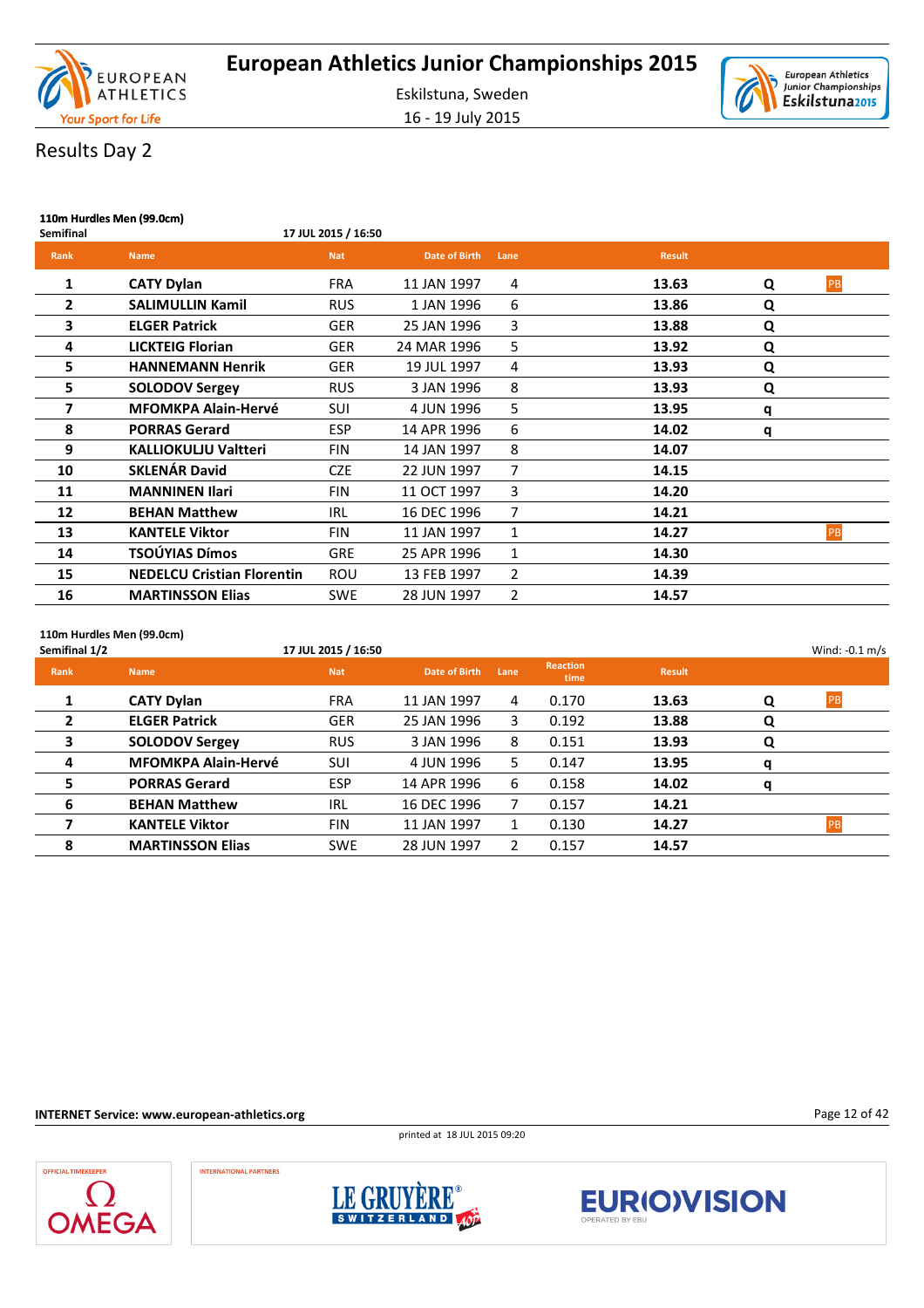

16 - 19 July 2015



### Results Day 2

| 110m Hurdles Men (99.0cm)<br>Semifinal 2/2 |                                   | 17 JUL 2015 / 16:58 |               |      |                         |               |   | Wind: $-1.0$ m/s |
|--------------------------------------------|-----------------------------------|---------------------|---------------|------|-------------------------|---------------|---|------------------|
| <b>Rank</b>                                | <b>Name</b>                       | <b>Nat</b>          | Date of Birth | Lane | <b>Reaction</b><br>time | <b>Result</b> |   |                  |
| 1                                          | <b>SALIMULLIN Kamil</b>           | <b>RUS</b>          | 1 JAN 1996    | 6    | 0.150                   | 13.86         | Q |                  |
| $\overline{2}$                             | <b>LICKTEIG Florian</b>           | <b>GER</b>          | 24 MAR 1996   | 5.   | 0.171                   | 13.92         | Q |                  |
| 3                                          | <b>HANNEMANN Henrik</b>           | <b>GER</b>          | 19 JUL 1997   | 4    | 0.145                   | 13.93         | Q |                  |
| 4                                          | <b>KALLIOKULJU Valtteri</b>       | <b>FIN</b>          | 14 JAN 1997   | 8    | 0.139                   | 14.07         |   |                  |
| 5                                          | <b>SKLENÁR David</b>              | <b>CZE</b>          | 22 JUN 1997   |      | 0.166                   | 14.15         |   |                  |
| 6                                          | <b>MANNINEN Ilari</b>             | <b>FIN</b>          | 11 OCT 1997   | 3.   | 0.120                   | 14.20         |   |                  |
| 7                                          | TSOÚYIAS Dímos                    | <b>GRE</b>          | 25 APR 1996   |      | 0.164                   | 14.30         |   |                  |
| 8                                          | <b>NEDELCU Cristian Florentin</b> | <b>ROU</b>          | 13 FEB 1997   | 2    | 0.137                   | 14.39         |   |                  |

Qualification: First 3 in each heat (Q) and the next 2 fastest (q) advance to the Final

**INTERNET Service: www.european-athletics.org**

printed at 18 JUL 2015 09:20

Page 13 of 42







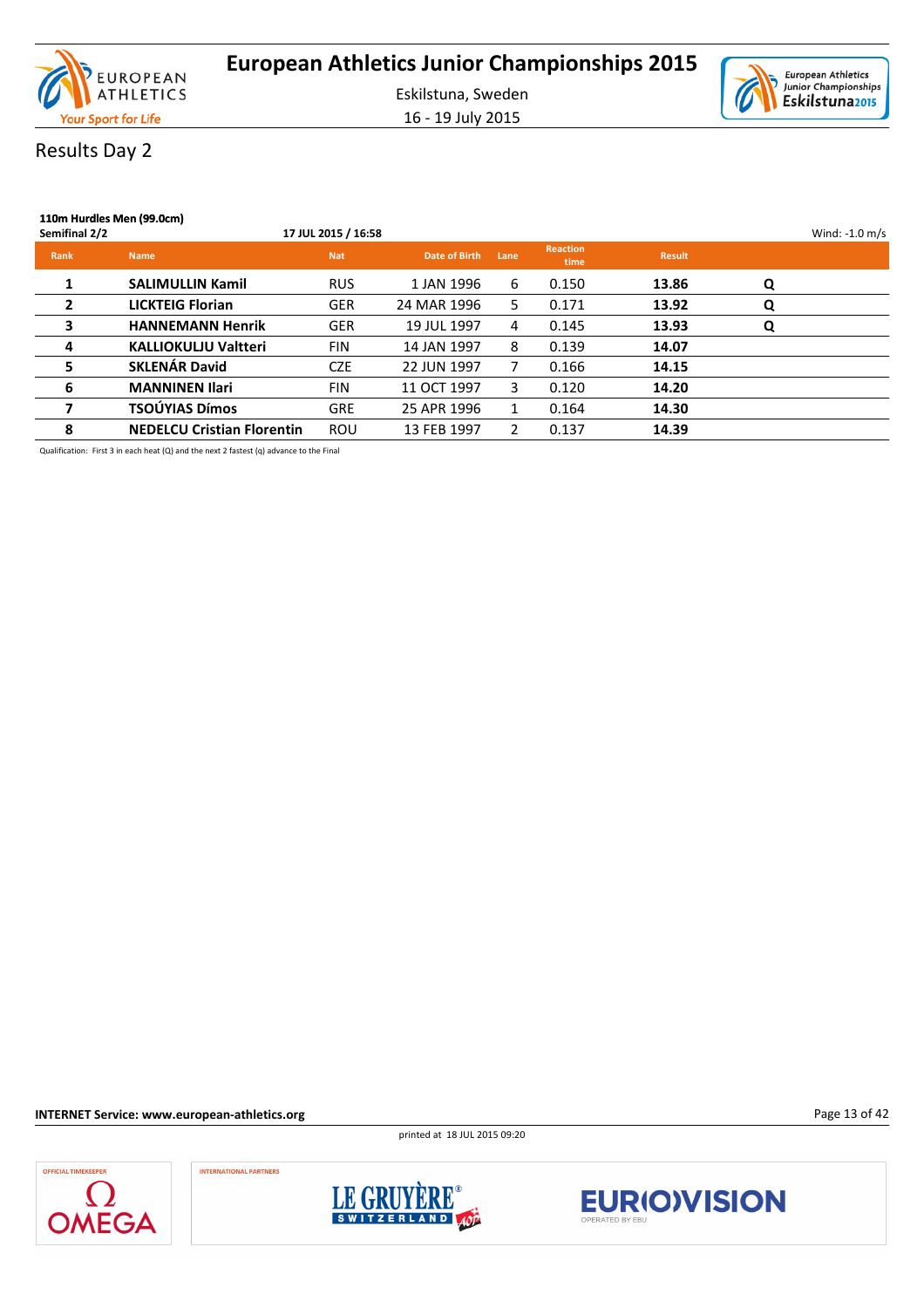





# Results Day 2

| 400m Hurdles Men<br>Round 1 |                                   | 17 JUL 2015 / 10:50 |                      |                |               |   |            |
|-----------------------------|-----------------------------------|---------------------|----------------------|----------------|---------------|---|------------|
| Rank                        | <b>Name</b>                       | <b>Nat</b>          | <b>Date of Birth</b> | Lane           | <b>Result</b> |   |            |
| 1                           | <b>LAWRIE Jack</b>                | <b>GBR</b>          | 21 FEB 1996          | 4              | 51.91         | Q |            |
| $\overline{2}$              | <b>LOGINOV Ivan</b>               | <b>RUS</b>          | 19 JUN 1997          | 4              | 52.21         | Q |            |
| 3                           | <b>ABUAKU Joshua</b>              | <b>GER</b>          | 1 JAN 1996           | $\overline{2}$ | 52.22         | Q |            |
| 4                           | <b>HUFNAGL Dominik</b>            | AUT                 | 10 JAN 1997          | 2              | 52.43         | Q |            |
| 5                           | <b>SMIDT Nick</b>                 | <b>NED</b>          | 12 MAY 1997          | $\overline{7}$ | 52.44         | Q | PB         |
| 6                           | <b>MARTINEZ Mikel</b>             | <b>ESP</b>          | 29 JUN 1996          | 8              | 52.65         | Q |            |
| 6                           | <b>OWUSU Dylan</b>                | <b>BEL</b>          | 23 SEP 1997          | 5              | 52.65         | Q |            |
| 8                           | <b>ANDERSSON Isak</b>             | <b>SWE</b>          | 29 JAN 1996          | 5              | 52.72         | Q |            |
| 9                           | <b>GOUACIDE Florian</b>           | FRA                 | 20 JAN 1997          | 6              | 52.73         | Q |            |
| 10                          | <b>CHESAK Mykyta</b>              | <b>UKR</b>          | 12 APR 1997          | 3              | 52.79         | Q |            |
| 11                          | <b>DELGADO Javier</b>             | <b>ESP</b>          | 9 JUN 1996           | 3              | 52.81         | Q |            |
| 12                          | <b>BRAND Dany</b>                 | SUI                 | 23 FEB 1996          | $\overline{2}$ | 52.82         | Q |            |
| 13                          | <b>COROLLER Victor</b>            | <b>FRA</b>          | 21 SEP 1997          | 5              | 53.01         | Q |            |
| 14                          | <b>MACH Matei</b>                 | <b>CZE</b>          | 17 NOV 1997          | 7              | 53.02         | Q |            |
| 15                          | <b>MALKOCEVIC Rusmir</b>          | <b>BIH</b>          | 9 JAN 1996           | 3              | 53.05         | Q | <b>NJR</b> |
| 16                          | <b>RODRIGUEZ Iñigo</b>            | <b>ESP</b>          | 14 AUG 1996          | 7              | 53.11         | Q |            |
| 17                          | <b>ADOLF Michael</b>              | <b>GER</b>          | 1 JAN 1996           | 5              | 53.18         | Q |            |
| 18                          | <b>GALIKOWSKI Michal</b>          | POL                 | 17 JAN 1997          | $\overline{7}$ | 53.20         | Q |            |
| 19                          | <b>NAZARUK Artur</b>              | <b>UKR</b>          | 10 MAR 1996          | $\overline{7}$ | 53.47         | q |            |
| 20                          | <b>TAJANA Mattia</b>              | <b>SUI</b>          | 23 AUG 1996          | $\overline{2}$ | 53.74         | q |            |
| 21                          | <b>GAUGL Sebastian</b>            | <b>AUT</b>          | 26 FEB 1997          | 8              | 53.78         | q |            |
| 22                          | <b>LUNDSKOG Alexander</b>         | <b>SWE</b>          | 1 JAN 1996           | 6              | 54.08         | Q |            |
| 23                          | ÖREN Sinan                        | <b>TUR</b>          | 2 OCT 1998           | $\overline{3}$ | 54.48         | Q |            |
| 24                          | YILMAZ Mustafa                    | <b>TUR</b>          | 16 NOV 1997          | $\overline{2}$ | 54.55         | q |            |
| 25                          | <b>NEDELCU Cristian Florentin</b> | <b>ROU</b>          | 13 FEB 1997          | 3              | 54.64         |   |            |
| 26                          | <b>HODBOD Lukáš</b>               | <b>CZE</b>          | 2 MAR 1996           | 6              | 54.72         |   |            |
| 27                          | <b>MÜLLER Vít</b>                 | <b>CZE</b>          | 31 AUG 1996          | 8              | 54.84         |   |            |
| 28                          | <b>SZEITZ László</b>              | <b>HUN</b>          | 20 AUG 1996          | 5              | 56.87         |   |            |
| 29                          | <b>MONTEFALCONE Gabriele</b>      | <b>ITA</b>          | 10 MAY 1997          | 4              | 56.96         |   |            |
| 30                          | <b>BIONDO Giuseppe</b>            | <b>ITA</b>          | 2 MAR 1996           | 6              | 1:10.16       |   |            |
|                             | <b>LESAGE Florentin</b>           | <b>FRA</b>          | 18 JUN 1996          | 6              | DQ            |   | R 163.3a   |
|                             | <b>VARGA Dániel</b>               | <b>HUN</b>          | 25 MAY 1997          | 4              | <b>DQ</b>     |   | R 163.3a   |
|                             | <b>VRHUNEC Enej</b>               | <b>SLO</b>          | 1 OCT 1996           | 4              | <b>DQ</b>     |   | R 168.7a   |

**INTERNET Service: www.european-athletics.org**

**INTERNATIONAL PARTNERS** 



Page 14 of 42





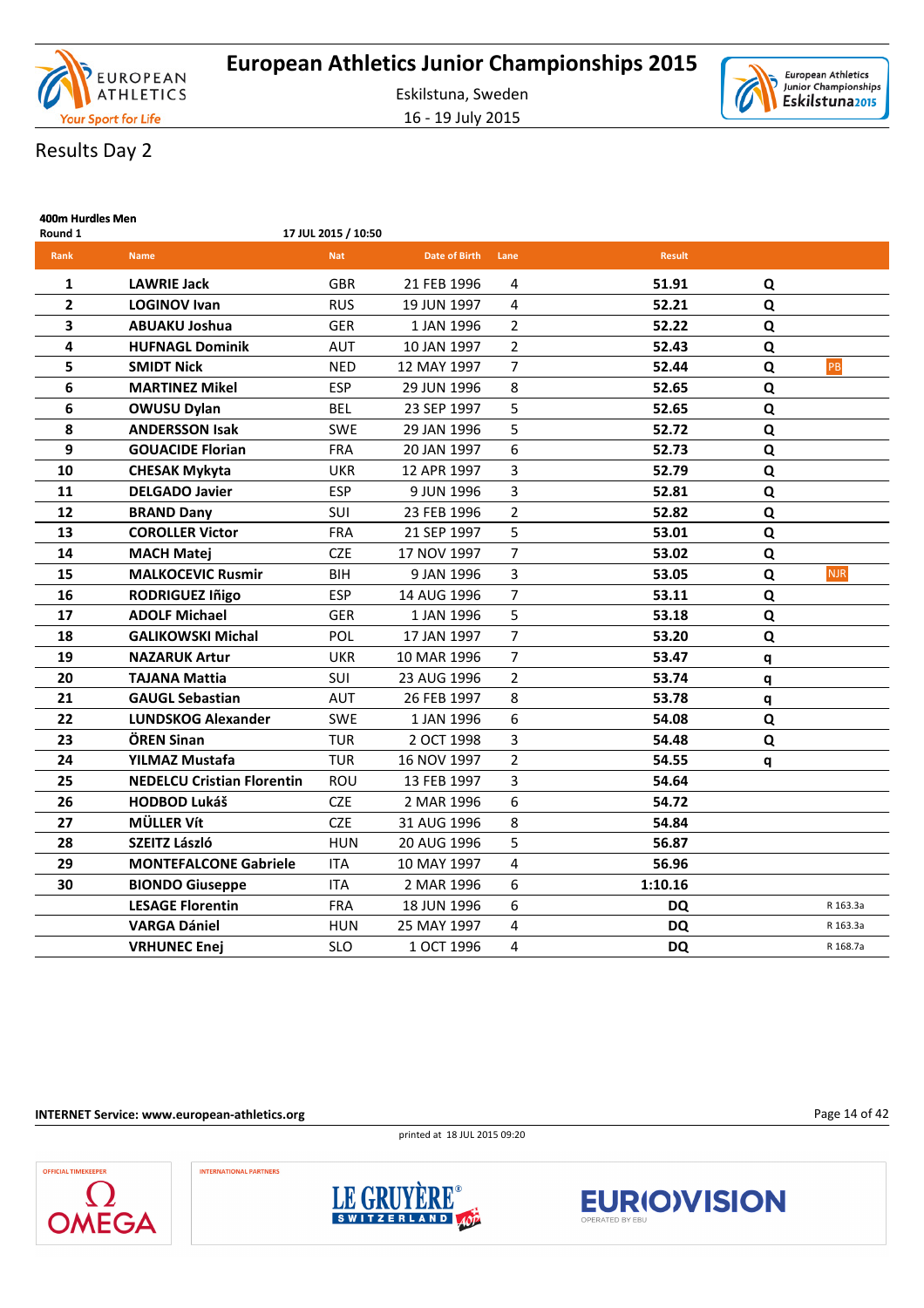

16 - 19 July 2015



# Results Day 2

| 400m Hurdles Men<br>Round 1 Heat 1/5 |                        | 17 JUL 2015 / 10:50 |               |      |                         |               |   |           |
|--------------------------------------|------------------------|---------------------|---------------|------|-------------------------|---------------|---|-----------|
| <b>Rank</b>                          | <b>Name</b>            | <b>Nat</b>          | Date of Birth | Lane | <b>Reaction</b><br>time | <b>Result</b> |   |           |
| 1                                    | <b>LOGINOV Ivan</b>    | <b>RUS</b>          | 19 JUN 1997   | 4    | 0.168                   | 52.21         | Q |           |
| 2                                    | <b>SMIDT Nick</b>      | <b>NED</b>          | 12 MAY 1997   |      | 0.183                   | 52.44         | Q | <b>PB</b> |
| 3                                    | <b>OWUSU Dylan</b>     | <b>BEL</b>          | 23 SEP 1997   | 5.   | 0.169                   | 52.65         | Q |           |
| 4                                    | <b>DELGADO Javier</b>  | <b>ESP</b>          | 9 JUN 1996    | 3    | 0.172                   | 52.81         | Q |           |
| 5                                    | <b>TAJANA Mattia</b>   | SUI                 | 23 AUG 1996   | 2    | 0.160                   | 53.74         | o |           |
| 6                                    | <b>GAUGL Sebastian</b> | <b>AUT</b>          | 26 FEB 1997   | 8    | 0.183                   | 53.78         | a |           |
| 7                                    | <b>HODBOD Lukáš</b>    | <b>CZE</b>          | 2 MAR 1996    | 6    | 0.177                   | 54.72         |   |           |

### **400m Hurdles Men**

**400m Hurdles Men**

| Round 1 Heat 2/5 |                          | 17 JUL 2015 / 11:00 |               |      |                         |               |   |          |
|------------------|--------------------------|---------------------|---------------|------|-------------------------|---------------|---|----------|
| Rank             | <b>Name</b>              | <b>Nat</b>          | Date of Birth | Lane | <b>Reaction</b><br>time | <b>Result</b> |   |          |
|                  | <b>HUFNAGL Dominik</b>   | AUT                 | 10 JAN 1997   |      | 0.152                   | 52.43         | Q |          |
|                  | <b>GOUACIDE Florian</b>  | <b>FRA</b>          | 20 JAN 1997   | 6    | 0.157                   | 52.73         |   |          |
| 3                | <b>CHESAK Mykyta</b>     | UKR                 | 12 APR 1997   | 3.   | 0.167                   | 52.79         | Q |          |
| 4                | <b>GALIKOWSKI Michal</b> | POL                 | 17 JAN 1997   |      | 0.156                   | 53.20         |   |          |
| 5                | SZEITZ László            | <b>HUN</b>          | 20 AUG 1996   | 5.   | 0.245                   | 56.87         |   |          |
|                  | <b>VRHUNEC Enej</b>      | <b>SLO</b>          | 1 OCT 1996    | 4    | 0.143                   | DQ            |   | R 168.7a |

| Round 1 Heat 3/5 |                                   | 17 JUL 2015 / 11:10 |               |      |                         |               |   |          |
|------------------|-----------------------------------|---------------------|---------------|------|-------------------------|---------------|---|----------|
| <b>Rank</b>      | <b>Name</b>                       | <b>Nat</b>          | Date of Birth | Lane | <b>Reaction</b><br>time | <b>Result</b> |   |          |
|                  | <b>LAWRIE Jack</b>                | <b>GBR</b>          | 21 FEB 1996   | 4    | 0.157                   | 51.91         | Q |          |
| $\overline{2}$   | <b>ABUAKU Joshua</b>              | <b>GER</b>          | 1 JAN 1996    | 2    | 0.178                   | 52.22         | Q |          |
| 3                | <b>MARTINEZ Mikel</b>             | <b>ESP</b>          | 29 JUN 1996   | 8    | 0.227                   | 52.65         | Q |          |
| 4                | <b>ANDERSSON Isak</b>             | <b>SWE</b>          | 29 JAN 1996   | 5.   | 0.196                   | 52.72         | Q |          |
| 5                | <b>NAZARUK Artur</b>              | <b>UKR</b>          | 10 MAR 1996   |      | 0.225                   | 53.47         | q |          |
| 6                | <b>NEDELCU Cristian Florentin</b> | <b>ROU</b>          | 13 FEB 1997   | 3.   | 0.167                   | 54.64         |   |          |
|                  | <b>LESAGE Florentin</b>           | FRA                 | 18 JUN 1996   | 6    | 0.176                   | DQ            |   | R 163.3a |

### **INTERNET Service: www.european-athletics.org**

printed at 18 JUL 2015 09:20



INTERNATIONAL PARTNERS





Page 15 of 42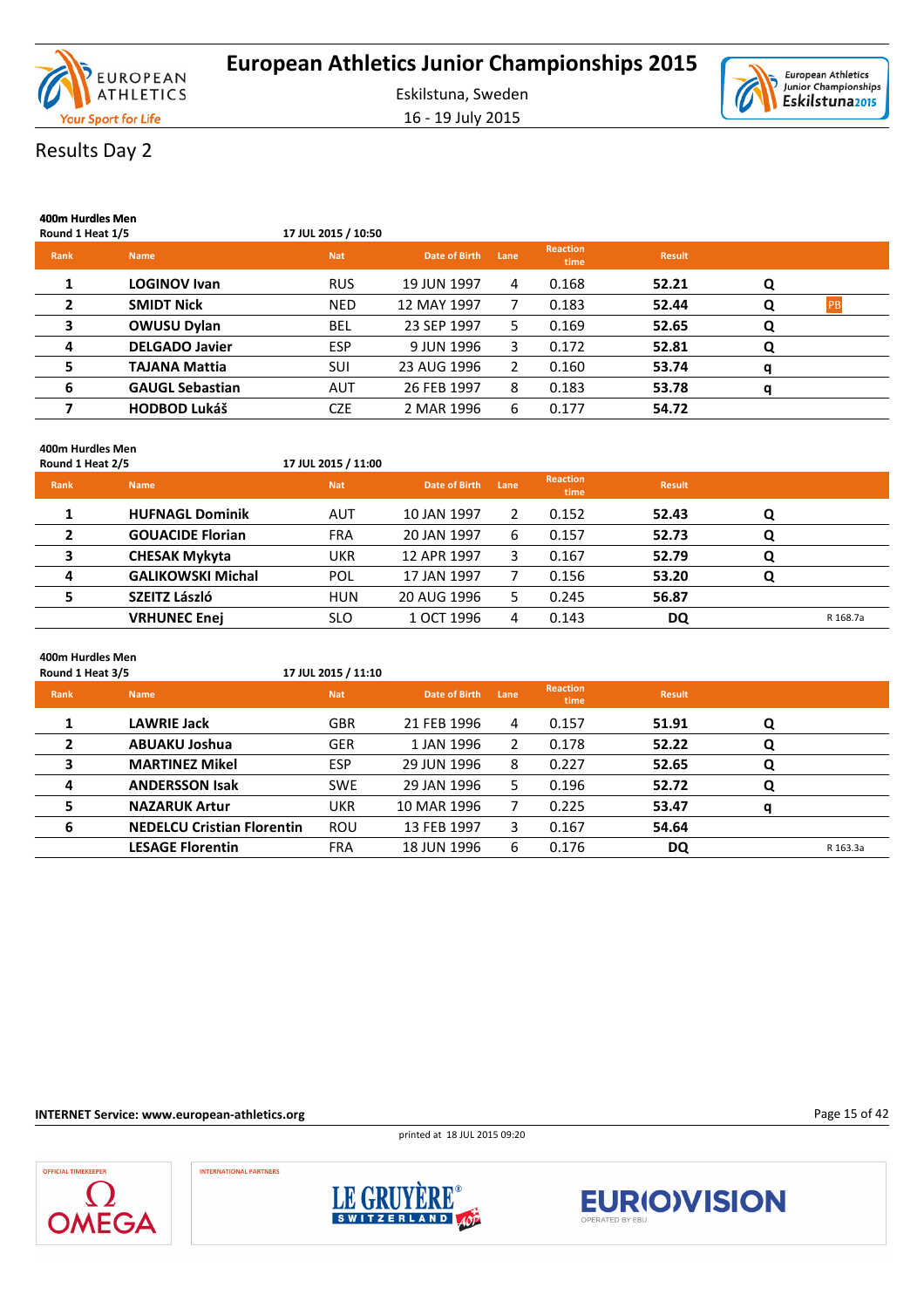

16 - 19 July 2015



# Results Day 2

| 400m Hurdles Men<br>Round 1 Heat 4/5 |                              | 17 JUL 2015 / 11:20 |                      |      |                         |               |   |            |
|--------------------------------------|------------------------------|---------------------|----------------------|------|-------------------------|---------------|---|------------|
| <b>Rank</b>                          | <b>Name</b>                  | <b>Nat</b>          | <b>Date of Birth</b> | Lane | <b>Reaction</b><br>time | <b>Result</b> |   |            |
|                                      | <b>COROLLER Victor</b>       | <b>FRA</b>          | 21 SEP 1997          | 5.   | 0.163                   | 53.01         | Q |            |
| 2                                    | <b>MALKOCEVIC Rusmir</b>     | <b>BIH</b>          | 9 JAN 1996           | 3    | 0.165                   | 53.05         | O | <b>NJR</b> |
| 3                                    | <b>RODRIGUEZ Iñigo</b>       | <b>ESP</b>          | 14 AUG 1996          |      | 0.248                   | 53.11         | Q |            |
| 4                                    | <b>LUNDSKOG Alexander</b>    | <b>SWE</b>          | 1 JAN 1996           | 6    | 0.182                   | 54.08         | Q |            |
| 5                                    | YILMAZ Mustafa               | <b>TUR</b>          | 16 NOV 1997          | 2    | 0.211                   | 54.55         | a |            |
| 6                                    | MÜLLER Vít                   | <b>CZE</b>          | 31 AUG 1996          | 8    | 0.145                   | 54.84         |   |            |
| 7                                    | <b>MONTEFALCONE Gabriele</b> | <b>ITA</b>          | 10 MAY 1997          | 4    | 0.124                   | 56.96         |   |            |

#### **400m Hurdles Men**

| Round 1 Heat 5/5 |                        | 17 JUL 2015 / 11:30 |               |      |                         |               |   |          |
|------------------|------------------------|---------------------|---------------|------|-------------------------|---------------|---|----------|
| Rank             | <b>Name</b>            | <b>Nat</b>          | Date of Birth | Lane | <b>Reaction</b><br>time | <b>Result</b> |   |          |
|                  | <b>BRAND Dany</b>      | <b>SUI</b>          | 23 FEB 1996   | 2    | 0.175                   | 52.82         | O |          |
| 2                | <b>MACH Matej</b>      | <b>CZE</b>          | 17 NOV 1997   |      | 0.196                   | 53.02         | Q |          |
|                  | <b>ADOLF Michael</b>   | <b>GER</b>          | 1 JAN 1996    | 5.   | 0.175                   | 53.18         | O |          |
| 4                | ÖREN Sinan             | TUR                 | 2 OCT 1998    | 3    | 0.196                   | 54.48         | Q |          |
| 5                | <b>BIONDO Giuseppe</b> | <b>ITA</b>          | 2 MAR 1996    | 6    | 0.156                   | 1:10.16       |   |          |
|                  | <b>VARGA Dániel</b>    | <b>HUN</b>          | 25 MAY 1997   | 4    | 0.142                   | DQ            |   | R 163.3a |

Qualification: First 4 in each heat (Q) and the next 4 fastest (q) advance to the Semifinals

**INTERNET Service: www.european-athletics.org**

printed at 18 JUL 2015 09:20



INTERNATIONAL PARTNERS





Page 16 of 42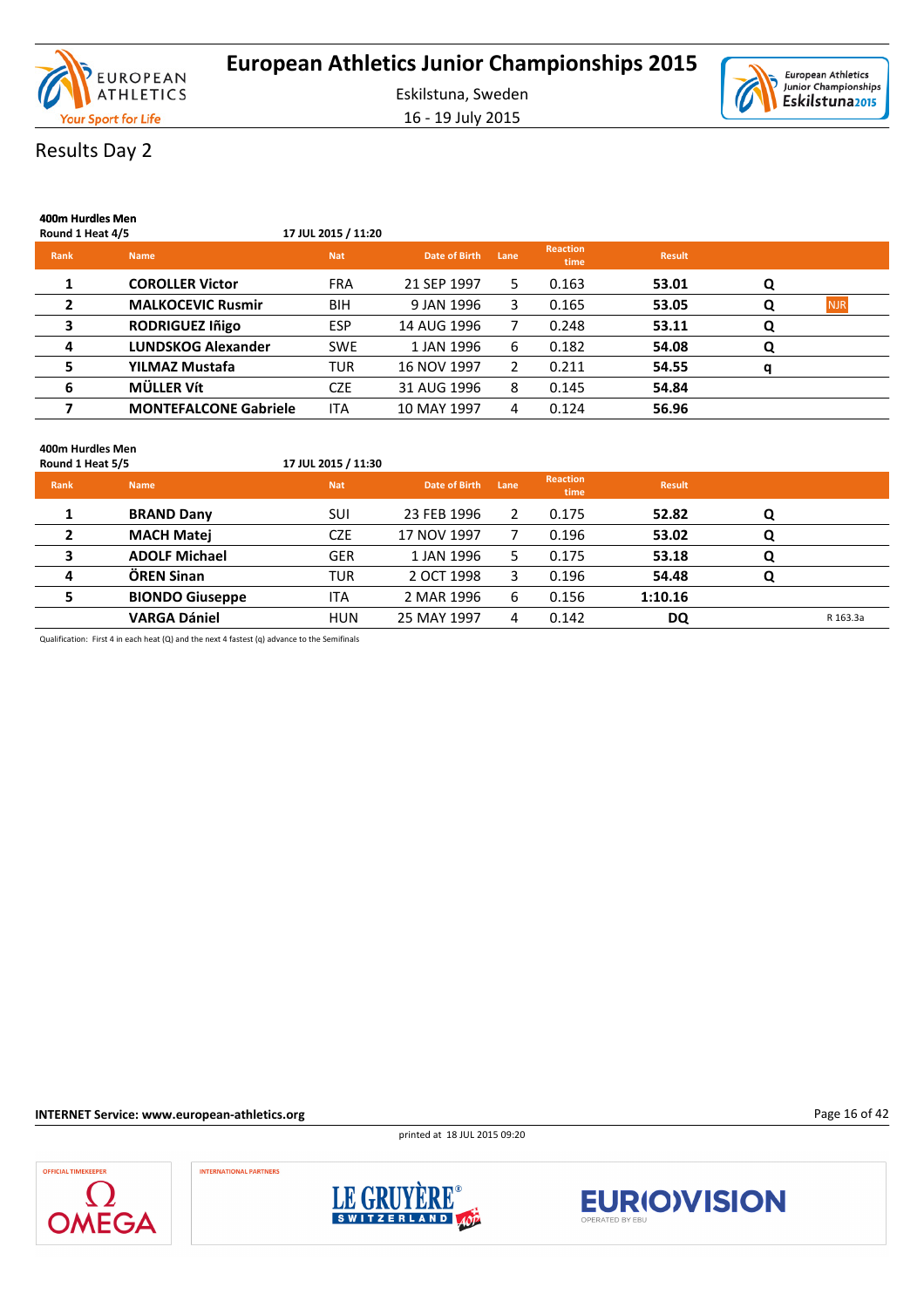

16 - 19 July 2015



# Results Day 2

| <b>Pole Vault Men</b><br>Qualification |                                       |              | 17 JUL 2015 / 10:00      |                            |                      |            |               |                              |   |    |
|----------------------------------------|---------------------------------------|--------------|--------------------------|----------------------------|----------------------|------------|---------------|------------------------------|---|----|
| Rank                                   | <b>Name</b>                           |              | <b>Nat</b>               | Date of Birth Order        |                      |            | <b>Result</b> |                              |   |    |
|                                        |                                       |              |                          |                            |                      |            |               |                              |   |    |
| 1                                      | <b>HAGUE Adam</b>                     |              | <b>GBR</b>               | 29 AUG 1997                | 7                    |            | 5.05          |                              | q |    |
| 1                                      | <b>HOLTTINEN Tommi</b>                |              | <b>FIN</b>               | 3 MAY 1997                 | 5                    |            | 5.05          |                              | q | PB |
| 1                                      | <b>SENE Alioune</b>                   |              | <b>FRA</b>               | 3 FEB 1996                 | 9                    |            | 5.05          |                              | q |    |
| 1                                      | <b>WECKSTEN Tomas</b>                 |              | <b>FIN</b>               | 2 NOV 1996                 | 3                    |            | 5.05          |                              | q |    |
| 5                                      | <b>VAN DER WIJST Koen</b>             |              | <b>NED</b>               | 7 AUG 1997                 | 11                   |            | 5.05          |                              | q |    |
| 6                                      | <b>BUHIN Danijel</b>                  |              | <b>CRO</b>               | 31 DEC 1997                | 11                   |            | 5.05          |                              | q | PB |
| 6                                      | <b>MYERS Charlie</b>                  |              | <b>GBR</b>               | 12 JUN 1997                | 3                    |            | 5.05          |                              | q |    |
| 8                                      | <b>COLELLA Luigi Robert</b>           |              | <b>ITA</b>               | 2 APR 1996                 | 12                   |            | 5.05          |                              | q |    |
| 9                                      | <b>PI Aleix</b>                       |              | <b>ESP</b>               | 27 JAN 1996                | $\mathbf{1}$         |            | 5.05          |                              |   |    |
| 10                                     | <b>MORGUNOV Timur</b>                 |              | <b>RUS</b>               | 27 OCT 1996                | 10                   |            | 5.05          |                              | q |    |
| 11                                     | <b>COPPELL Harry</b>                  |              | <b>GBR</b>               | 11 JUL 1996                | 5                    |            | 5.05          |                              | q |    |
|                                        | <b>KOSKINEN Niko</b>                  |              |                          |                            |                      |            | 5.05          |                              | q |    |
| 11<br>13                               |                                       |              | <b>FIN</b><br><b>FRA</b> | 14 JUL 1996<br>13 MAY 1997 | 10<br>$\overline{7}$ |            | 5.00          |                              | q |    |
|                                        | NARAYANASSAMY Radj                    |              |                          |                            |                      |            |               |                              |   |    |
| 14                                     | <b>ALVES Yanis</b>                    |              | <b>FRA</b>               | 19 DEC 1996                | 4                    |            | 5.00          |                              |   |    |
| 15                                     | <b>PLOTNIKOV Eduard</b>               |              | <b>ISR</b>               | 16 APR 1996                | $\overline{2}$       |            | 4.90          |                              |   |    |
| 16                                     | <b>SANTAMARIA Gonzalo</b>             |              | ESP                      | 20 APR 1996                | $\overline{2}$       |            | 4.90          |                              |   |    |
| 17                                     | <b>CAPELLO Matteo Cristoforo</b>      |              | <b>ITA</b>               | 22 APR 1997                | 8                    |            | 4.80          |                              |   |    |
| 18                                     | <b>DEL CERRO Noel</b>                 |              | ESP                      | 16 JUN 1997                | 1                    |            | 4.70          |                              |   |    |
|                                        | <b>GOLDOVSKY Denis</b>                |              | <b>ISR</b>               | 8 OCT 1997                 | 4                    |            | <b>NM</b>     |                              |   |    |
|                                        | <b>JAEGER Tim</b>                     |              | <b>GER</b>               | 23 FEB 1996                | 12                   |            | NM            |                              |   |    |
|                                        | <b>KNIEF Maximilian</b>               |              | <b>GER</b>               | 5 MAR 1997                 | 9                    |            | <b>NM</b>     |                              |   |    |
|                                        | <b>SKORISH Lev</b>                    |              | <b>ISR</b>               | 12 APR 1996                | 8                    |            | <b>NM</b>     |                              |   |    |
|                                        | <b>TICAR Ambrož</b>                   |              | <b>SLO</b>               | 1 JAN 1996                 | 6                    |            | <b>NM</b>     |                              |   |    |
|                                        | <b>TILKI Mustafa</b>                  |              | <b>TUR</b>               | 2 JAN 1997                 | 6                    |            | <b>NM</b>     |                              |   |    |
|                                        |                                       | 4.70         |                          | 4.80                       | 4.90                 | 5.00       |               | 5.05                         |   |    |
| $\mathbf{1}$<br>$\mathbf{1}$           | <b>HAGUE A</b><br>HOLTTINEN T         | $\circ$      |                          |                            | $\circ$              | o          |               | $\mathsf{o}$<br>$\mathsf{o}$ |   |    |
|                                        | SENE A                                |              |                          | $\circ$                    |                      | $\Omega$   |               | O                            |   |    |
|                                        | <b>WECKSTEN T</b>                     |              |                          | $\Omega$                   |                      |            |               | O                            |   |    |
| 5<br>6                                 | VAN DER WIJST K<br><b>BUHIND</b>      | XXO          |                          | XO                         |                      |            |               |                              |   |    |
| 6                                      | MYERS C                               |              |                          |                            | XO                   | XO         |               | $\Omega$                     |   |    |
| 8                                      | COLELLA L                             |              |                          | $\Omega$                   | $\circ$              | $\circ$    |               | xo                           |   |    |
| 9                                      | PI A                                  | $\mathsf{o}$ |                          |                            | xo                   | о          |               | xo                           |   |    |
| 10<br>11                               | MORGUNOV T<br>COPPELL H               | o            |                          | XXO                        |                      | XO         |               | XO<br>XXO                    |   |    |
| 11                                     | <b>KOSKINEN N</b>                     |              |                          |                            |                      |            |               | XXO                          |   |    |
| 13                                     | NARAYANASSAMY R                       | xo           |                          | $\mathsf{o}$               | $\circ$              | XXO        |               | XXX                          |   |    |
| 14<br>15                               | ALVES Y<br>PLOTNIKOV E                | $\mathsf{o}$ |                          |                            | XXO<br>$\circ$       | XXO<br>XXX |               | XXX                          |   |    |
| 16                                     | SANTAMARIA G                          | xo           |                          |                            | XXO                  | XXX        |               |                              |   |    |
| 17                                     | CAPELLO M                             | XXO          |                          | xo                         | XXX                  |            |               |                              |   |    |
| 18                                     | DEL CERRO N                           | XXO          |                          | XXX                        |                      |            |               |                              |   |    |
|                                        | <b>GOLDOVSKY D</b><br><b>JAEGER T</b> |              |                          | XXX<br>XXX                 |                      |            |               |                              |   |    |
|                                        | <b>KNIEF M</b>                        | XXX          |                          |                            |                      |            |               |                              |   |    |

#### **INTERNET Service: www.european-athletics.org**

TICAR A xxx TILKI M xxx

printed at 18 JUL 2015 09:20

Page 17 of 42



**INTERNATIONAL PARTNERS** 



SKORISH L**and a struck of the struck of the struck of the struck of the struck of the struck of the struck of the struck of the struck of the struck of the struck of the struck of the struck of the struck of the struck of** 

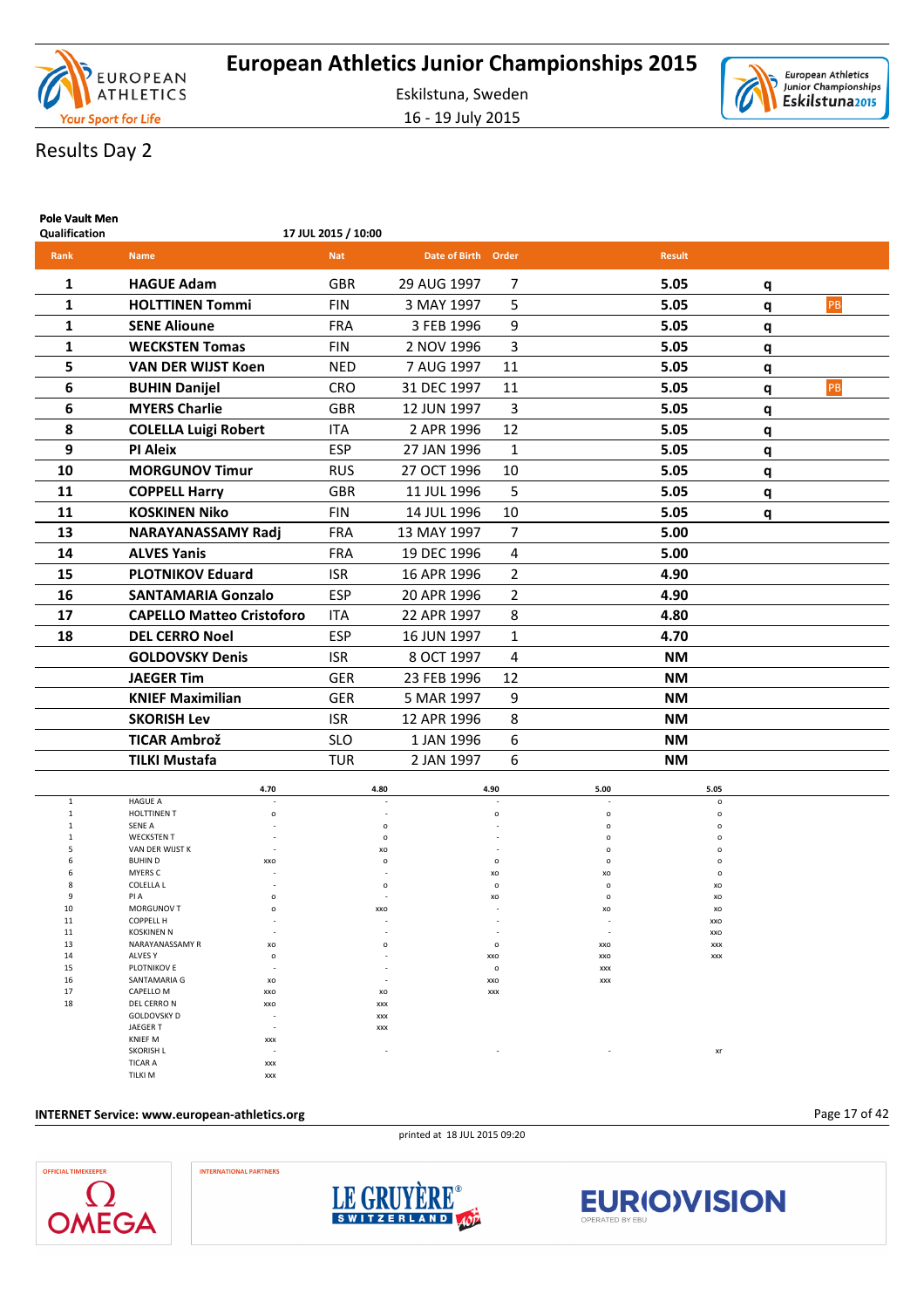

16 - 19 July 2015



# Results Day 2

| <b>Pole Vault Men</b><br><b>Qualification Group A</b> |                                  | 17 JUL 2015 / 10:00      |             |                     |                |            |               |          |    |
|-------------------------------------------------------|----------------------------------|--------------------------|-------------|---------------------|----------------|------------|---------------|----------|----|
| Rank                                                  | <b>Name</b>                      | <b>Nat</b>               |             | Date of Birth Order |                |            | <b>Result</b> |          |    |
| 1                                                     | <b>HAGUE Adam</b>                | <b>GBR</b>               | 29 AUG 1997 |                     | 7              |            | 5.05          | q        |    |
| 1                                                     | <b>HOLTTINEN Tommi</b>           | <b>FIN</b>               | 3 MAY 1997  |                     | 5              |            | 5.05          | q        | PB |
| 1                                                     | <b>SENE Alioune</b>              | <b>FRA</b>               | 3 FEB 1996  |                     | 9              |            | 5.05          | q        |    |
| 1                                                     | <b>WECKSTEN Tomas</b>            | <b>FIN</b>               | 2 NOV 1996  |                     | 3              |            | 5.05          | q        |    |
| 5                                                     | <b>VAN DER WIJST Koen</b>        | <b>NED</b>               | 7 AUG 1997  |                     | 11             |            | 5.05          | q        |    |
| 6                                                     | <b>MORGUNOV Timur</b>            | <b>RUS</b>               | 27 OCT 1996 |                     | 10             |            | 5.05          | q        |    |
| 7                                                     | <b>ALVES Yanis</b>               | <b>FRA</b>               | 19 DEC 1996 |                     | 4              |            | 5.00          |          |    |
| 8                                                     | <b>PLOTNIKOV Eduard</b>          | <b>ISR</b>               | 16 APR 1996 |                     | 2              |            | 4.90          |          |    |
| 9                                                     | <b>CAPELLO Matteo Cristoforo</b> | <b>ITA</b>               | 22 APR 1997 |                     | 8              |            | 4.80          |          |    |
| 10                                                    | <b>DEL CERRO Noel</b>            | <b>ESP</b>               | 16 JUN 1997 |                     | $\mathbf{1}$   |            | 4.70          |          |    |
|                                                       | <b>JAEGER Tim</b>                | <b>GER</b>               | 23 FEB 1996 |                     | 12             |            | <b>NM</b>     |          |    |
|                                                       | <b>TICAR Ambrož</b>              | <b>SLO</b>               | 1 JAN 1996  |                     | 6              |            | <b>NM</b>     |          |    |
|                                                       | 4.70                             |                          | 4.80        |                     | 4.90           | 5.00       |               | 5.05     |    |
| $\mathbf{1}$                                          | <b>HAGUE A</b>                   |                          |             |                     |                |            |               | $\circ$  |    |
| $\mathbf{1}$                                          | <b>HOLTTINEN T</b>               | $\circ$                  |             |                     | $\circ$        | $\circ$    |               | $\circ$  |    |
|                                                       | <b>SENE A</b>                    |                          | $\Omega$    |                     |                | $\Omega$   |               | $\Omega$ |    |
|                                                       | <b>WECKSTEN T</b>                |                          | $\Omega$    |                     |                | $\Omega$   |               | $\circ$  |    |
|                                                       | VAN DER WIJST K                  |                          | XO          |                     |                | $\circ$    |               | $\circ$  |    |
|                                                       | MORGUNOV T<br>ALVES Y            | $\circ$<br>$\Omega$      | XXO         |                     |                | XO         |               | xo       |    |
|                                                       | PLOTNIKOV E                      |                          |             |                     | XXO<br>$\circ$ | XXO        |               | XXX      |    |
| 9                                                     | CAPELLO M<br>XXO                 |                          | XO          |                     | XXX            | <b>XXX</b> |               |          |    |
| 10                                                    | DEL CERRO N<br>XXO               |                          | XXX         |                     |                |            |               |          |    |
|                                                       | <b>JAEGER T</b>                  | $\overline{\phantom{a}}$ | <b>XXX</b>  |                     |                |            |               |          |    |

#### **Pole Vault Men**

TICAR A

**Qualification Group B 17 JUL 2015 / 10:00**

JAEGER T - xxx

| Rank         | <b>Name</b>                 | <b>Nat</b> | Date of Birth Order |                | <b>Result</b> |   |    |
|--------------|-----------------------------|------------|---------------------|----------------|---------------|---|----|
| $\mathbf{1}$ | <b>BUHIN Danijel</b>        | <b>CRO</b> | 31 DEC 1997         | 11             | 5.05          | q | PB |
|              | <b>MYERS Charlie</b>        | <b>GBR</b> | 12 JUN 1997         | 3              | 5.05          | q |    |
| 3            | <b>COLELLA Luigi Robert</b> | <b>ITA</b> | 2 APR 1996          | 12             | 5.05          | q |    |
| 4            | <b>PI Aleix</b>             | <b>ESP</b> | 27 JAN 1996         | 1              | 5.05          | q |    |
| 5            | <b>COPPELL Harry</b>        | <b>GBR</b> | 11 JUL 1996         | 5              | 5.05          | q |    |
| 5            | <b>KOSKINEN Niko</b>        | <b>FIN</b> | 14 JUL 1996         | 10             | 5.05          | q |    |
|              | <b>NARAYANASSAMY Radj</b>   | <b>FRA</b> | 13 MAY 1997         | 7              | 5.00          |   |    |
| 8            | <b>SANTAMARIA Gonzalo</b>   | <b>ESP</b> | 20 APR 1996         | $\overline{2}$ | 4.90          |   |    |
|              | <b>GOLDOVSKY Denis</b>      | <b>ISR</b> | 8 OCT 1997          | 4              | <b>NM</b>     |   |    |
|              | <b>KNIEF Maximilian</b>     | <b>GER</b> | 5 MAR 1997          | 9              | <b>NM</b>     |   |    |
|              | <b>SKORISH Lev</b>          | <b>ISR</b> | 12 APR 1996         | 8              | <b>NM</b>     |   |    |
|              | <b>TILKI Mustafa</b>        | TUR        | 2 JAN 1997          | 6              | <b>NM</b>     |   |    |

**INTERNET Service: www.european-athletics.org**











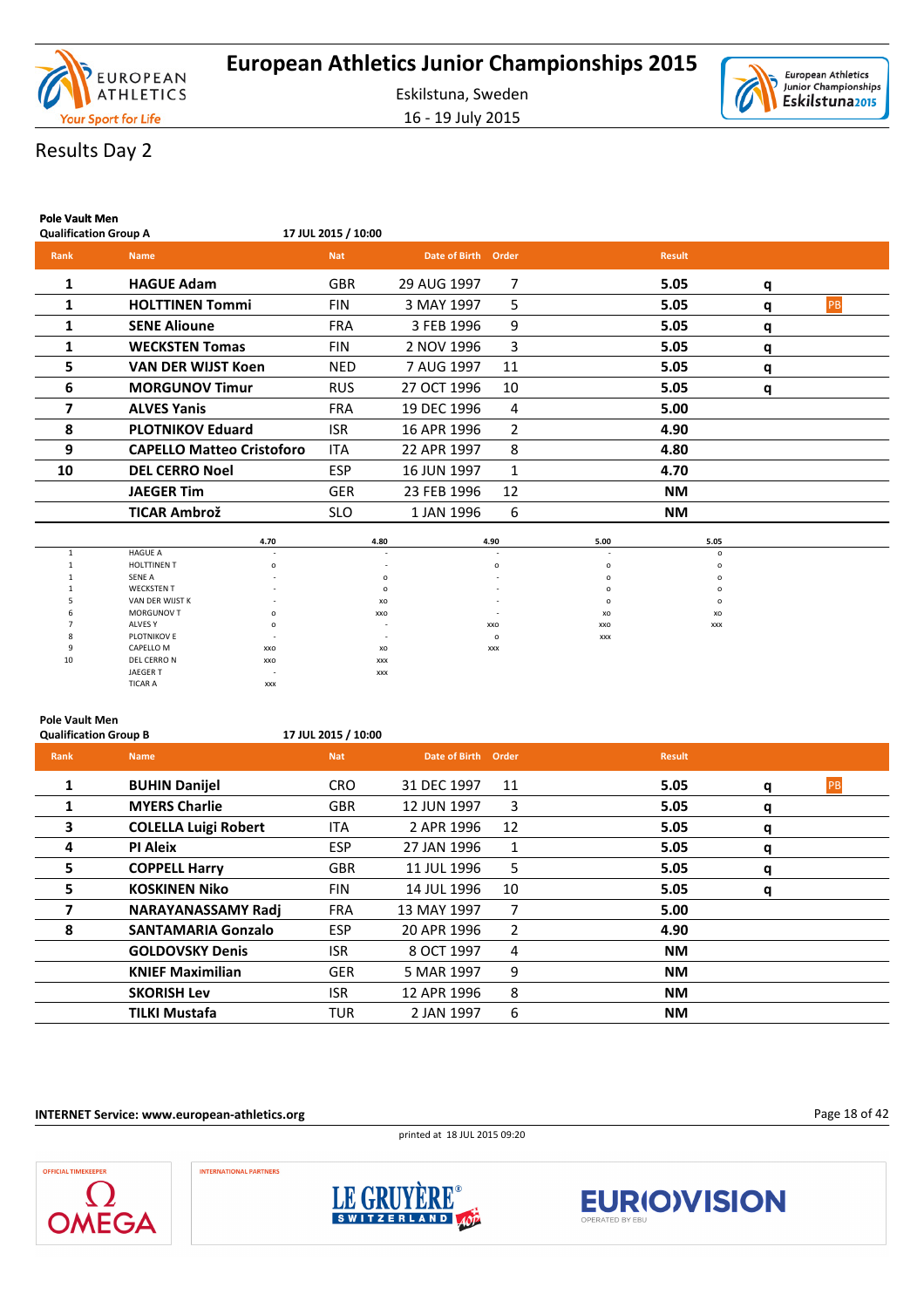

16 - 19 July 2015



# Results Day 2

#### **Qualification Group B (cont.)**

| <b>Qualification Group B</b> |                   | 4.70       | 4.80       | 4.90    | 5.00       | 5.05    |  |
|------------------------------|-------------------|------------|------------|---------|------------|---------|--|
|                              | <b>BUHIND</b>     | XXO        | $\circ$    | $\circ$ | $\circ$    | $\circ$ |  |
|                              | MYERS C           | $\,$       |            | XO      | XO         | $\circ$ |  |
|                              | COLELLA L         |            | $\Omega$   | $\circ$ | $\Omega$   | XO      |  |
|                              | PI A              | $\circ$    |            | XO      | $\circ$    | XO      |  |
|                              | <b>COPPELL H</b>  |            |            |         |            | XXO     |  |
|                              | <b>KOSKINEN N</b> | $\sim$     |            |         |            | XXO     |  |
|                              | NARAYANASSAMY R   | xo         | $\circ$    | $\circ$ | XXO        | XXX     |  |
|                              | SANTAMARIA G      | xo         |            | XXO     | <b>XXX</b> |         |  |
|                              | GOLDOVSKY D       |            | <b>XXX</b> |         |            |         |  |
|                              | <b>KNIEF M</b>    | <b>XXX</b> |            |         |            |         |  |
|                              | <b>SKORISH L</b>  |            |            |         |            | xr      |  |
|                              | <b>TILKI M</b>    | <b>XXX</b> |            |         |            |         |  |

Qualification: Qualifying performance 5.15 (Q) or at least 12 best performers (q) advance to the Final

#### **Long Jump Men**

**Final 17 JUL 2015 / 18:15 Rank Name Nat Date of Birth Order Result 1 RYAPOLOV Anatoliy** RUS 31 JAN 1997 10 **7.96 7.96 FPB 2 FINCHAM-DUKES Jacob** GBR 12 JAN 1997 8 **7.75** PB **3 RANDAZZO Filippo** ITA 27 APR 1996 6 **7.74** PB **4 NILSSON MONTLER Thobias** SWE 15 FEB 1996 7 **7.68** PB **5 HEALY Sam** IRL 19 DEC 1996 2 **7.44** PB **6 DUFAG Cedric** FRA 22 AUG 1996 1 **7.43 7 BÄCK Kristian** FIN 18 JUL 1996 3 **7.41 8 MAKLYGIN Martyn** RUS 1 MAY 1996 12 **YC 7.36** R 125.5 **9 VAN ZEVENBERGEN Loek** NED 5 AUG 1996 9 **7.21 10 KLEINAUSKAS Ramunas** LTU 12 AUG 1996 4 **7.08 11 SADIER Timothee** FRA 28 SEP 1997 11 **7.07 12 CAPIAU Tobias** BEL 27 MAY 1997 5 **7.04 1 2 3 4 5 6** 1 RYAPOLOV A 7.78 (-0.3) 7.72 (+0.2) x (+0.9) x (-0.1) 7.96 (0.0) x (+0.6)

|    | <b>RYAPOLOV A</b>      | 1.78 | $(-0.3)$ | 1.12 | $(+0.2)$ |                          | (+0.9)   | x    | $(-0.1)$ | 7.96         | (0.0)    |      | $(+0.6)$ |
|----|------------------------|------|----------|------|----------|--------------------------|----------|------|----------|--------------|----------|------|----------|
|    | <b>FINCHAM-DUKES J</b> | 7.28 | (0.0)    | 7.37 | (0.0)    | 5.86                     | $(+0.3)$ | 7.75 | (0.0)    | 5.72         | $(+0.5)$ | 7.56 | (0.0)    |
|    | RANDAZZO F             | 7.17 | $(-0.3)$ | 7.36 | $(-0.3)$ | 7.74                     | $(+0.9)$ | x    | $(+0.4)$ | $\mathsf{x}$ | $(+0.3)$ | x    | $(+0.4)$ |
|    | NILSSON MONTLER T      | 7.22 | $(-0.5)$ | 7.42 | $(-0.1)$ | 7.52                     | $(+0.4)$ | 7.22 | $(+0.3)$ | 7.68         | $(+0.7)$ | 7.50 | $(-0.2)$ |
|    | <b>HEALY S</b>         | x    | (0.0)    | 7.29 | $(-0.1)$ | 6.85                     | $(+0.8)$ | x    | $(+0.3)$ | 7.40         | $(+0.4)$ | 7.44 | $(+0.2)$ |
| b  | DUFAG C                | 7.19 | $(-0.4)$ | 7.28 | $(-0.2)$ | 7.05                     | $(+0.8)$ | 7.19 | $(+0.9)$ | 6.53         | $(+0.1)$ | 7.43 | $(+0.4)$ |
|    | <b>BÄCK K</b>          | 7.36 | $(-0.3)$ | 7.23 | $(-0.5)$ | 7.29                     | $(+1.0)$ | 7.38 | $(+0.6)$ | 7.12         | $(+0.1)$ | 7.41 | $(+0.6)$ |
|    | <b>MAKLYGIN M</b>      | 7.36 | $(-0.1)$ | 7.23 | $(+0.6)$ | 7.13                     | $(+0.7)$ |      |          |              |          |      |          |
|    | VAN ZEVENBERGEN L      | 7.21 | (0.0)    |      |          |                          |          |      |          |              |          |      |          |
| 10 | <b>KLEINAUSKAS R</b>   | 7.07 | $(-0.3)$ | 7.08 | $(+0.1)$ | $\overline{\phantom{a}}$ | $(+0.5)$ |      |          |              |          |      |          |
| 11 | <b>SADIER T</b>        | x    | $(-0.3)$ | x    | $(-0.1)$ | 7.07                     | $(+0.6)$ |      |          |              |          |      |          |
| 12 | <b>CAPIAU T</b>        | 6.44 | $(-0.2)$ | 6.95 | $(-0.4)$ | 7.04                     | $(+0.4)$ |      |          |              |          |      |          |

#### **INTERNET Service: www.european-athletics.org**

printed at 18 JUL 2015 09:20

Page 19 of 42





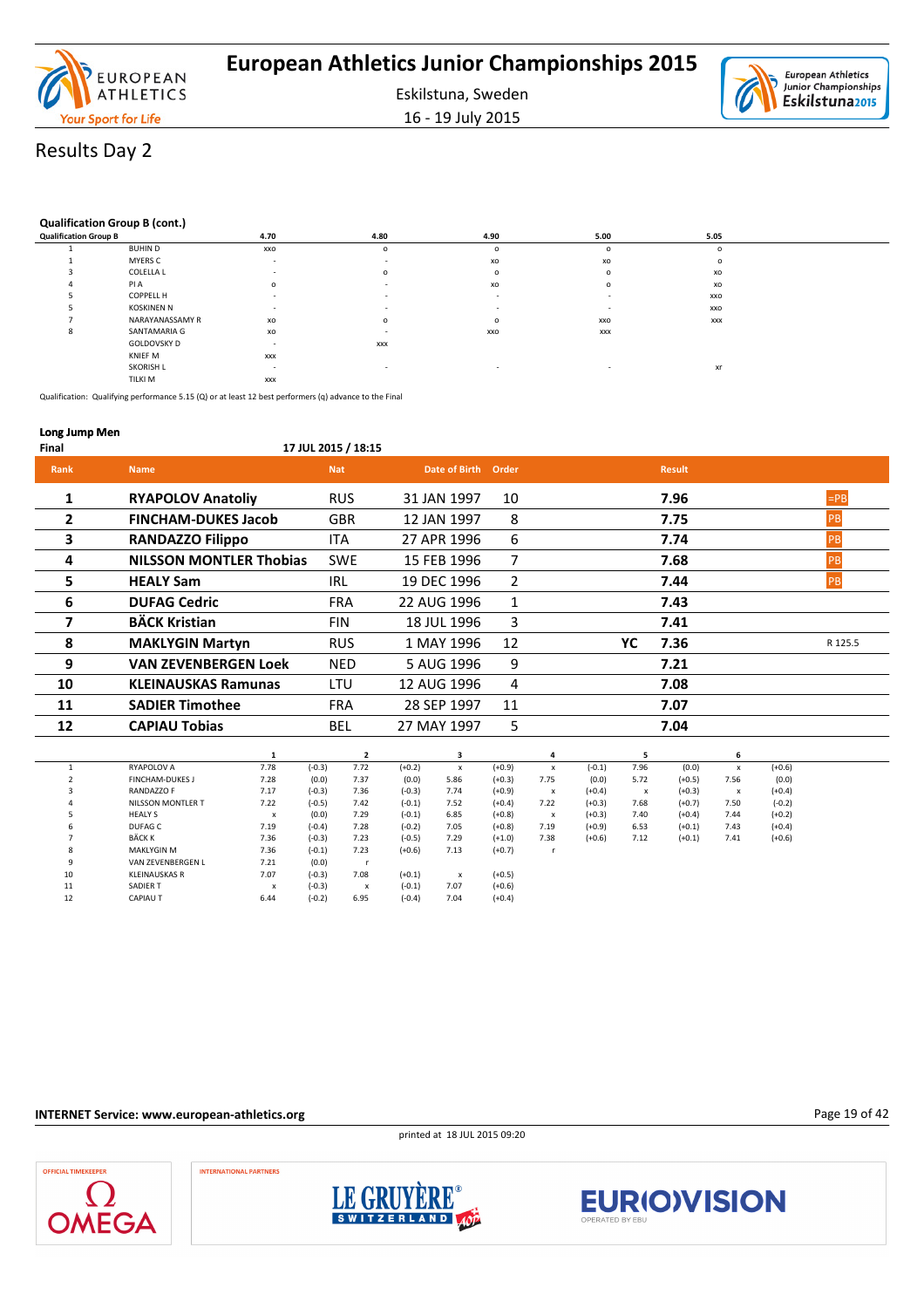

16 - 19 July 2015



# Results Day 2

|             | Hammer Throw Men (6kg)       |                     |               |              |               |           |  |  |  |  |  |  |
|-------------|------------------------------|---------------------|---------------|--------------|---------------|-----------|--|--|--|--|--|--|
| Final       |                              | 17 JUL 2015 / 17:30 |               |              |               |           |  |  |  |  |  |  |
| <b>Rank</b> | <b>Name</b>                  | <b>Nat</b>          | Date of Birth | Order        | <b>Result</b> |           |  |  |  |  |  |  |
| 1           | <b>HALÁSZ Bence</b>          | <b>HUN</b>          | 4 AUG 1997    | 11           | 79.60         | <b>CR</b> |  |  |  |  |  |  |
| 2           | <b>BLANCO Miguel Alberto</b> | <b>ESP</b>          | 22 FEB 1996   | 4            | 79.05         | PB        |  |  |  |  |  |  |
| 3           | <b>GREGURIC Matija</b>       | <b>CRO</b>          | 17 SEP 1996   | $\mathbf{1}$ | 77.35         |           |  |  |  |  |  |  |
| 4           | <b>KUZIV Yuriy</b>           | <b>RUS</b>          | 29 MAY 1996   | 12           | 77.32         | PB        |  |  |  |  |  |  |
| 5.          | <b>MYSLYVCHUK Volodymyr</b>  | <b>UKR</b>          | 25 APR 1996   | 2            | 76.64         | PB        |  |  |  |  |  |  |
| 6           | <b>CAMPBELL Taylor</b>       | <b>GBR</b>          | 30 JUN 1996   | 5            | 75.63         |           |  |  |  |  |  |  |
| 7           | <b>YEVSEYEV Igor</b>         | <b>RUS</b>          | 27 MAR 1996   | 7            | 74.73         |           |  |  |  |  |  |  |
| 8           | <b>JAAKKOLA Aleksi</b>       | <b>FIN</b>          | 17 NOV 1997   | 6            | 73.22         |           |  |  |  |  |  |  |
| 9           | <b>DUDARAU HIED</b>          | <b>BLR</b>          | 17 OCT 1996   | 9            | 72.82         |           |  |  |  |  |  |  |
| 10          | <b>VOLIK Gleb</b>            | <b>RUS</b>          | 17 DEC 1996   | 10           | 72.29         |           |  |  |  |  |  |  |
| 11          | <b>MIKHAILOV Alexej</b>      | <b>GER</b>          | 12 APR 1996   | 8            | 70.26         |           |  |  |  |  |  |  |
| 12          | <b>KANGAS Aaron</b>          | FIN                 | 3 JUL 1997    | 3            | 69.79         |           |  |  |  |  |  |  |
|             |                              |                     |               |              |               |           |  |  |  |  |  |  |

|    |                     |              |       |                                          |       |                           | ь                         |  |
|----|---------------------|--------------|-------|------------------------------------------|-------|---------------------------|---------------------------|--|
|    | <b>HALÁSZ B</b>     | 77.81        | 77.03 | 76.15                                    | 76.46 | 79.60                     | X                         |  |
|    | <b>BLANCO M</b>     | 72.83        | 76.93 |                                          | 77.75 | $\boldsymbol{\mathsf{x}}$ | 79.05                     |  |
|    | <b>GREGURIC M</b>   | 74.64        | 76.65 | 77.35                                    | x     | 77.29                     | 73.65                     |  |
|    | <b>KUZIV Y</b>      | 72.08        | 74.06 | 77.32                                    | 72.89 | 77.27                     | 73.60                     |  |
|    | <b>MYSLYVCHUK V</b> | 75.04        | 76.64 | 76.50                                    | 74.14 | 71.46                     | 73.57                     |  |
|    | <b>CAMPBELL T</b>   | 71.40        | 75.55 | 75.63                                    | 73.66 | 70.97                     | $\boldsymbol{\mathsf{x}}$ |  |
|    | YEVSEYEV I          | $\mathsf{x}$ | 74.73 | $\overline{\phantom{a}}$                 | 72.31 | 74.13                     | X                         |  |
|    | <b>JAAKKOLA A</b>   | 71.09        | 72.79 | 73.22                                    | 68.43 | $\mathsf{x}$              | $\boldsymbol{\mathsf{x}}$ |  |
|    | <b>DUDARAU H</b>    | 71.97        | 70.57 | 72.82                                    |       |                           |                           |  |
| 10 | <b>VOLIK G</b>      | 68.99        | 71.78 | 72.29                                    |       |                           |                           |  |
| 11 | <b>MIKHAILOV A</b>  | 70.26        | x     | $\overline{\phantom{a}}$<br>$\mathbf{x}$ |       |                           |                           |  |
| 12 | <b>KANGAS A</b>     | $\mathsf{x}$ | 69.79 |                                          |       |                           |                           |  |

**100m Women**

| Final          |                             | 17 JUL 2015 / 17:25 |               |       |                         |               | Wind: $-1.2$ m/s |
|----------------|-----------------------------|---------------------|---------------|-------|-------------------------|---------------|------------------|
| <b>Rank</b>    | <b>Name</b>                 | <b>Nat</b>          | Date of Birth | Lane  | <b>Reaction</b><br>time | <b>Result</b> |                  |
| 1              | <b>SWOBODA Ewa</b>          | POL                 | 26 JUL 1997   | 5.    | 0.173                   | 11.52         |                  |
| $\overline{2}$ | <b>MAYER Lisa</b>           | <b>GER</b>          | 2 MAY 1996    | 6     | 0.151                   | 11.64         |                  |
| 3              | <b>SIVKOVA Kristina</b>     | <b>RUS</b>          | 28 FEB 1997   | 3.    | 0.203                   | 11.68         |                  |
| 4              | <b>NEITA Daryll</b>         | <b>GBR</b>          | 29 AUG 1996   | 4     | 0.178                   | 11.69         |                  |
| 5              | <b>LANSIQUOT Imani</b>      | <b>GBR</b>          | 17 DEC 1997   |       | 0.140                   | 11.74         |                  |
| 6              | TSIMANOUSKAYA Krystsina     | <b>BLR</b>          | 19 NOV 1996   | 2     | 0.178                   | 11.85         |                  |
|                | <b>VAN DEN BROECK Naomi</b> | <b>BEL</b>          | 3 JAN 1996    | $1\,$ | 0.141                   | 12.04         |                  |
|                | <b>BUTZEK Chantal</b>       | <b>GER</b>          | 25 FEB 1997   | 8     |                         | <b>DNS</b>    |                  |
|                |                             |                     |               |       |                         |               |                  |

**INTERNET Service: www.european-athletics.org**





European Athletics

Junior Championships

Eskilstuna<sub>2015</sub>

Ò





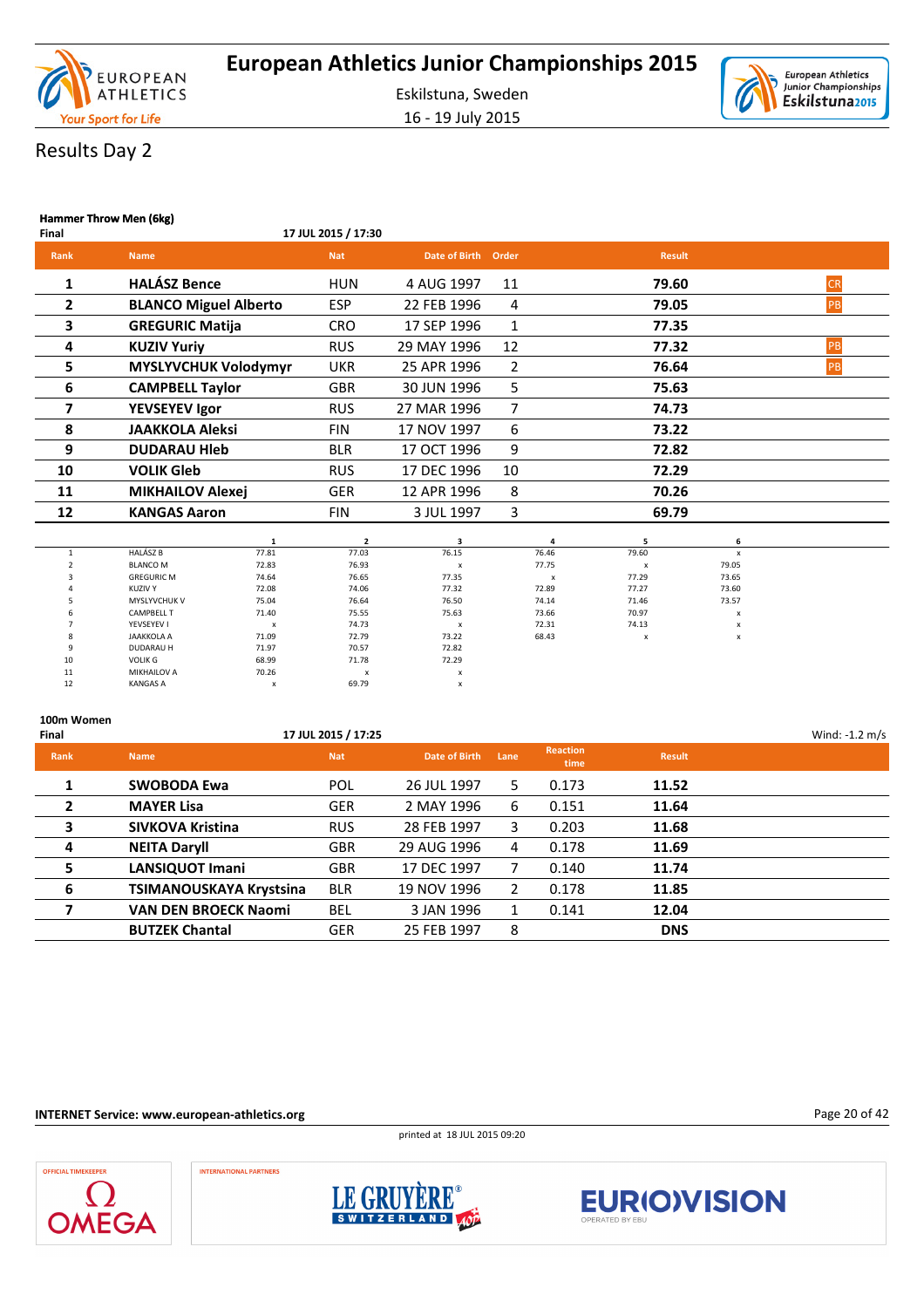



# Results Day 2

| 200m Women<br>Round 1 |                                | 17 JUL 2015 / 19:30 |                      |                |               |           |         |
|-----------------------|--------------------------------|---------------------|----------------------|----------------|---------------|-----------|---------|
| Rank                  | <b>Name</b>                    | <b>Nat</b>          | <b>Date of Birth</b> | Lane           | <b>Result</b> |           |         |
| 1                     | LÜCKENKEMPER Gina              | <b>GER</b>          | 21 NOV 1996          | 4              | 23.04         | Q         | $=PB$   |
| $\mathbf{2}$          | <b>HYLTON Shannon</b>          | <b>GBR</b>          | 19 DEC 1996          | 5              | 23.24         | Q         |         |
| 3                     | <b>PARE Maroussia</b>          | <b>FRA</b>          | 18 JUL 1996          | 3              | 23.55         | Q         |         |
| 4                     | <b>MCLENNAGHAN Charlotte</b>   | <b>GBR</b>          | 6 SEP 1997           | $\overline{2}$ | 23.64         | Q         |         |
| 5                     | <b>WRONA Alicja</b>            | POL                 | 11 JAN 1996          | 4              | 23.95         | Q         |         |
| 6                     | <b>MAWDSLEY Sharlene</b>       | <b>IRL</b>          | 8 OCT 1998           | 2              | 24.13         | ${\bf Q}$ |         |
| $\overline{7}$        | <b>KLAVER Lieke</b>            | <b>NED</b>          | 20 AUG 1998          | 3              | 24.15         | Q         |         |
| 8                     | <b>KALISTRATOVA Alina</b>      | <b>UKR</b>          | 6 NOV 1996           | 6              | 24.21         | Q         |         |
| 9                     | <b>SPADOTTO SCOTT Annalisa</b> | <b>ITA</b>          | 9 MAR 1996           | 7              | 24.23         | Q         |         |
| 10                    | <b>PELTIER Fanny</b>           | <b>FRA</b>          | 25 MAY 1997          | 4              | 24.26         | Q         |         |
| 11                    | <b>HOVENKAMP Eva</b>           | <b>NED</b>          | 19 JUL 1996          | 7              | 24.28         | Q         |         |
| 12                    | <b>JIYA Tasa</b>               | <b>NED</b>          | 16 SEP 1997          | 3              | 24.30         | q         |         |
| 13                    | <b>CHAILLOU Caroline</b>       | <b>FRA</b>          | 10 OCT 1996          | 8              | 24.35         | q         |         |
| 14                    | <b>NIOTTA Alessia</b>          | <b>ITA</b>          | 4 DEC 1997           | 6              | 24.39         | Q         |         |
| 15                    | <b>CIESIELSKA Karolina</b>     | POL                 | 17 FEB 1996          | 6              | 24.43         | q         |         |
| 16                    | <b>BUKŠA Sindija</b>           | LAT                 | 14 DEC 1997          | 4              | 24.47         | q         | PB      |
| 17                    | TSIMANOUSKAYA Krystsina        | <b>BLR</b>          | 19 NOV 1996          | $\overline{2}$ | 24.51         |           |         |
| 18                    | <b>GHEORGHE Ioana</b>          | ROU                 | 24 APR 1997          | 8              | 24.53         |           |         |
| 19                    | <b>DEL PONTE Ajla</b>          | <b>SUI</b>          | 15 JUL 1996          | 6              | 24.64         |           |         |
| 20                    | <b>HOMOLOVÁ Martina</b>        | <b>CZE</b>          | 16 SEP 1996          | $\overline{7}$ | 24.76         |           |         |
| 21                    | <b>TSHILUMBA Tiffany</b>       | <b>LUX</b>          | 28 OCT 1996          | $\overline{2}$ | 24.90         |           |         |
| 22                    | <b>KYRIAKIDOU Dimitra</b>      | <b>CYP</b>          | 27 APR 1996          | 5              | 25.03         |           |         |
| 23                    | <b>SEVILLA Paula</b>           | <b>ESP</b>          | 28 JUN 1997          | $\overline{7}$ | 25.61         |           |         |
|                       | <b>POGOREVC Maja</b>           | <b>SLO</b>          | 31 JUL 1996          | 5              | <b>DQ</b>     |           | R 162.7 |
|                       | <b>LLOVERA Cristina</b>        | <b>AND</b>          | 1 OCT 1996           | 3              | <b>DNS</b>    |           |         |
|                       | <b>MURPHY Phoebe</b>           | <b>IRL</b>          | 1 APR 1998           | 5              | <b>DNS</b>    |           |         |

| 200m Women<br>Round 1 Heat 1/4 |                         | 17 JUL 2015 / 19:30 |               |      |                         |               |   | Wind: $+0.8$ m/s |
|--------------------------------|-------------------------|---------------------|---------------|------|-------------------------|---------------|---|------------------|
| Rank                           | <b>Name</b>             | <b>Nat</b>          | Date of Birth | Lane | <b>Reaction</b><br>time | <b>Result</b> |   |                  |
|                                | <b>PARE Maroussia</b>   | <b>FRA</b>          | 18 JUL 1996   | 3    | 0.185                   | 23.55         | Q |                  |
| $\mathbf{2}$                   | <b>WRONA Alicia</b>     | POL                 | 11 JAN 1996   | 4    | 0.227                   | 23.95         | Q |                  |
| 3                              | <b>NIOTTA Alessia</b>   | <b>ITA</b>          | 4 DEC 1997    | 6    | 0.195                   | 24.39         | Q |                  |
| $\overline{a}$                 | TSIMANOUSKAYA Krystsina | <b>BLR</b>          | 19 NOV 1996   | 2    | 0.183                   | 24.51         |   |                  |
| 5                              | <b>HOMOLOVÁ Martina</b> | <b>CZE</b>          | 16 SEP 1996   |      | 0.173                   | 24.76         |   |                  |
|                                | <b>MURPHY Phoebe</b>    | IRL                 | 1 APR 1998    | 5    |                         | <b>DNS</b>    |   |                  |

**INTERNET Service: www.european-athletics.org**

printed at 18 JUL 2015 09:20

Page 21 of 42





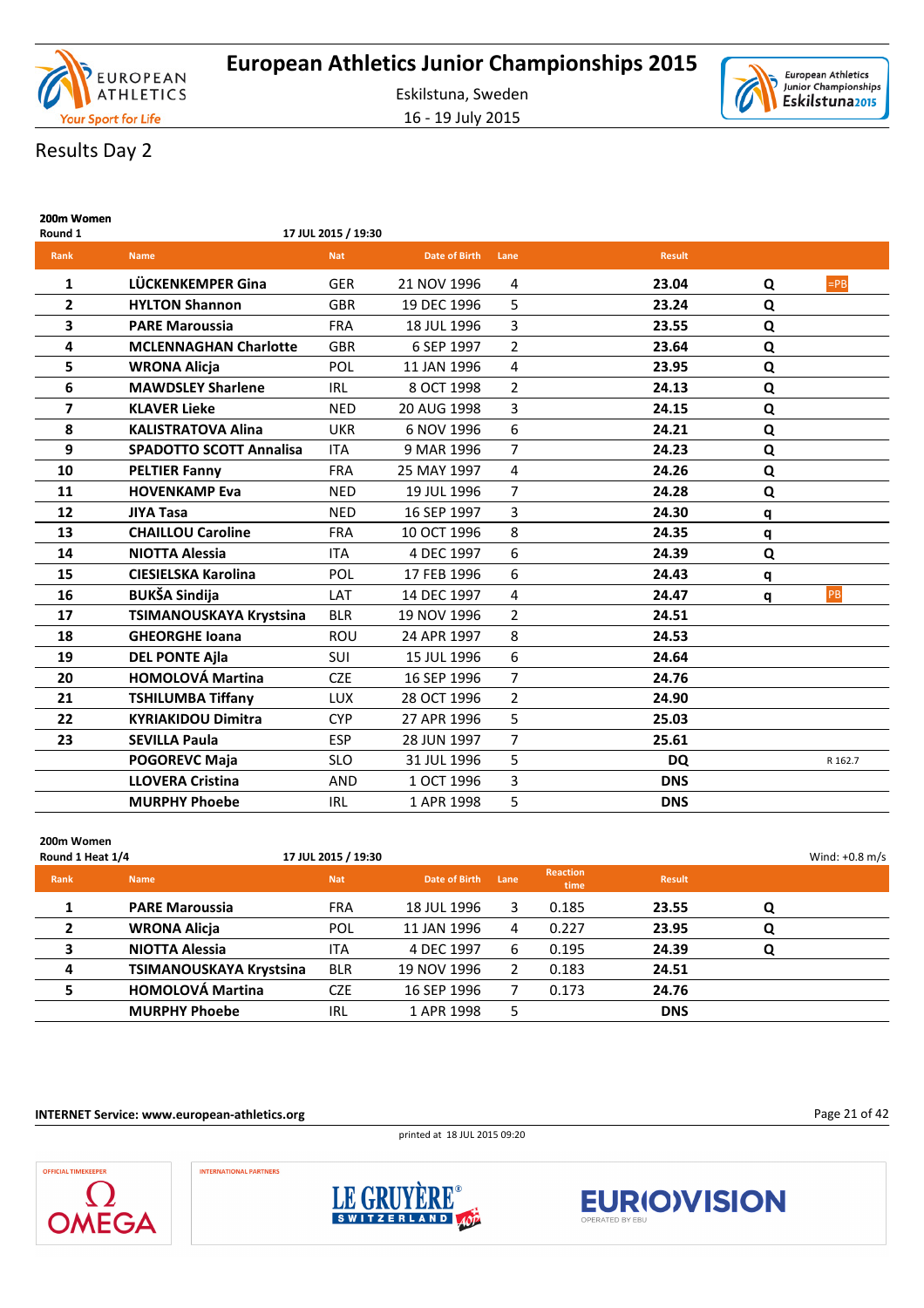

16 - 19 July 2015



# Results Day 2

| 200m Women<br>Round 1 Heat 2/4 |                            | 17 JUL 2015 / 19:36 |               |              |                         |               |   | Wind: $+0.3$ m/s |
|--------------------------------|----------------------------|---------------------|---------------|--------------|-------------------------|---------------|---|------------------|
| Rank                           | <b>Name</b>                | <b>Nat</b>          | Date of Birth | Lane         | <b>Reaction</b><br>time | <b>Result</b> |   |                  |
|                                | LÜCKENKEMPER Gina          | <b>GER</b>          | 21 NOV 1996   | 4            | 0.239                   | 23.04         | Q | $=$ PB           |
| $\mathbf{2}$                   | <b>MAWDSLEY Sharlene</b>   | <b>IRL</b>          | 8 OCT 1998    | $\mathbf{2}$ | 0.158                   | 24.13         | Q |                  |
| 3                              | <b>HOVENKAMP Eva</b>       | <b>NED</b>          | 19 JUL 1996   | 7            | 0.213                   | 24.28         | Q |                  |
| 4                              | <b>CIESIELSKA Karolina</b> | POL                 | 17 FEB 1996   | 6            | 0.175                   | 24.43         | a |                  |
| 5                              | <b>GHEORGHE Ioana</b>      | <b>ROU</b>          | 24 APR 1997   | 8            | 0.208                   | 24.53         |   |                  |
| 6                              | <b>KYRIAKIDOU Dimitra</b>  | <b>CYP</b>          | 27 APR 1996   | 5.           | 0.265                   | 25.03         |   |                  |
|                                | <b>LLOVERA Cristina</b>    | <b>AND</b>          | 1 OCT 1996    | 3            |                         | <b>DNS</b>    |   |                  |
|                                |                            |                     |               |              |                         |               |   |                  |

### **200m Women**

| Round 1 Heat 3/4 |                                | 17 JUL 2015 / 19:42 |               |      |                         |               |   | Wind: $+0.7$ m/s |
|------------------|--------------------------------|---------------------|---------------|------|-------------------------|---------------|---|------------------|
| Rank             | <b>Name</b>                    | <b>Nat</b>          | Date of Birth | Lane | <b>Reaction</b><br>time | <b>Result</b> |   |                  |
|                  | <b>HYLTON Shannon</b>          | <b>GBR</b>          | 19 DEC 1996   | 5.   | 0.205                   | 23.24         | O |                  |
|                  | <b>KALISTRATOVA Alina</b>      | UKR                 | 6 NOV 1996    | 6    | 0.232                   | 24.21         |   |                  |
| 3                | <b>SPADOTTO SCOTT Annalisa</b> | <b>ITA</b>          | 9 MAR 1996    |      | 0.192                   | 24.23         |   |                  |
| 4                | <b>JIYA Tasa</b>               | <b>NED</b>          | 16 SEP 1997   | 3.   | 0.189                   | 24.30         |   |                  |
| 5.               | <b>CHAILLOU Caroline</b>       | <b>FRA</b>          | 10 OCT 1996   | 8    | 0.133                   | 24.35         | q |                  |
| 6                | <b>BUKŠA Sindija</b>           | LAT                 | 14 DEC 1997   | 4    | 0.191                   | 24.47         |   | <b>DD</b>        |
|                  | <b>TSHILUMBA Tiffany</b>       | LUX                 | 28 OCT 1996   | 2    | 0.181                   | 24.90         |   |                  |

| 200m Women<br>Round 1 Heat 4/4 |                              | 17 JUL 2015 / 19:48 |               |      |                         |               |   | Wind: $+0.7$ m/s |
|--------------------------------|------------------------------|---------------------|---------------|------|-------------------------|---------------|---|------------------|
| Rank                           | <b>Name</b>                  | <b>Nat</b>          | Date of Birth | Lane | <b>Reaction</b><br>time | <b>Result</b> |   |                  |
|                                | <b>MCLENNAGHAN Charlotte</b> | <b>GBR</b>          | 6 SEP 1997    | 2    | 0.178                   | 23.64         | Q |                  |
|                                | <b>KLAVER Lieke</b>          | <b>NED</b>          | 20 AUG 1998   | 3    | 0.189                   | 24.15         | Q |                  |
| 3                              | <b>PELTIER Fanny</b>         | <b>FRA</b>          | 25 MAY 1997   | 4    | 0.172                   | 24.26         | Q |                  |
| 4                              | <b>DEL PONTE Ajla</b>        | SUI                 | 15 JUL 1996   | 6    | 0.186                   | 24.64         |   |                  |
| 5.                             | <b>SEVILLA Paula</b>         | <b>ESP</b>          | 28 JUN 1997   |      | 0.199                   | 25.61         |   |                  |
|                                | <b>POGOREVC Maja</b>         | <b>SLO</b>          | 31 JUL 1996   | 5    | $\mathsf{r}^1$          | DQ            |   | R 162.7          |

Qualification: First 3 in each heat (Q) and the next 4 fastest (q) advance to the Semifinals

#### **INTERNET Service: www.european-athletics.org**

printed at 18 JUL 2015 09:20

Page 22 of 42





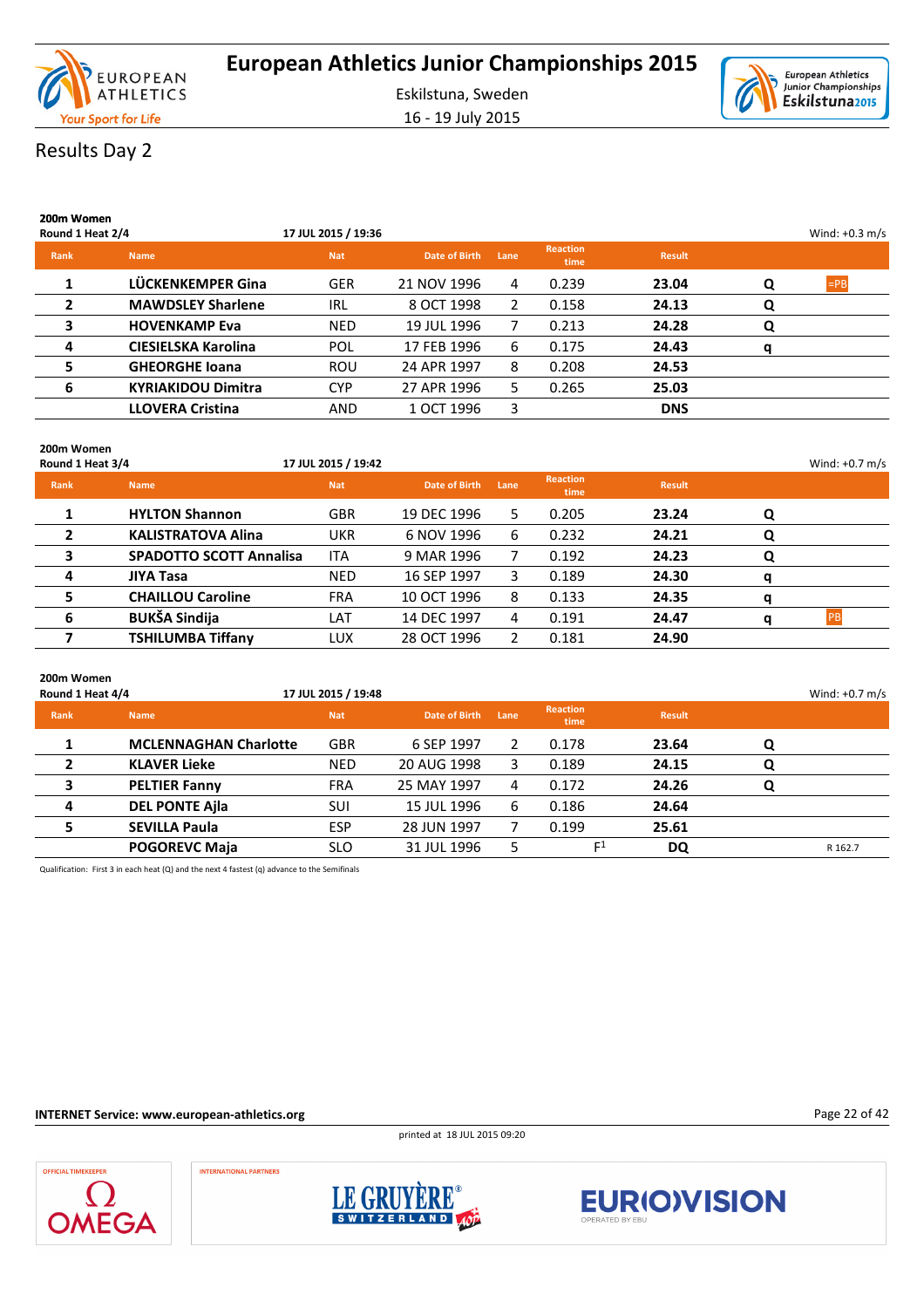

European Athletics Ò Junior Championships<br>Eskilstuna2015

# Results Day 2

| 400m Women<br>Final |                           | 17 JUL 2015 / 18:40 |               |             |                         |               |    |
|---------------------|---------------------------|---------------------|---------------|-------------|-------------------------|---------------|----|
| Rank                | <b>Name</b>               | <b>Nat</b>          | Date of Birth | Lane        | <b>Reaction</b><br>time | <b>Result</b> |    |
| 1                   | <b>NIELSEN Laviai</b>     | <b>GBR</b>          | 13 MAR 1996   | 6           | 0.140                   | 52.58         |    |
| $\overline{2}$      | <b>HYLTON Cheriece</b>    | <b>GBR</b>          | 19 DEC 1996   | 4           | 0.152                   | 53.16         | PB |
| 3                   | <b>BEDNOVA Anastasiya</b> | <b>RUS</b>          | 18 OCT 1996   | 3.          | 0.200                   | 53.27         |    |
| 4                   | <b>POGOREVC Maja</b>      | <b>SLO</b>          | 31 JUL 1996   | 7           | 0.198                   | 53.76         | PB |
| 5                   | <b>NORUM Emily Rose</b>   | <b>NOR</b>          | 1 MAR 1996    | $\mathbf 1$ | 0.166                   | 53.78         | PB |
| 6                   | <b>MANGIONE Alice</b>     | <b>ITA</b>          | 19 JAN 1997   | 2           | 0.217                   | 53.80         | PB |
| 7                   | SEIDLOVÁ Zdenka           | <b>CZE</b>          | 2 APR 1997    | 5.          | 0.147                   | 53.96         | PB |
| 8                   | <b>NIELSEN Lina</b>       | <b>GBR</b>          | 13 MAR 1996   | 8           | 0.176                   | 54.72         |    |

| Heptathlon<br>800m |                            | 17 JUL 2015 / 17:40 |                      |                |               |                  |
|--------------------|----------------------------|---------------------|----------------------|----------------|---------------|------------------|
| Rank               | <b>Name</b>                | <b>Nat</b>          | <b>Date of Birth</b> | Lane           | <b>Result</b> | <b>Points</b>    |
| 1                  | <b>FLEISCHER Caroline</b>  | <b>NOR</b>          | 26 OCT 1996          | 3              | 2:11.42       | 944 PB           |
| $\overline{2}$     | <b>MAUDENS Hanne</b>       | <b>BEL</b>          | 12 MAR 1997          | 9              | 2:15.56       | 885<br><b>SB</b> |
| 3                  | <b>VIDTS Noor</b>          | <b>BEL</b>          | 30 MAY 1996          | $\overline{7}$ | 2:17.62       | 856<br>PB        |
| 4                  | <b>GRAUVOGEL Louisa</b>    | <b>GER</b>          | 28 SEP 1996          | 11             | 2:18.08       | 850              |
| 5                  | <b>PERRON Célia</b>        | <b>FRA</b>          | 18 APR 1997          | 5              | 2:18.38       | 846              |
| 6                  | <b>RAUTELIN Jessica</b>    | <b>FIN</b>          | 16 JAN 1997          | 9              | 2:20.06       | 823              |
| $\overline{7}$     | LIGARSKA Paulina           | POL                 | 9 APR 1996           | 4              | 2:20.30       | 819              |
| 8                  | <b>QUAGLIERI Lucia</b>     | <b>ITA</b>          | 16 OCT 1996          | 8              | 2:21.09       | 809              |
| 9                  | ÖSTERVALL Lovisa           | <b>SWE</b>          | 9 MAR 1997           | 6              | 2:21.28       | 806              |
| 10                 | ZATLOUKALOVÁ Barbora       | <b>CZE</b>          | 3 JUN 1997           | $\mathbf{1}$   | 2:21.76       | 800<br>PB        |
| 11                 | <b>PAVLOVA Mariya</b>      | <b>RUS</b>          | 21 MAY 1996          | 8              | 2:21.76       | 800 SB           |
| 12                 | <b>DYREMARK Johanna</b>    | <b>SWE</b>          | 30 APR 1997          | $\overline{7}$ | 2:22.68       | <b>SB</b><br>787 |
| 13                 | <b>AGNOU Caroline</b>      | SUI                 | 26 MAY 1996          | 12             | 2:23.90       | <b>SB</b><br>771 |
| 14                 | STENLÖF Emma               | <b>SWE</b>          | 25 JUN 1996          | 10             | 2:25.27       | 753              |
| 15                 | SKÓRZEWSKA Patrycja        | POL                 | 15 JUN 1996          | 10             | 2:25.34       | 752              |
| 16                 | <b>FLEURY Lea</b>          | <b>FRA</b>          | 8 FEB 1996           | $\overline{2}$ | 2:26.65       | 735              |
| 17                 | <b>MEDINA Andrea</b>       | <b>ESP</b>          | 26 APR 1996          | 11             | 2:27.80       | 721              |
| 18                 | <b>HUNTINGTON Maria</b>    | <b>FIN</b>          | 13 MAR 1997          | 12             | 2:28.18       | 716<br>PB        |
| 19                 | <b>TSIALPUK Veronika</b>   | <b>BLR</b>          | 13 JUL 1996          | $\overline{2}$ | 2:28.68       | 710<br>PB        |
| 20                 | <b>TUXFORD Kristin</b>     | <b>GER</b>          | 6 MAY 1997           | 5              | 2:29.91       | 694              |
| 21                 | STANIVUKOVIC Nikolija      | <b>BIH</b>          | 23 MAY 1997          | 1              | 2:30.08       | 692              |
| 22                 | <b>VAIKLA Hanna-Mai</b>    | <b>EST</b>          | 31 MAY 1997          | 4              | 2:30.15       | 691              |
| 23                 | <b>ESPAGNET Fiona</b>      | <b>FRA</b>          | 30 APR 1997          | 6              | 2:30.55       | 686              |
| 24                 | <b>JURKATAMM Kristella</b> | <b>EST</b>          | 9 APR 1996           | 3              | 2:41.03       | 561              |

**INTERNET Service: www.european-athletics.org**

printed at 18 JUL 2015 09:20







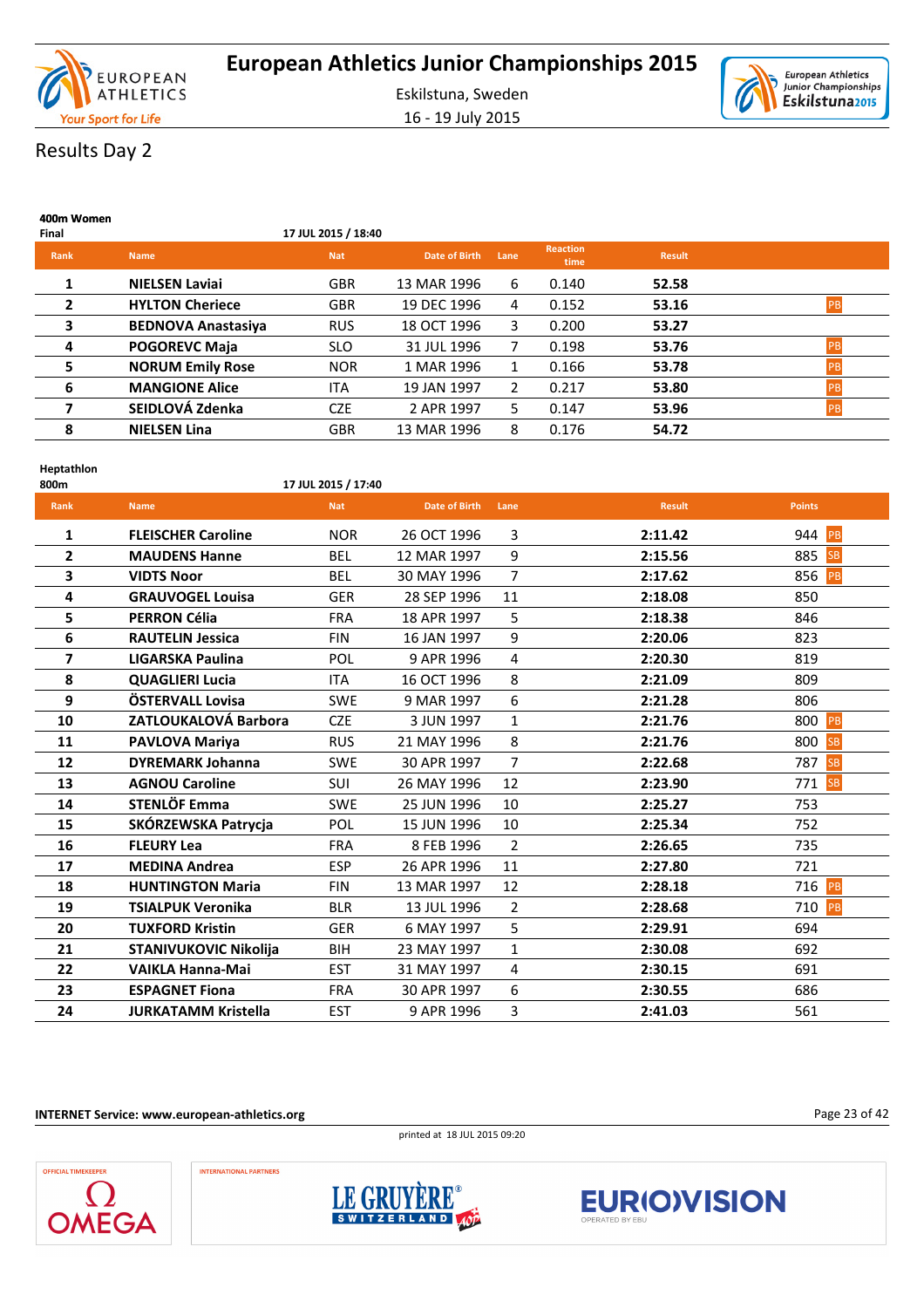



Results Day 2

**Heptathlon**

| p.u<br>800m - Heat 1/2 |                              | 17 JUL 2015 / 17:40 |               |              |               |                  |
|------------------------|------------------------------|---------------------|---------------|--------------|---------------|------------------|
| Rank                   | <b>Name</b>                  | <b>Nat</b>          | Date of Birth | Lane         | <b>Result</b> | <b>Points</b>    |
| 1                      | <b>FLEISCHER Caroline</b>    | <b>NOR</b>          | 26 OCT 1996   | 3            | 2:11.42       | 944 PB           |
| $\mathbf{2}$           | <b>PERRON Célia</b>          | <b>FRA</b>          | 18 APR 1997   | 5            | 2:18.38       | 846              |
| 3                      | <b>RAUTELIN Jessica</b>      | <b>FIN</b>          | 16 JAN 1997   | 9            | 2:20.06       | 823              |
| 4                      | <b>QUAGLIERI Lucia</b>       | <b>ITA</b>          | 16 OCT 1996   | 8            | 2:21.09       | 809              |
| 5.                     | <b>DYREMARK Johanna</b>      | <b>SWE</b>          | 30 APR 1997   | 7            | 2:22.68       | 787<br><b>SB</b> |
| 6                      | SKÓRZEWSKA Patrycja          | POL                 | 15 JUN 1996   | 10           | 2:25.34       | 752              |
| 7                      | <b>MEDINA Andrea</b>         | <b>ESP</b>          | 26 APR 1996   | 11           | 2:27.80       | 721              |
| 8                      | <b>HUNTINGTON Maria</b>      | <b>FIN</b>          | 13 MAR 1997   | 12           | 2:28.18       | 716 PB           |
| 9                      | <b>TSIALPUK Veronika</b>     | <b>BLR</b>          | 13 JUL 1996   | 2            | 2:28.68       | 710 PB           |
| 10                     | <b>STANIVUKOVIC Nikolija</b> | <b>BIH</b>          | 23 MAY 1997   | $\mathbf{1}$ | 2:30.08       | 692              |
| 11                     | VAIKLA Hanna-Mai             | <b>EST</b>          | 31 MAY 1997   | 4            | 2:30.15       | 691              |
| 12                     | <b>ESPAGNET Fiona</b>        | <b>FRA</b>          | 30 APR 1997   | 6            | 2:30.55       | 686              |
|                        |                              |                     |               |              |               |                  |

**Intermediate times:** 400m 1:03.84 FLEISCHER Caroline (NOR) 600m 1:37.12 FLEISCHER Caroline (NOR)

#### **Heptathlon**

**800m - Heat 2/2 17 JUL 2015 / 17:50**

### **Rank Name Nat Date of Birth Lane Result Points 1 MAUDENS Hanne** BEL 12 MAR 1997 9 **2:15.56** 885 SB **2 VIDTS Noor BEL 30 MAY 1996 7 2:17.62** 856 **3 GRAUVOGEL Louisa** GER 28 SEP 1996 11 **2:18.08** 850 **4 LIGARSKA Paulina** POL 9 APR 1996 4 **2:20.30** 819 **5 ÖSTERVALL Lovisa** SWE 9 MAR 1997 6 **2:21.28** 806 **6 ZATLOUKALOVÁ Barbora** CZE 3 JUN 1997 1 **2:21.76** 800 PB **7 PAVLOVA Mariya** RUS 21 MAY 1996 8 **2:21.76** 800 **8 AGNOU Caroline** SUI 26 MAY 1996 12 **2:23.90** 271 **9 STENLÖF Emma** SWE 25 JUN 1996 10 **2:25.27** 753

**10 FLEURY Lea** FRA 8 FEB 1996 2 **2:26.65** 735 **11 TUXFORD Kristin** GER 6 MAY 1997 5 **2:29.91** 694 **12 JURKATAMM Kristella** EST 9 APR 1996 3 **2:41.03** 561

**Intermediate times:** 400m  $1:06.88$  MAUDENS Hanne (BEL)<br>600m  $1:41.46$  MAUDENS Hanne (BEL) MAUDENS Hanne (BEL)

**INTERNET Service: www.european-athletics.org**

printed at 18 JUL 2015 09:20

Page 24 of 42





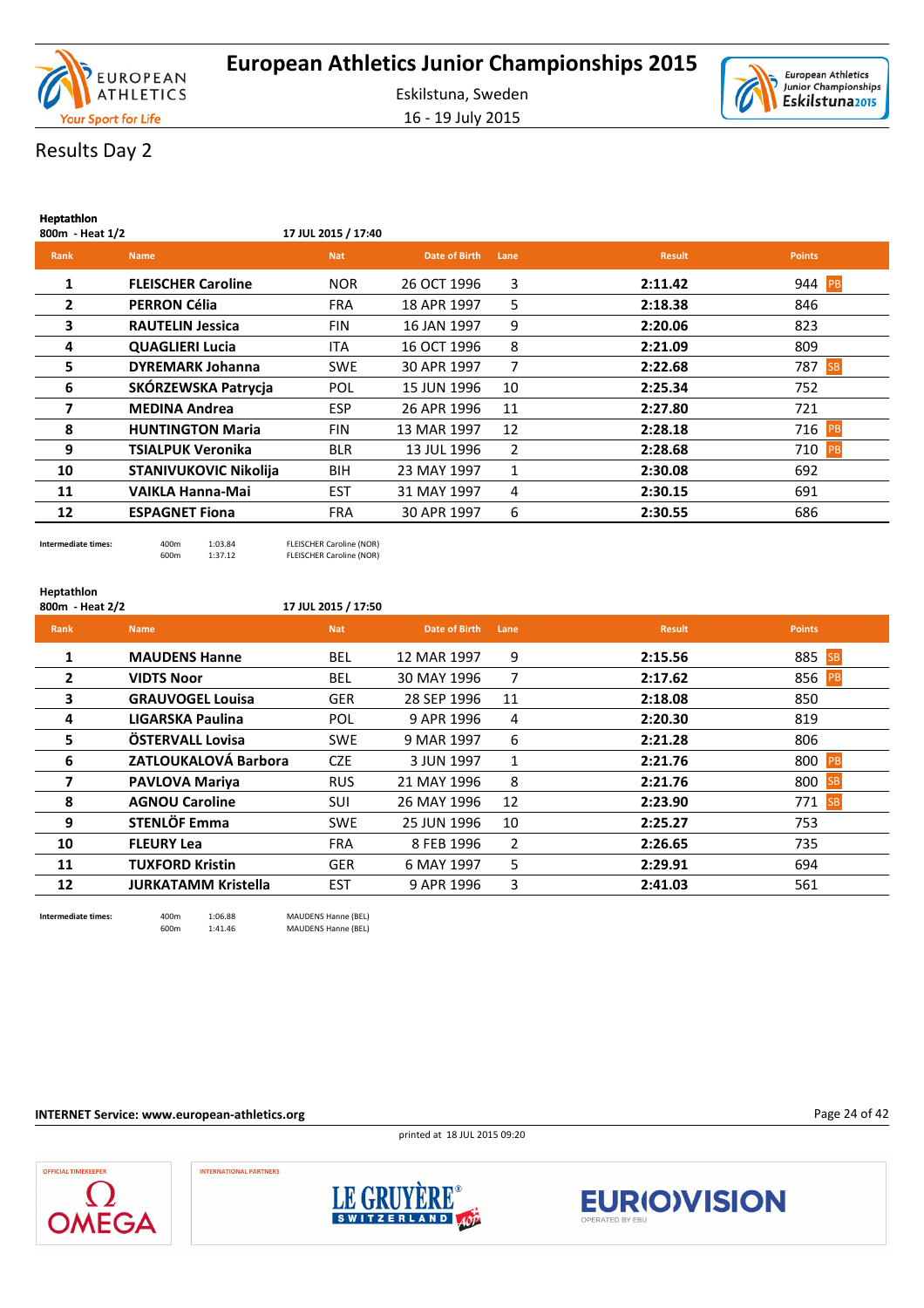

Eskilstuna, Sweden 16 - 19 July 2015



# Results Day 2

| 100m Hurdles Women<br>Round 1 |                                 | 17 JUL 2015 / 12:45 |                      |                |    |               |           |           |
|-------------------------------|---------------------------------|---------------------|----------------------|----------------|----|---------------|-----------|-----------|
| Rank                          | <b>Name</b>                     | <b>Nat</b>          | <b>Date of Birth</b> | Lane           |    | <b>Result</b> |           |           |
| 1                             | RÉPÁSI Petra                    | <b>HUN</b>          | 30 JAN 1996          | 2              |    | 13.47         | Q         |           |
| 2                             | <b>KOZÁK Luca</b>               | <b>HUN</b>          | 1 JUN 1996           | 2              |    | 13.57         | Q         | PB        |
| 2                             | <b>RASHKOVAN Ruslana</b>        | <b>BLR</b>          | 18 MAR 1997          | 5              |    | 13.57         | Q         | PB        |
| 4                             | <b>VAN CAUWENBERGHE Siliane</b> | <b>BEL</b>          | 14 FEB 1996          | 4              |    | 13.65         | Q         | PB        |
| 5                             | <b>KOISTINEN Emma</b>           | <b>FIN</b>          | 6 AUG 1996           | 3              |    | 13.72         | Q         | <b>SB</b> |
| 6                             | <b>ORDUÑA Nora</b>              | <b>ESP</b>          | 19 JUN 1997          | 3              |    | 13.74         | Q         |           |
| 7                             | <b>PIERRE Charlotte</b>         | <b>FRA</b>          | 18 APR 1996          | $\overline{2}$ |    | 13.76         | q         | PB        |
| 8                             | <b>HERMAN Elvira</b>            | <b>BLR</b>          | 19 JUN 1997          | 7              |    | 13.79         | Q         |           |
| 9                             | MÜLLER Viktoria                 | <b>GER</b>          | 16 AUG 1996          | 6              |    | 13.90         | Q         |           |
| 10                            | <b>BEAUCARNE Chloe</b>          | <b>BEL</b>          | 3 FEB 1997           | $\overline{7}$ |    | 13.92         | Q         |           |
| 11                            | <b>LEFFLER Celina</b>           | <b>GER</b>          | 9 APR 1996           | 6              |    | 13.98         | ${\bf Q}$ |           |
| 12                            | <b>VALETTE Laura</b>            | <b>FRA</b>          | 16 FEB 1997          | 4              |    | 13.99         | Q         |           |
| 13                            | <b>JANIC Adriana</b>            | <b>SWE</b>          | 19 JUN 1996          | 5              |    | 14.05         | q         |           |
| 14                            | <b>MALYARENKO Olena</b>         | <b>UKR</b>          | 8 APR 1997           | 4              |    | 14.06         | q         | PB        |
| 15                            | <b>CHRISTOFI Natalia</b>        | <b>CYP</b>          | 10 FEB 1997          | 4              | YC | 14.07         | Q         | R 125.5   |
| 15                            | DVORÁKOVÁ Katerina              | <b>CZE</b>          | 10 MAY 1997          | 5              |    | 14.07         | Q         |           |
| 17                            | <b>GYEDU Abigail</b>            | <b>ITA</b>          | 30 APR 1997          | 5              |    | 14.19         |           |           |
| 18                            | <b>BORNOZ Alexane</b>           | SUI                 | 31 MAY 1996          | $\overline{7}$ |    | 14.28         |           |           |
| 19                            | <b>MULATERO Agnese</b>          | <b>ITA</b>          | 10 FEB 1997          | $\overline{2}$ |    | 14.32         |           |           |
| 20                            | RÖSLI Kiana                     | SUI                 | 23 SEP 1998          | 6              |    | 14.33         |           |           |
| 21                            | <b>ÇANAKÇI Meryem</b>           | <b>TUR</b>          | 1 JAN 1997           | $\overline{7}$ |    | 14.34         |           |           |
| 22                            | <b>RAUSCH Victoria</b>          | <b>LUX</b>          | 26 JUN 1996          | 3              |    | 14.38         |           |           |
| 23                            | <b>STREBEL Irina</b>            | SUI                 | 13 FEB 1996          | 3              |    | 14.44         |           |           |
| 24                            | ADAM Synnøve Bjørgo             | <b>NOR</b>          | 15 SEP 1997          | 8              |    | 14.99         |           |           |
|                               | <b>ROBERT Ashley</b>            | <b>FRA</b>          | 18 JUL 1996          | 6              |    | <b>DQ</b>     |           | R 162.7   |

### **100m Hurdles Women Round 1 Heat 1/4** Wind: -1.5 m/s **Rank Name Nat Date of Birth Lane Reaction time Result 1 BEAUCARNE Chloe** BEL 3 FEB 1997 7 0.223 **13.92 Q 2 LEFFLER Celina** GER 9 APR 1996 6 0.199 **13.98 Q 3 VALETTE Laura** FRA 16 FEB 1997 4 0.146 **13.99 Q 4 JANIC Adriana** SWE 19 JUN 1996 5 0.129 **14.05 q 5 MULATERO Agnese** ITA 10 FEB 1997 2 0.145 **14.32 6 RAUSCH Victoria** LUX 26 JUN 1996 3 0.146 **14.38**

**INTERNET Service: www.european-athletics.org**

printed at 18 JUL 2015 09:20

Page 25 of 42





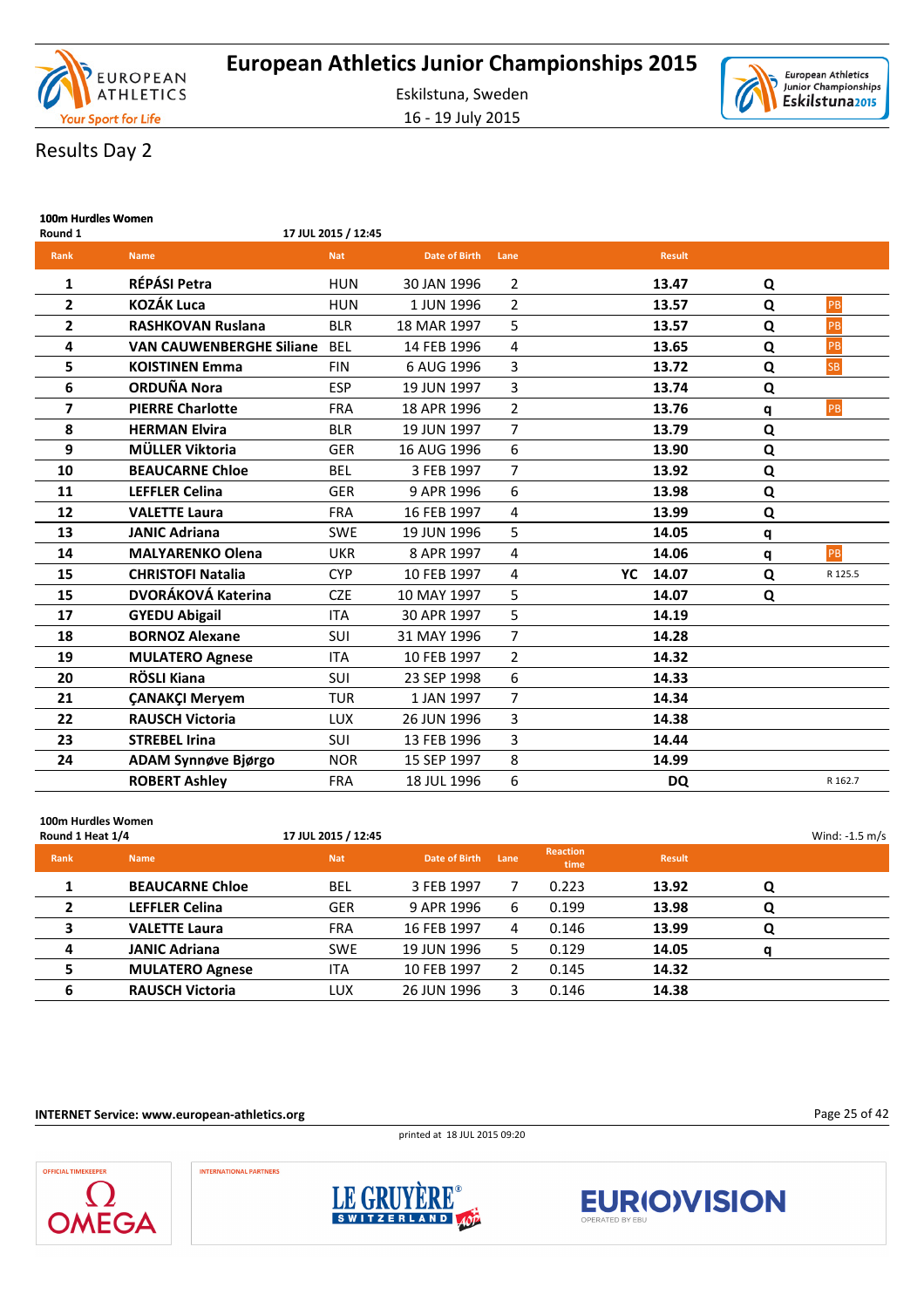

16 - 19 July 2015



### Results Day 2

| 100m Hurdles Women<br>Round 1 Heat 2/4 |                         | 17 JUL 2015 / 12:52 |               |      |                         |               |   | Wind: $+0.8$ m/s |
|----------------------------------------|-------------------------|---------------------|---------------|------|-------------------------|---------------|---|------------------|
| <b>Rank</b>                            | <b>Name</b>             | <b>Nat</b>          | Date of Birth | Lane | <b>Reaction</b><br>time | <b>Result</b> |   |                  |
|                                        | RÉPÁSI Petra            | <b>HUN</b>          | 30 JAN 1996   | 2    | 0.195                   | 13.47         | Q |                  |
| $\overline{2}$                         | <b>KOISTINEN Emma</b>   | <b>FIN</b>          | 6 AUG 1996    | 3.   | 0.214                   | 13.72         | O |                  |
| 3                                      | MÜLLER Viktoria         | <b>GER</b>          | 16 AUG 1996   | 6    | 0.166                   | 13.90         | O |                  |
| 4                                      | <b>MALYARENKO Olena</b> | UKR                 | 8 APR 1997    | 4    | 0.241                   | 14.06         | a | <b>PR</b>        |
| 5                                      | <b>GYEDU Abigail</b>    | <b>ITA</b>          | 30 APR 1997   | 5.   | 0.143                   | 14.19         |   |                  |
| 6                                      | <b>BORNOZ Alexane</b>   | SUI                 | 31 MAY 1996   |      | 0.187                   | 14.28         |   |                  |

#### **100m Hurdles Women**

| Round 1 Heat 3/4 |                                 | 17 JUL 2015 / 12:59 |               |      |                         |               |   | Wind: $+0.6$ m/s |
|------------------|---------------------------------|---------------------|---------------|------|-------------------------|---------------|---|------------------|
| <b>Rank</b>      | <b>Name</b>                     | <b>Nat</b>          | Date of Birth | Lane | <b>Reaction</b><br>time | <b>Result</b> |   |                  |
|                  | <b>RASHKOVAN Ruslana</b>        | <b>BLR</b>          | 18 MAR 1997   | 5.   | 0.150                   | 13.57         | O | <b>IPB</b>       |
| $\overline{2}$   | <b>VAN CAUWENBERGHE Siliane</b> | BEL                 | 14 FEB 1996   | 4    | 0.137                   | 13.65         | O |                  |
|                  | <b>ORDUÑA Nora</b>              | ESP                 | 19 JUN 1997   | 3.   | 0.181                   | 13.74         | Q |                  |
| 4                | <b>PIERRE Charlotte</b>         | <b>FRA</b>          | 18 APR 1996   |      | 0.153                   | 13.76         |   |                  |
|                  | RÖSLI Kiana                     | SUI                 | 23 SEP 1998   | 6    | 0.135                   | 14.33         |   |                  |
| 6                | <b>CANAKCI Mervem</b>           | TUR                 | 1 JAN 1997    |      | 0.189                   | 14.34         |   |                  |

### **100m Hurdles Women**

| Round 1 Heat 4/4 |                            | 17 JUL 2015 / 13:06 |               |      |                         |    |               |   | Wind: $-1.4$ m/s |  |
|------------------|----------------------------|---------------------|---------------|------|-------------------------|----|---------------|---|------------------|--|
| <b>Rank</b>      | <b>Name</b>                | <b>Nat</b>          | Date of Birth | Lane | <b>Reaction</b><br>time |    | <b>Result</b> |   |                  |  |
|                  | <b>KOZÁK Luca</b>          | <b>HUN</b>          | 1 JUN 1996    | 2    | 0.150                   |    | 13.57         | Q | <b>PB</b>        |  |
| $\overline{2}$   | <b>HERMAN Elvira</b>       | <b>BLR</b>          | 19 JUN 1997   |      | 0.170                   |    | 13.79         | Q |                  |  |
| 3                | <b>CHRISTOFI Natalia</b>   | <b>CYP</b>          | 10 FEB 1997   | 4    | 0.141                   | YC | 14.07         | Q | R 125.5          |  |
| 3                | DVORÁKOVÁ Katerina         | <b>CZE</b>          | 10 MAY 1997   | 5.   | 0.165                   |    | 14.07         | Q |                  |  |
| 5                | <b>STREBEL Irina</b>       | SUI                 | 13 FEB 1996   | 3.   | 0.204                   |    | 14.44         |   |                  |  |
| 6                | <b>ADAM Synnøve Biørgo</b> | <b>NOR</b>          | 15 SEP 1997   | 8    | 0.165                   |    | 14.99         |   |                  |  |
|                  | <b>ROBERT Ashley</b>       | FRA                 | 18 JUL 1996   | 6    | $\mathsf{r}^1$          |    | DQ            |   | R 162.7          |  |

Qualification: First 3 in each heat (Q) and the next 4 fastest (q) advance to the Semifinals

### **INTERNET Service: www.european-athletics.org**

printed at 18 JUL 2015 09:20



INTERNATIONAL PARTNERS





Page 26 of 42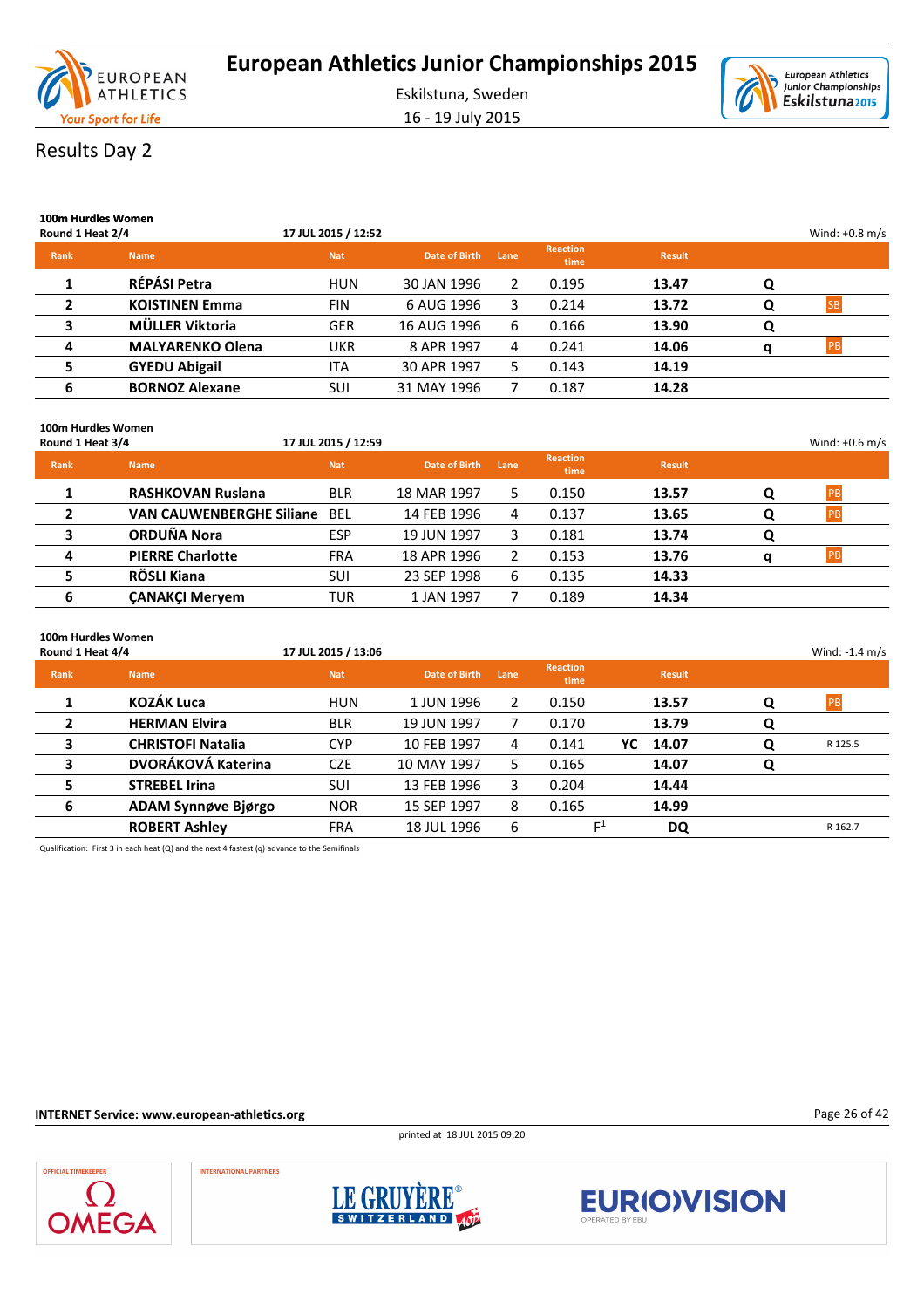

16 - 19 July 2015



### Results Day 2

| 100m Hurdles Women |                                 |                     |                      |      |               |   |    |
|--------------------|---------------------------------|---------------------|----------------------|------|---------------|---|----|
| <b>Semifinal</b>   |                                 | 17 JUL 2015 / 16:30 |                      |      |               |   |    |
| Rank               | <b>Name</b>                     | <b>Nat</b>          | <b>Date of Birth</b> | Lane | <b>Result</b> |   |    |
| 1                  | <b>KOZÁK Luca</b>               | <b>HUN</b>          | 1 JUN 1996           | 4    | 13.46         | Q | PB |
| 2                  | <b>HERMAN Elvira</b>            | <b>BLR</b>          | 19 JUN 1997          | 6    | 13.52         | Q |    |
| 3                  | RÉPÁSI Petra                    | HUN                 | 30 JAN 1996          | 5    | 13.60         | Q |    |
| 4                  | <b>VALETTE Laura</b>            | <b>FRA</b>          | 16 FEB 1997          | 8    | 13.70         | Q |    |
| 5                  | <b>KOISTINEN Emma</b>           | <b>FIN</b>          | 6 AUG 1996           | 3    | 13.77         | Q |    |
| 5                  | <b>RASHKOVAN Ruslana</b>        | <b>BLR</b>          | 18 MAR 1997          | 6    | 13.77         | Q |    |
| 7                  | <b>BEAUCARNE Chloe</b>          | <b>BEL</b>          | 3 FEB 1997           | 4    | 13.81         | q |    |
| 8                  | <b>JANIC Adriana</b>            | <b>SWE</b>          | 19 JUN 1996          | 2    | 13.83         | q |    |
| 9                  | <b>VAN CAUWENBERGHE Siliane</b> | <b>BEL</b>          | 14 FEB 1996          | 3    | 13.84         |   |    |
| 10                 | <b>LEFFLER Celina</b>           | <b>GER</b>          | 9 APR 1996           | 5    | 13.86         |   |    |
| 11                 | ORDUÑA Nora                     | <b>ESP</b>          | 19 JUN 1997          | 7    | 13.89         |   |    |
| 12                 | <b>CHRISTOFI Natalia</b>        | <b>CYP</b>          | 10 FEB 1997          | 8    | 13.97         |   |    |
| 13                 | MÜLLER Viktoria                 | <b>GER</b>          | 16 AUG 1996          | 7    | 14.02         |   |    |
| 14                 | <b>PIERRE Charlotte</b>         | <b>FRA</b>          | 18 APR 1996          | 2    | 14.10         |   |    |
| 15                 | <b>MALYARENKO Olena</b>         | <b>UKR</b>          | 8 APR 1997           | 1    | 14.14         |   |    |
| 16                 | DVORÁKOVÁ Katerina              | <b>CZE</b>          | 10 MAY 1997          | 1    | 14.24         |   |    |
|                    |                                 |                     |                      |      |               |   |    |

#### **100m Hurdles Women**

| Semifinal 1/2  |                          | 17 JUL 2015 / 16:30 |               |      |                         |               |   | Wind: $-1.2$ m/s |
|----------------|--------------------------|---------------------|---------------|------|-------------------------|---------------|---|------------------|
| <b>Rank</b>    | <b>Name</b>              | <b>Nat</b>          | Date of Birth | Lane | <b>Reaction</b><br>time | <b>Result</b> |   |                  |
|                | <b>HERMAN Elvira</b>     | <b>BLR</b>          | 19 JUN 1997   | 6    | 0.192                   | 13.52         | Q |                  |
| $\overline{2}$ | RÉPÁSI Petra             | <b>HUN</b>          | 30 JAN 1996   | 5.   | 0.196                   | 13.60         | Q |                  |
| 3              | <b>KOISTINEN Emma</b>    | <b>FIN</b>          | 6 AUG 1996    | 3.   | 0.210                   | 13.77         | Q |                  |
| 4              | <b>BEAUCARNE Chloe</b>   | <b>BEL</b>          | 3 FEB 1997    | 4    | 0.215                   | 13.81         | q |                  |
| 5              | <b>CHRISTOFI Natalia</b> | <b>CYP</b>          | 10 FEB 1997   | 8    | 0.146                   | 13.97         |   |                  |
| 6              | MÜLLER Viktoria          | <b>GER</b>          | 16 AUG 1996   |      | 0.175                   | 14.02         |   |                  |
| 7              | <b>PIERRE Charlotte</b>  | <b>FRA</b>          | 18 APR 1996   | 2    | 0.173                   | 14.10         |   |                  |
| 8              | <b>MALYARENKO Olena</b>  | UKR                 | 8 APR 1997    |      | 0.243                   | 14.14         |   |                  |

### **INTERNET Service: www.european-athletics.org**

printed at 18 JUL 2015 09:20



**INTERNATIONAL PARTNERS** 





Page 27 of 42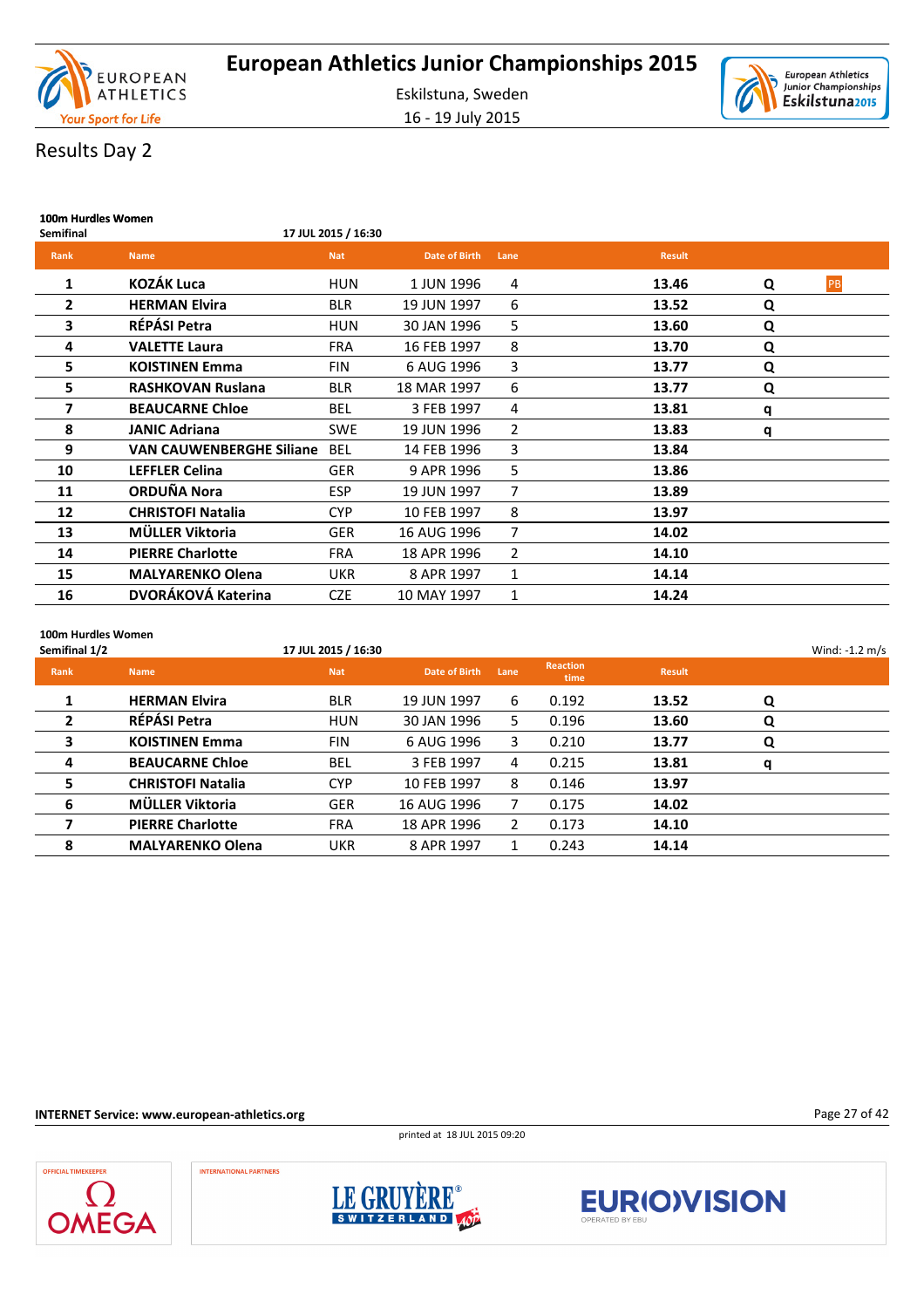

16 - 19 July 2015



### Results Day 2

| 100m Hurdles Women<br>Semifinal 2/2 |                                 | 17 JUL 2015 / 16:38 |               |                |                         |               |   | Wind: -0.9 m/s |
|-------------------------------------|---------------------------------|---------------------|---------------|----------------|-------------------------|---------------|---|----------------|
| <b>Rank</b>                         | <b>Name</b>                     | <b>Nat</b>          | Date of Birth | Lane           | <b>Reaction</b><br>time | <b>Result</b> |   |                |
| 1                                   | <b>KOZÁK Luca</b>               | <b>HUN</b>          | 1 JUN 1996    | 4              | 0.161                   | 13.46         | Q | <b>PB</b>      |
| $\overline{2}$                      | <b>VALETTE Laura</b>            | <b>FRA</b>          | 16 FEB 1997   | 8              | 0.141                   | 13.70         | Q |                |
| 3                                   | <b>RASHKOVAN Ruslana</b>        | <b>BLR</b>          | 18 MAR 1997   | 6              | 0.172                   | 13.77         | Q |                |
| 4                                   | <b>JANIC Adriana</b>            | <b>SWE</b>          | 19 JUN 1996   | $\overline{2}$ | 0.135                   | 13.83         | q |                |
| 5                                   | <b>VAN CAUWENBERGHE Siliane</b> | <b>BEL</b>          | 14 FEB 1996   | 3              | 0.125                   | 13.84         |   |                |
| 6                                   | <b>LEFFLER Celina</b>           | <b>GER</b>          | 9 APR 1996    | 5.             | 0.191                   | 13.86         |   |                |
| 7                                   | ORDUÑA Nora                     | <b>ESP</b>          | 19 JUN 1997   |                | 0.204                   | 13.89         |   |                |
| 8                                   | DVORÁKOVÁ Katerina              | <b>CZE</b>          | 10 MAY 1997   |                | 0.148                   | 14.24         |   |                |

Qualification: First 3 in each heat (Q) and the next 2 fastest (q) advance to the Final

**INTERNET Service: www.european-athletics.org**

printed at 18 JUL 2015 09:20

Page 28 of 42





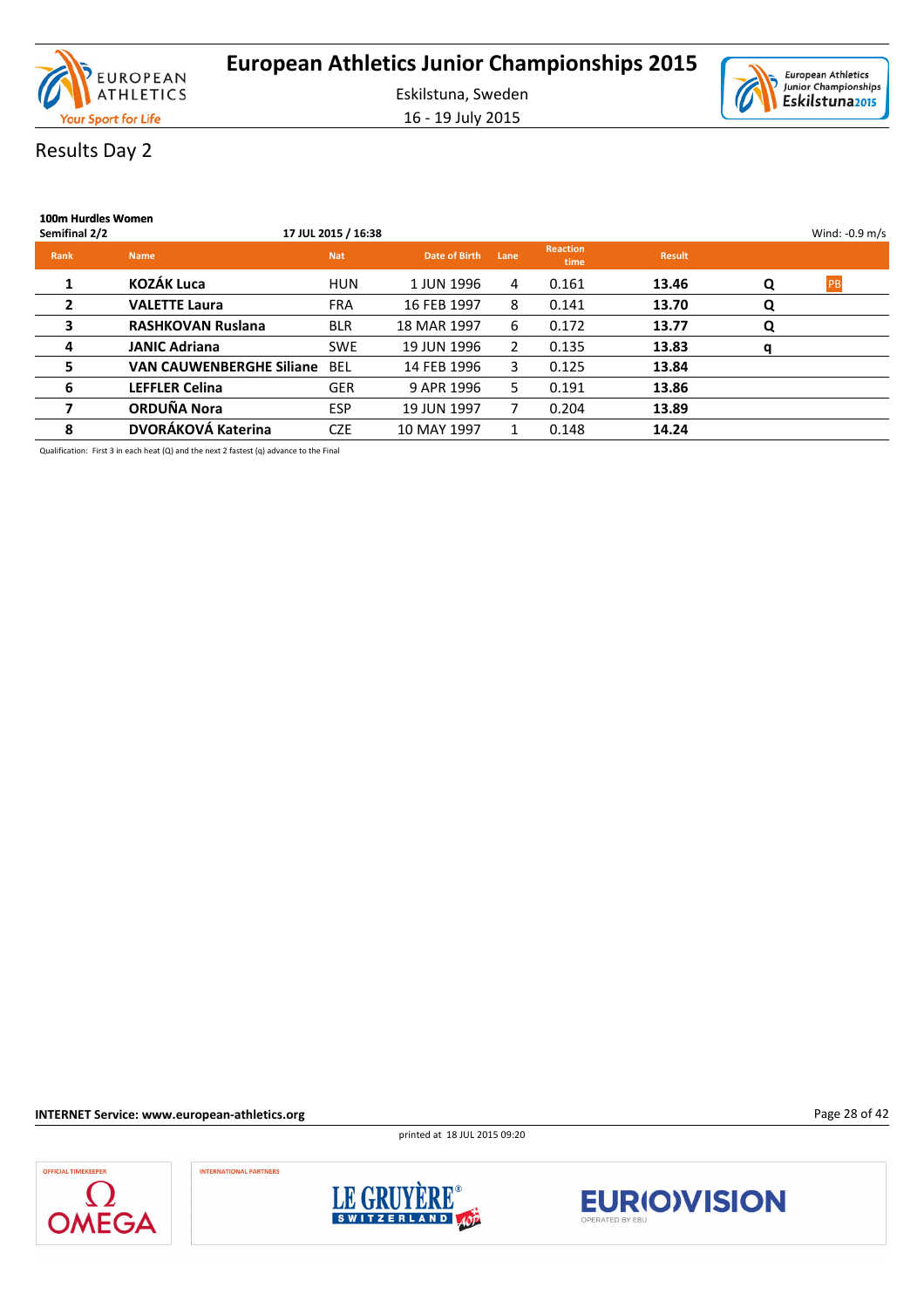

16 - 19 July 2015



**400m Hurdles Women**

| Round 1        |                             | 17 JUL 2015 / 10:05 |                      |                |               |   |           |
|----------------|-----------------------------|---------------------|----------------------|----------------|---------------|---|-----------|
| Rank           | <b>Name</b>                 | <b>Nat</b>          | <b>Date of Birth</b> | Lane           | <b>Result</b> |   |           |
| 1              | <b>DE CONINCK Nenah</b>     | <b>BEL</b>          | 2 SEP 1996           | 8              | 58.31         | Q | PB        |
| $\overline{2}$ | <b>FOLORUNSO Ayomide</b>    | <b>ITA</b>          | 17 OCT 1996          | 5              | 58.59         | Q |           |
| 3              | <b>DROST Inge</b>           | <b>NED</b>          | 15 JAN 1996          | 3              | 58.63         | Q | PB        |
| 4              | <b>GLÄSNER Laura</b>        | <b>GER</b>          | 20 JAN 1996          | 6              | 59.09         | Q |           |
| 5              | PEŠKOVÁ Michaela            | <b>SVK</b>          | 22 OCT 1997          | $\overline{7}$ | 59.16         | Q |           |
| 6              | NÜRNBERGER Laura            | <b>GER</b>          | 5 JUL 1996           | 8              | 59.47         | Q |           |
| 7              | <b>MARCHIANDO Eleonora</b>  | <b>ITA</b>          | 27 SEP 1997          | 6              | 59.84         | Q |           |
| 8              | <b>GASSAMA Coralie</b>      | <b>FRA</b>          | 20 SEP 1997          | 8              | 59.92         | Q |           |
| 9              | <b>SEILLER Anais</b>        | <b>FRA</b>          | 26 JUN 1997          | 7              | 1:00.09       | Q |           |
| 10             | <b>DALKE Helena</b>         | POL                 | 17 JAN 1997          | 5              | 1:00.11       | Q |           |
| 11             | LEDECKÁ Daniela             | <b>SVK</b>          | 4 NOV 1996           | 4              | 1:00.55       | Q |           |
| 12             | <b>PETKOV Lisa Marie</b>    | <b>GER</b>          | 10 DEC 1996          | 3              | 1:00.56       | Q |           |
| 13             | <b>SZUCS Noémi</b>          | <b>HUN</b>          | 29 MAY 1997          | $\overline{2}$ | 1:00.66       | q |           |
| 14             | UUSIMÄKI Hilla              | <b>FIN</b>          | 12 JUN 1996          | $\overline{2}$ | 1:00.77       | q | <b>SB</b> |
| 15             | <b>USTINOVA Anna</b>        | <b>RUS</b>          | 19 SEP 1996          | 8              | 1:00.92       | q |           |
| 16             | <b>NYFFENEGGER Michelle</b> | SUI                 | 15 SEP 1996          | 6              | 1:01.07       | q |           |
| 17             | <b>KHABINA Yana</b>         | <b>UKR</b>          | 27 MAY 1997          | $\overline{7}$ | 1:01.24       |   | PB        |
| 18             | <b>AGREITER Caren</b>       | <b>ITA</b>          | 16 JUL 1996          | $\mathbf{1}$   | 1:01.38       |   |           |
| 19             | <b>GRUJIC Jelena</b>        | <b>SRB</b>          | 29 SEP 1997          | 4              | 1:01.77       |   |           |
| 20             | <b>GRUJIC Zorana</b>        | <b>SRB</b>          | 29 SEP 1997          | 5              | 1:01.82       |   |           |
| 21             | <b>TIMOFEI Andreea</b>      | ROU                 | 11 JAN 1996          | 4              | 1:01.84       |   |           |
| 22             | <b>RAUTELIN Jessica</b>     | <b>FIN</b>          | 16 JAN 1997          | 3              | 1:02.00       |   |           |
| 23             | <b>HORVAT Anita</b>         | <b>SLO</b>          | 7 SEP 1996           | $\overline{2}$ | 1:02.08       |   |           |
| 24             | <b>KAHRAMAN Özlem</b>       | <b>TUR</b>          | 2 MAY 1997           | 3              | 1:02.32       |   |           |
| 25             | <b>NASARRE Sonia</b>        | <b>ESP</b>          | 13 JAN 1996          | 6              | 1:02.62       |   |           |
| 26             | <b>PRAPROTNIK Julija</b>    | <b>SLO</b>          | 2 MAY 1996           | 4              | 1:02.77       |   |           |
| 27             | YILDIRIM Büsra              | <b>TUR</b>          | 10 MAY 1996          | 5              | 1:03.51       |   |           |
| 28             | <b>STAVROU Kalypso</b>      | <b>CYP</b>          | 1 JAN 1998           | $\mathbf{1}$   | 1:03.62       |   |           |
| 29             | <b>ISLAMI Drita</b>         | <b>MKD</b>          | 1 AUG 1996           | $\overline{2}$ | 1:07.55       |   |           |
|                | SENTÜRK Seray               | <b>TUR</b>          | 7 NOV 1996           | $\overline{7}$ | DQ            |   | R 168.7a  |

**INTERNET Service: www.european-athletics.org**

**INTERNATIONAL PARTNERS** 

**OFFICIAL TIMEKEEPER** 

**OMEGA** 

printed at 18 JUL 2015 09:20







Page 29 of 42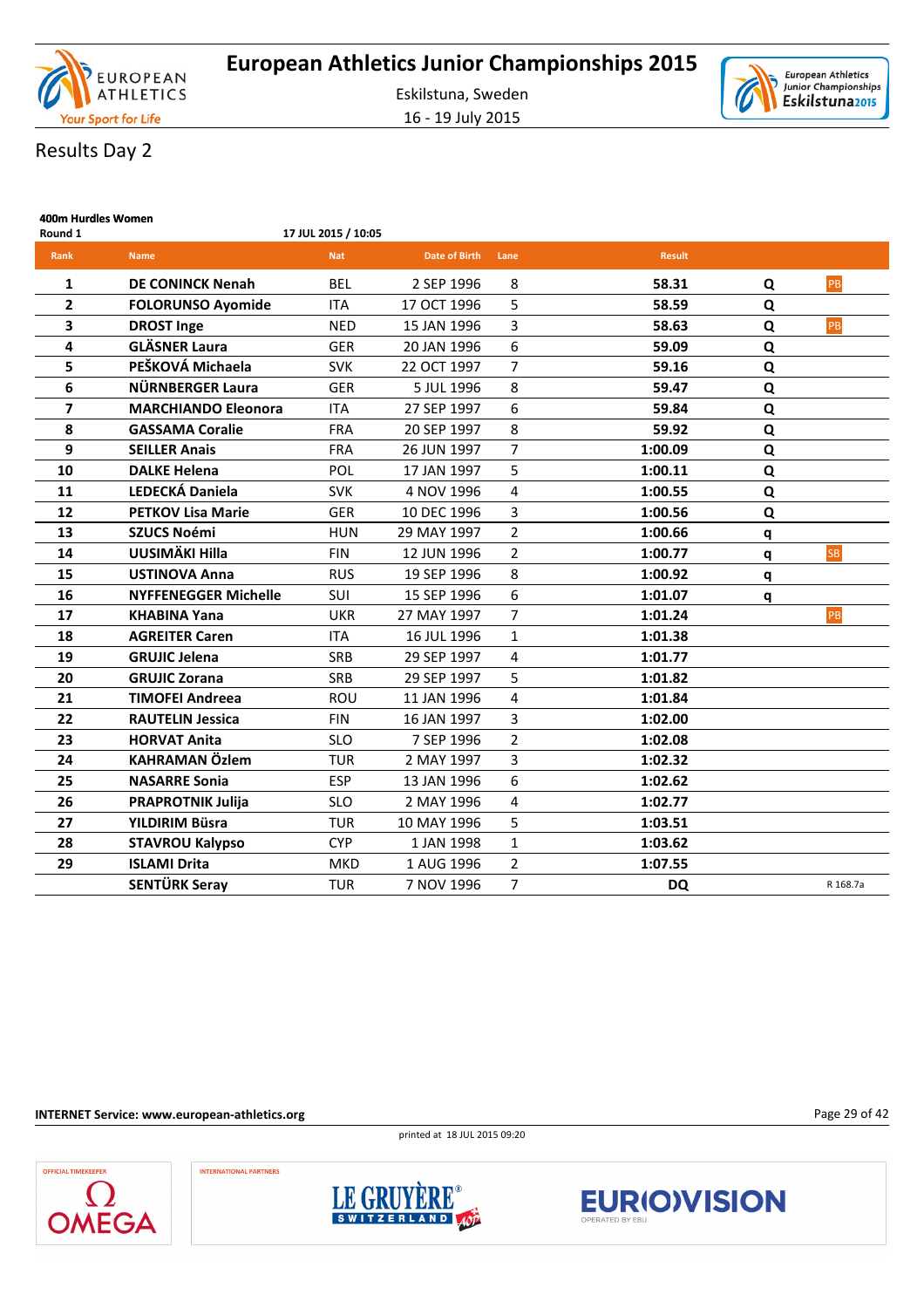

16 - 19 July 2015



# Results Day 2

| 400m Hurdles Women<br>Round 1 Heat 1/4 |                          | 17 JUL 2015 / 10:05 |               |      |                         |               |   |            |
|----------------------------------------|--------------------------|---------------------|---------------|------|-------------------------|---------------|---|------------|
| <b>Rank</b>                            | <b>Name</b>              | <b>Nat</b>          | Date of Birth | Lane | <b>Reaction</b><br>time | <b>Result</b> |   |            |
|                                        | <b>DE CONINCK Nenah</b>  | <b>BEL</b>          | 2 SEP 1996    | 8    | 0.178                   | 58.31         | Q | PB         |
| $\mathbf{2}$                           | <b>FOLORUNSO Ayomide</b> | <b>ITA</b>          | 17 OCT 1996   | 5.   | 0.249                   | 58.59         | Q |            |
| 3                                      | <b>DROST Inge</b>        | <b>NED</b>          | 15 JAN 1996   | 3    | 0.245                   | 58.63         | Q | <b>IPB</b> |
| 4                                      | <b>SZUCS Noémi</b>       | <b>HUN</b>          | 29 MAY 1997   | 2    | 0.184                   | 1:00.66       | a |            |
| 5                                      | <b>GRUJIC Jelena</b>     | <b>SRB</b>          | 29 SEP 1997   | 4    | 0.222                   | 1:01.77       |   |            |
| 6                                      | <b>NASARRE Sonia</b>     | <b>ESP</b>          | 13 JAN 1996   | 6    | 0.264                   | 1:02.62       |   |            |
|                                        | SENTÜRK Seray            | <b>TUR</b>          | 7 NOV 1996    |      | 0.217                   | DQ            |   | R 168.7a   |

### **400m Hurdles Women**

| Round 1 Heat 2/4 |                         | 17 JUL 2015 / 10:15 |               |      |                         |               |   |  |
|------------------|-------------------------|---------------------|---------------|------|-------------------------|---------------|---|--|
| Rank             | <b>Name</b>             | <b>Nat</b>          | Date of Birth | Lane | <b>Reaction</b><br>time | <b>Result</b> |   |  |
| 1                | <b>GLÄSNER Laura</b>    | <b>GER</b>          | 20 JAN 1996   | 6    | 0.214                   | 59.09         | Q |  |
| $\overline{2}$   | <b>SEILLER Anais</b>    | <b>FRA</b>          | 26 JUN 1997   |      | 0.215                   | 1:00.09       | Q |  |
| 3                | <b>LEDECKÁ Daniela</b>  | <b>SVK</b>          | 4 NOV 1996    | 4    | 0.147                   | 1:00.55       | Q |  |
| 4                | <b>USTINOVA Anna</b>    | <b>RUS</b>          | 19 SEP 1996   | 8    | 0.278                   | 1:00.92       | q |  |
| 5                | <b>RAUTELIN Jessica</b> | <b>FIN</b>          | 16 JAN 1997   | 3    | 0.181                   | 1:02.00       |   |  |
| 6                | YILDIRIM Büsra          | <b>TUR</b>          | 10 MAY 1996   | 5.   | 0.223                   | 1:03.51       |   |  |
|                  | <b>STAVROU Kalypso</b>  | <b>CYP</b>          | 1 JAN 1998    |      | 0.219                   | 1:03.62       |   |  |
| 8                | <b>ISLAMI Drita</b>     | <b>MKD</b>          | 1 AUG 1996    | 2    | 0.223                   | 1:07.55       |   |  |

#### **400m Hurdles Women**

| Round 1 Heat 3/4         |            |                                                    |      |                         |               |   |           |
|--------------------------|------------|----------------------------------------------------|------|-------------------------|---------------|---|-----------|
| <b>Name</b>              | <b>Nat</b> | Date of Birth                                      | Lane | <b>Reaction</b><br>time | <b>Result</b> |   |           |
| PEŠKOVÁ Michaela         | <b>SVK</b> | 22 OCT 1997                                        | 7    | 0.172                   | 59.16         | Q |           |
| <b>GASSAMA Coralie</b>   | <b>FRA</b> | 20 SEP 1997                                        | 8    | 0.192                   | 59.92         | Q |           |
| <b>PETKOV Lisa Marie</b> | <b>GER</b> | 10 DEC 1996                                        | 3    | 0.151                   | 1:00.56       | Q |           |
| UUSIMÄKI Hilla           | <b>FIN</b> | 12 JUN 1996                                        | 2    | 0.192                   | 1:00.77       | a | <b>SB</b> |
|                          | SUI        | 15 SEP 1996                                        | 6    | 0.159                   | 1:01.07       | a |           |
| <b>AGREITER Caren</b>    | <b>ITA</b> | 16 JUL 1996                                        | 1    | 0.150                   | 1:01.38       |   |           |
| <b>GRUJIC Zorana</b>     | <b>SRB</b> | 29 SEP 1997                                        | 5.   | 0.208                   | 1:01.82       |   |           |
| <b>PRAPROTNIK Julija</b> | <b>SLO</b> | 2 MAY 1996                                         | 4    | 0.222                   | 1:02.77       |   |           |
|                          |            | 17 JUL 2015 / 10:25<br><b>NYFFENEGGER Michelle</b> |      |                         |               |   |           |

#### **INTERNET Service: www.european-athletics.org**

printed at 18 JUL 2015 09:20







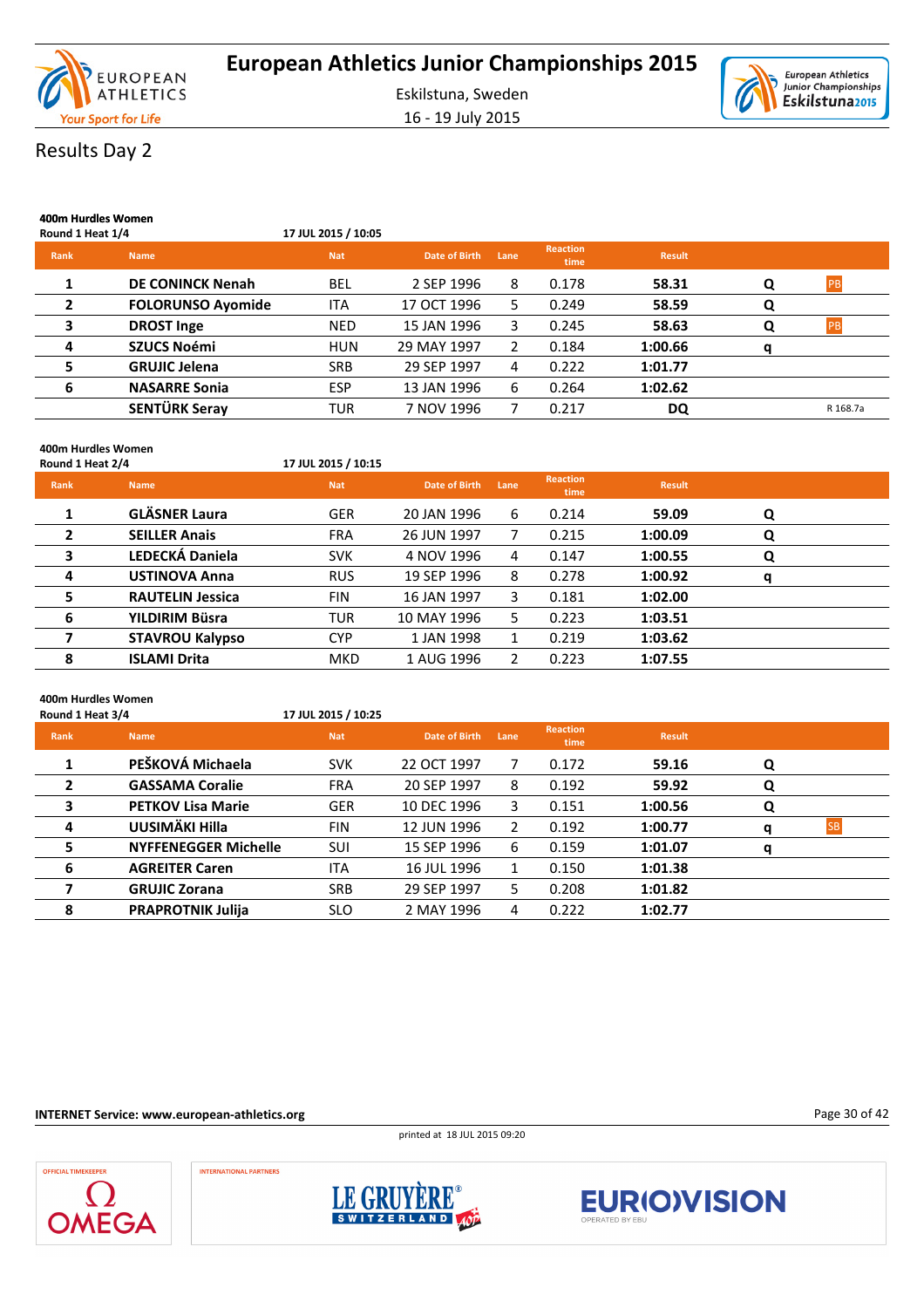

16 - 19 July 2015



# Results Day 2

| 400m Hurdles Women<br>Round 1 Heat 4/4 |                            | 17 JUL 2015 / 10:35 |               |      |                         |               |   |           |
|----------------------------------------|----------------------------|---------------------|---------------|------|-------------------------|---------------|---|-----------|
| Rank                                   | <b>Name</b>                | <b>Nat</b>          | Date of Birth | Lane | <b>Reaction</b><br>time | <b>Result</b> |   |           |
| 1                                      | NÜRNBERGER Laura           | <b>GER</b>          | 5 JUL 1996    | 8    | 0.187                   | 59.47         | Q |           |
| $\overline{2}$                         | <b>MARCHIANDO Eleonora</b> | <b>ITA</b>          | 27 SEP 1997   | 6    | 0.156                   | 59.84         | Q |           |
| 3                                      | <b>DALKE Helena</b>        | POL                 | 17 JAN 1997   | 5.   | 0.159                   | 1:00.11       | Q |           |
| 4                                      | <b>KHABINA Yana</b>        | <b>UKR</b>          | 27 MAY 1997   |      | 0.189                   | 1:01.24       |   | <b>PB</b> |
| 5                                      | <b>TIMOFEI Andreea</b>     | <b>ROU</b>          | 11 JAN 1996   | 4    | 0.186                   | 1:01.84       |   |           |
| 6                                      | <b>HORVAT Anita</b>        | <b>SLO</b>          | 7 SEP 1996    | 2    | 0.266                   | 1:02.08       |   |           |
|                                        | <b>KAHRAMAN Özlem</b>      | <b>TUR</b>          | 2 MAY 1997    | 3.   | 0.310                   | 1:02.32       |   |           |

Qualification: First 3 in each heat (Q) and the next 4 fastest (q) advance to the Semifinals

| <b>High Jump Women</b><br><b>Qualification</b> |                          | 17 JUL 2015 / 10:50 |                     |                |               |   |           |
|------------------------------------------------|--------------------------|---------------------|---------------------|----------------|---------------|---|-----------|
| Rank                                           | <b>Name</b>              | <b>Nat</b>          | Date of Birth Order |                | <b>Result</b> |   |           |
| 1                                              | <b>LANG Salome</b>       | <b>SUI</b>          | 18 NOV 1997         | $\mathbf{1}$   | 1.79          | q |           |
| 1                                              | <b>ORCEL Claire</b>      | <b>BEL</b>          | 21 DEC 1997         | 12             | 1.79          | q | $=SB$     |
| 1                                              | <b>REIMER Meike</b>      | <b>GER</b>          | 21 OCT 1998         | 10             | 1.79          | q |           |
| 1                                              | ZÁKKA loánna             | <b>GRE</b>          | 28 MAY 1996         | 15             | 1.79          | q |           |
| 5                                              | LEVCHENKO Yuliya         | <b>UKR</b>          | 28 NOV 1997         | 17             | 1.79          | q |           |
| 6                                              | <b>AKSENOVA Natalya</b>  | <b>RUS</b>          | 6 JUN 1997          | $\overline{2}$ | 1.79          | q |           |
| 6                                              | <b>FURLANI Erika</b>     | ITA                 | 2 JAN 1996          | 6              | 1.79          | q |           |
| 8                                              | <b>MENIKER Nawal</b>     | <b>FRA</b>          | 9 DEC 1997          | 4              | 1.79          | q |           |
| 9                                              | <b>LAKE Morgan</b>       | <b>GBR</b>          | 12 MAY 1997         | 11             | 1.79          | q |           |
| 10                                             | <b>KAKKO Elina</b>       | <b>FIN</b>          | 12 JAN 1997         | 16             | 1.79          | q | <b>SB</b> |
| 11                                             | <b>EKHOLM Ellen</b>      | <b>SWE</b>          | 12 FEB 1996         | $\overline{7}$ | 1.75          | q |           |
| 11                                             | <b>REUTER Leonie</b>     | <b>GER</b>          | 6 JAN 1998          | 3              | 1.75          | q |           |
| 13                                             | <b>BUCHLOVSKÁ Eliška</b> | <b>CZE</b>          | 27 AUG 1998         | 5              | 1.75          |   |           |
| 14                                             | <b>HURKMANS Linda</b>    | <b>NED</b>          | 27 JUN 1997         | 9              | 1.75          |   |           |
| 15                                             | LUTERÁN Petra            | <b>HUN</b>          | 15 JUN 1997         | 13             | 1.70          |   |           |
| 15                                             | <b>OMOREGIE Eleonora</b> | <b>ITA</b>          | 22 MAY 1996         | 8              | 1.70          |   |           |
| 17                                             | <b>ANSTETT Maike</b>     | <b>GER</b>          | 8 AUG 1997          | 18             | 1.70          |   |           |
| 18                                             | <b>KOSTYUK Valeriya</b>  | <b>UKR</b>          | 17 APR 1997         | 14             | 1.70          |   |           |

**INTERNET Service: www.european-athletics.org**

printed at 18 JUL 2015 09:20









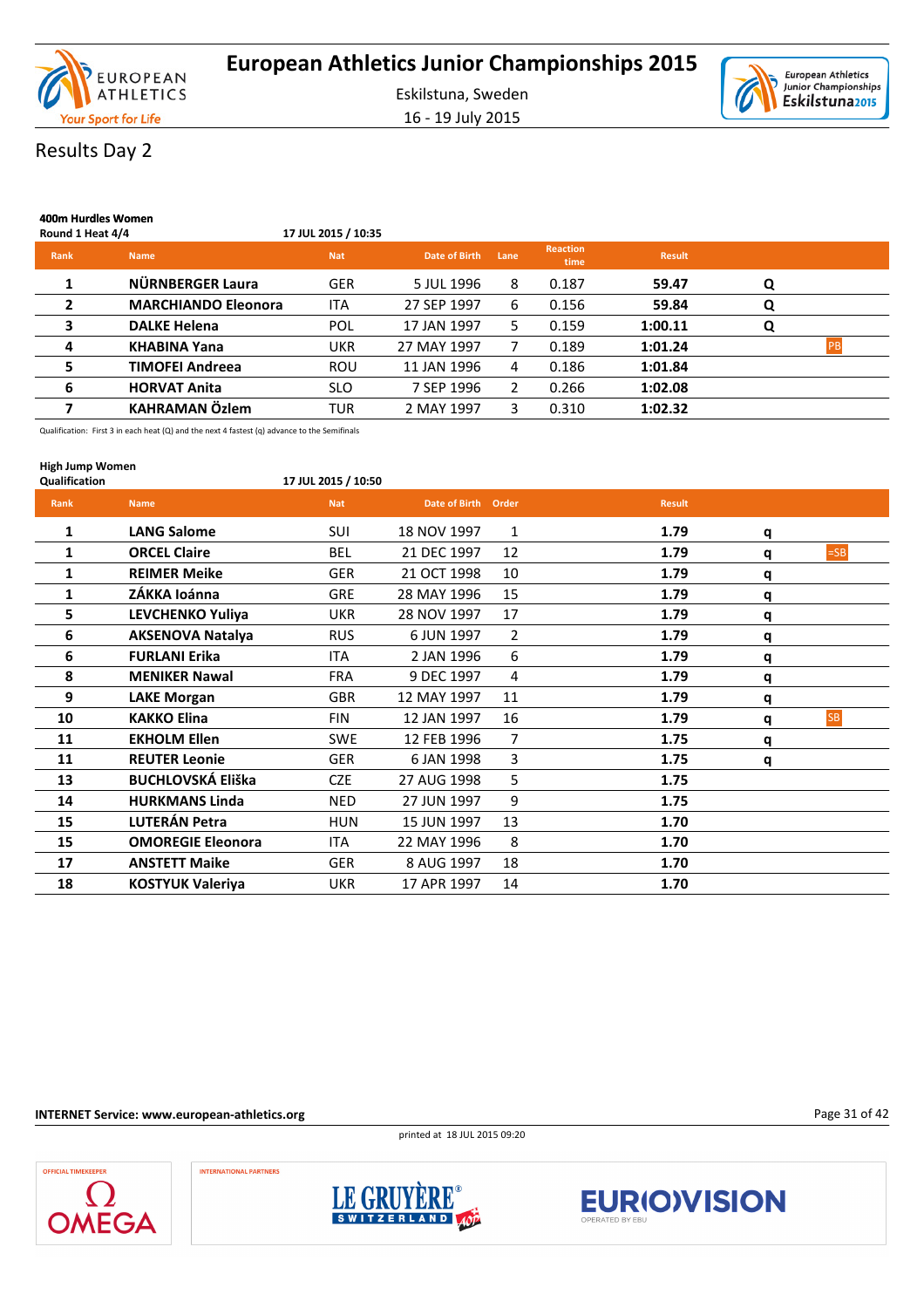

Eskilstuna, Sweden 16 - 19 July 2015

European Athletics ð Junior Championships Eskilstuna<sub>2015</sub>

# Results Day 2

#### **Qualification (cont.)**

| Qualification |                     | 1.65           | 1.70     | 1.75       | 1.79       |  |
|---------------|---------------------|----------------|----------|------------|------------|--|
|               | LANG S              | $\mathsf{o}\,$ | $\Omega$ | $\Omega$   | $\circ$    |  |
|               | ORCEL C             |                |          |            | $\circ$    |  |
|               | <b>REIMER M</b>     | $\circ$        |          |            | $\Omega$   |  |
|               | ZÁKKA I             | $\circ$        |          |            | $\Omega$   |  |
|               | LEVCHENKO Y         |                |          | XXO        | $\circ$    |  |
|               | AKSENOVA N          |                |          | $\Omega$   | XO         |  |
|               | <b>FURLANI E</b>    |                |          |            | XO         |  |
|               | <b>MENIKER N</b>    |                | XO       | n          | XO         |  |
|               | LAKE M              |                |          |            | XXO        |  |
| 10            | <b>KAKKO E</b>      | xo             |          | XXO        | XXO        |  |
| 11            | EKHOLM E            | $\mathsf{o}\,$ |          | $\Omega$   | <b>XXX</b> |  |
| 11            | <b>REUTER L</b>     | $\mathsf{o}\,$ |          |            | <b>XXX</b> |  |
| 13            | <b>BUCHLOVSKÁ E</b> | xo             |          |            | <b>XXX</b> |  |
| 14            | <b>HURKMANS L</b>   | $\circ$        |          | xo         | <b>XXX</b> |  |
| 15            | LUTERÁN P           | $\mathsf{o}\,$ |          | <b>XXX</b> |            |  |
| 15            | <b>OMOREGIE E</b>   | $\circ$        |          | <b>XXX</b> |            |  |
| 17            | ANSTETT M           | xo             |          | <b>XXX</b> |            |  |
| 18            | <b>KOSTYUK V</b>    | o              | xo       | <b>XXX</b> |            |  |

Qualification: Qualifying performance 1.84 (Q) or at least 12 best performers (q) advance to the Final

#### **Heptathlon**

**Long Jump 17 JUL 2015 / 12:30**

| Rank           | <b>Name</b>                  | <b>Nat</b> | Date of Birth Order |                | <b>Result</b> | <b>Points</b>    |
|----------------|------------------------------|------------|---------------------|----------------|---------------|------------------|
| $\mathbf{1}$   | <b>AGNOU Caroline</b>        | SUI        | 26 MAY 1996         | 12             | 6.28          | 937 PB           |
| $\overline{2}$ | <b>MAUDENS Hanne</b>         | <b>BEL</b> | 12 MAR 1997         | 3              | 6.21          | 915              |
| 3              | ÖSTERVALL Lovisa             | <b>SWE</b> | 9 MAR 1997          | 9              | 5.91          | 822 SB           |
| 4              | <b>VIDTS Noor</b>            | <b>BEL</b> | 30 MAY 1996         | $\overline{7}$ | 5.91          | 822              |
| 5              | STENLÖF Emma                 | <b>SWE</b> | 25 JUN 1996         | 10             | 5.81          | 792              |
| 6              | PAVLOVA Mariya               | <b>RUS</b> | 21 MAY 1996         | 5              | 5.80          | 789              |
| 7              | <b>JURKATAMM Kristella</b>   | <b>EST</b> | 9 APR 1996          | $\overline{2}$ | 5.79          | 786              |
| 8              | <b>FLEURY Lea</b>            | <b>FRA</b> | 8 FEB 1996          | 11             | 5.74          | 771              |
| 9              | <b>LIGARSKA Paulina</b>      | POL        | 9 APR 1996          | $\overline{2}$ | 5.70          | 759 PB           |
| 10             | <b>DYREMARK Johanna</b>      | <b>SWE</b> | 30 APR 1997         | 8              | 5.67          | 750              |
| 11             | <b>HUNTINGTON Maria</b>      | <b>FIN</b> | 13 MAR 1997         | 6              | 5.66          | 747 PB           |
| 12             | <b>QUAGLIERI Lucia</b>       | <b>ITA</b> | 16 OCT 1996         | 10             | 5.62          | 735              |
| 13             | <b>GRAUVOGEL Louisa</b>      | <b>GER</b> | 28 SEP 1996         | 8              | 5.60          | 729              |
| 14             | ZATLOUKALOVÁ Barbora         | <b>CZE</b> | 3 JUN 1997          | 4              | 5.50          | 700              |
| 15             | <b>VAIKLA Hanna-Mai</b>      | <b>EST</b> | 31 MAY 1997         | 9              | 5.47          | 691              |
| 16             | <b>ESPAGNET Fiona</b>        | <b>FRA</b> | 30 APR 1997         | 4              | 5.47          | 691<br><b>SB</b> |
| 17             | <b>RAUTELIN Jessica</b>      | <b>FIN</b> | 16 JAN 1997         | 3              | 5.46          | 688              |
| 18             | <b>FLEISCHER Caroline</b>    | <b>NOR</b> | 26 OCT 1996         | 11             | 5.44          | 683              |
| 19             | <b>MEDINA Andrea</b>         | <b>ESP</b> | 26 APR 1996         | $\mathbf{1}$   | 5.43          | 680              |
| 20             | <b>PERRON Célia</b>          | <b>FRA</b> | 18 APR 1997         | $\overline{7}$ | 5.39          | 668              |
| 21             | <b>TUXFORD Kristin</b>       | <b>GER</b> | 6 MAY 1997          | 6              | 5.31          | 645              |
| 22             | SKÓRZEWSKA Patrycja          | POL        | 15 JUN 1996         | $\mathbf{1}$   | 5.24          | 626              |
| 23             | <b>TSIALPUK Veronika</b>     | <b>BLR</b> | 13 JUL 1996         | 5              | 5.23          | 623<br>PB        |
| 24             | <b>STANIVUKOVIC Nikolija</b> | <b>BIH</b> | 23 MAY 1997         | 12             | 5.20          | 614 PB           |

**INTERNET Service: www.european-athletics.org**

printed at 18 JUL 2015 09:20

Page 32 of 42





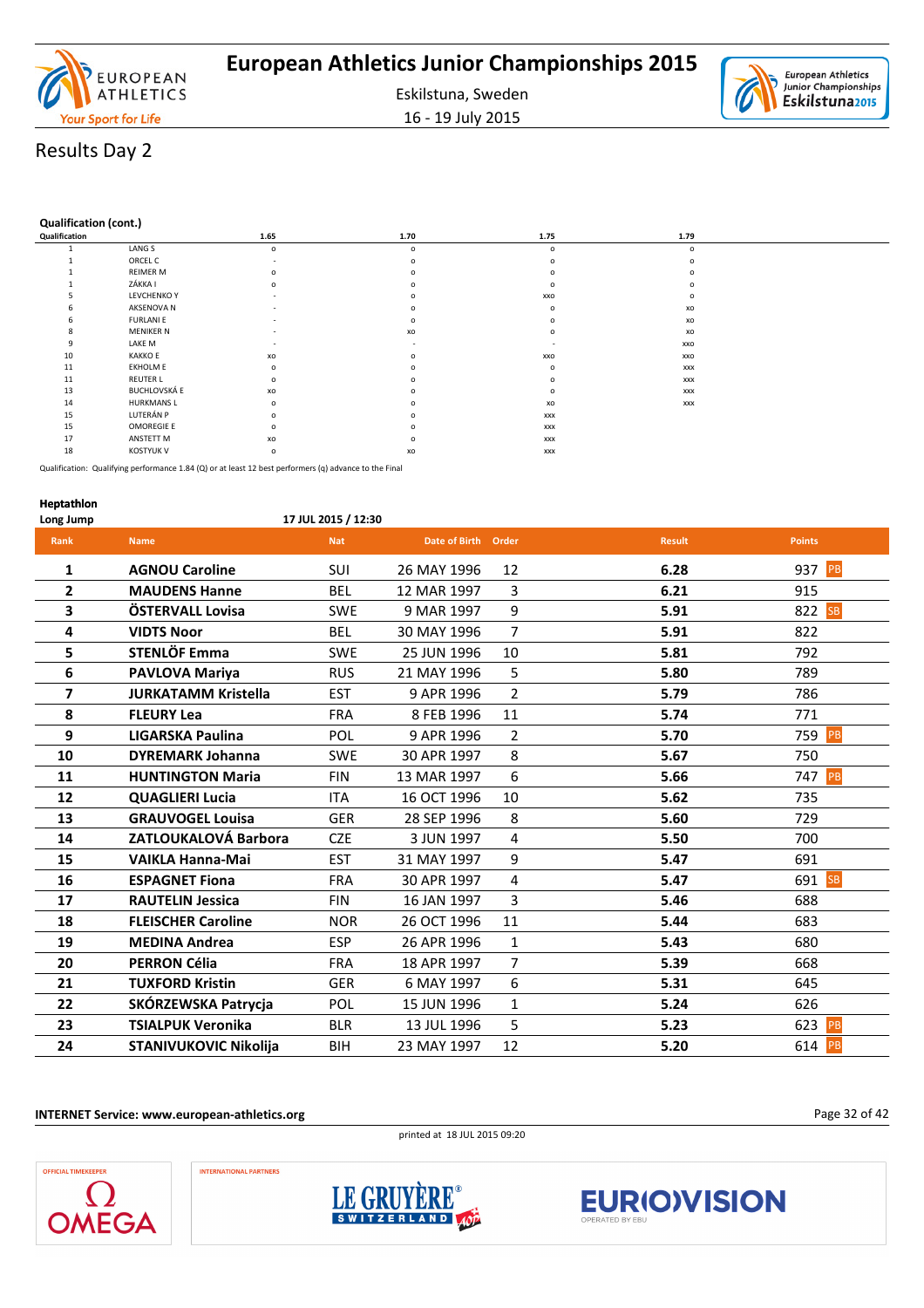

16 - 19 July 2015

# Results Day 2

#### **Long Jump (cont.)**

l,

| Long Jump      |                       | $\mathbf{1}$              |          | $\overline{2}$            |          | 3                         |          |  |
|----------------|-----------------------|---------------------------|----------|---------------------------|----------|---------------------------|----------|--|
|                | AGNOU C               | 5.52                      | $(+1.2)$ | 5.90                      | $(-0.5)$ | 6.28                      | $(-0.4)$ |  |
| $\overline{2}$ | MAUDENS H             | x                         | $(+0.4)$ | 5.89                      | $(-1.0)$ | 6.21                      | $(+1.2)$ |  |
| 3              | ÖSTERVALL L           | 5.91                      | $(-0.8)$ | 5.88                      | $(-0.1)$ | $\boldsymbol{\mathsf{x}}$ | $(+0.4)$ |  |
| $\overline{4}$ | <b>VIDTS N</b>        | 5.65                      | $(-0.6)$ | 5.60                      | $(-1.1)$ | 5.91                      | $(+0.7)$ |  |
| 5              | STENLÖF E             | 5.81                      | $(+0.7)$ | $\boldsymbol{\mathsf{x}}$ | $(+1.7)$ | $\boldsymbol{\mathsf{x}}$ | $(-0.8)$ |  |
| 6              | PAVLOVA M             | 5.55                      | $(-0.9)$ | 5.80                      | $(+0.5)$ | 5.70                      | $(+0.5)$ |  |
| $\overline{7}$ | <b>JURKATAMM K</b>    | 5.67                      | $(+0.9)$ | 5.64                      | $(-0.1)$ | 5.79                      | $(+1.1)$ |  |
| 8              | <b>FLEURY L</b>       | 5.46                      | $(-1.0)$ | $\boldsymbol{\mathsf{x}}$ | $(+0.1)$ | 5.74                      | $(+0.1)$ |  |
| 9              | LIGARSKA P            | 5.44                      | $(+0.9)$ | 5.62                      | $(+0.4)$ | 5.70                      | $(-0.4)$ |  |
| 10             | DYREMARK J            | 5.28                      | $(-2.3)$ | 5.57                      | $(-0.2)$ | 5.67                      | $(-0.8)$ |  |
| $11\,$         | HUNTINGTON M          | 5.47                      | $(+0.5)$ | 5.66                      | $(+0.3)$ | 5.44                      | $(-0.7)$ |  |
| 12             | <b>QUAGLIERI L</b>    | 5.37                      | $(-0.3)$ | 5.32                      | $(-1.4)$ | 5.62                      | $(+2.4)$ |  |
| 13             | <b>GRAUVOGEL L</b>    | 4.09                      | $(-0.6)$ | 5.38                      | $(-2.5)$ | 5.60                      | $(+0.1)$ |  |
| 14             | ZATLOUKALOVÁ B        | 5.49                      | $(+0.4)$ | 5.50                      | $(+0.1)$ | 5.50                      | $(+0.5)$ |  |
| 15             | VAIKLA H              | 5.47                      | $(-0.2)$ | 5.45                      | $(-0.2)$ | $\boldsymbol{\mathsf{x}}$ | $(+1.1)$ |  |
| 16             | <b>ESPAGNET F</b>     | 5.18                      | $(+1.0)$ | x                         | (0.0)    | 5.47                      | $(-0.1)$ |  |
| 17             | RAUTELIN J            | 5.46                      | $(+0.3)$ | 5.23                      | $(-0.6)$ | 5.12                      | $(-0.5)$ |  |
| 18             | <b>FLEISCHER C</b>    | 5.44                      | $(+0.6)$ | 5.39                      | $(+0.1)$ | $\boldsymbol{\mathsf{x}}$ | $(+1.4)$ |  |
| 19             | <b>MEDINA A</b>       | 5.41                      | $(+0.4)$ | 5.01                      | $(-0.7)$ | 5.43                      | $(+2.3)$ |  |
| 20             | PERRON C              | 5.18                      | $(-1.9)$ | 5.36                      | $(-1.0)$ | 5.39                      | $(-0.5)$ |  |
| 21             | <b>TUXFORD K</b>      | $\boldsymbol{\mathsf{x}}$ | $(-0.6)$ | 5.31                      | $(-1.5)$ | $\boldsymbol{\mathsf{x}}$ | $(+1.4)$ |  |
| 22             | SKÓRZEWSKA P          | 5.24                      | $(-0.7)$ | 4.90                      | $(-0.7)$ | 5.17                      | $(-0.5)$ |  |
| 23             | <b>TSIALPUK V</b>     | x                         | $(-0.8)$ | x                         | $(+0.2)$ | 5.23                      | $(+0.7)$ |  |
| 24             | <b>STANIVUKOVIC N</b> | 5.20                      | $(-1.4)$ | 5.15                      | $(-0.8)$ | 5.07                      | $(+0.7)$ |  |

#### **Heptathlon**

| Long Jump - Group A |                           | 17 JUL 2015 / 12:30 |               |       |               |               |
|---------------------|---------------------------|---------------------|---------------|-------|---------------|---------------|
| Rank                | <b>Name</b>               | <b>Nat</b>          | Date of Birth | Order | <b>Result</b> | <b>Points</b> |
| $\mathbf{1}$        | LIGARSKA Paulina          | <b>POL</b>          | 9 APR 1996    | 2     | 5.70          | 759 PB        |
| $\mathbf{2}$        | <b>DYREMARK Johanna</b>   | <b>SWE</b>          | 30 APR 1997   | 8     | 5.67          | 750           |
| 3                   | <b>HUNTINGTON Maria</b>   | <b>FIN</b>          | 13 MAR 1997   | 6     | 5.66          | 747<br>PB     |
| 4                   | <b>QUAGLIERI Lucia</b>    | ITA                 | 16 OCT 1996   | 10    | 5.62          | 735           |
| 5.                  | <b>VAIKLA Hanna-Mai</b>   | <b>EST</b>          | 31 MAY 1997   | 9     | 5.47          | 691           |
| 6                   | <b>ESPAGNET Fiona</b>     | <b>FRA</b>          | 30 APR 1997   | 4     | 5.47          | 691 SB        |
| 7                   | <b>RAUTELIN Jessica</b>   | <b>FIN</b>          | 16 JAN 1997   | 3     | 5.46          | 688           |
| 8                   | <b>FLEISCHER Caroline</b> | <b>NOR</b>          | 26 OCT 1996   | 11    | 5.44          | 683           |
| 9                   | <b>PERRON Célia</b>       | <b>FRA</b>          | 18 APR 1997   | 7     | 5.39          | 668           |
| 10                  | SKÓRZEWSKA Patrycja       | POL                 | 15 JUN 1996   | 1     | 5.24          | 626           |
| 11                  | <b>TSIALPUK Veronika</b>  | <b>BLR</b>          | 13 JUL 1996   | 5     | 5.23          | 623 PB        |
| 12                  | STANIVUKOVIC Nikolija     | <b>BIH</b>          | 23 MAY 1997   | 12    | 5.20          | 614<br>PB     |
|                     |                           |                     |               |       |               |               |

|    | <b>LIGARSKA P</b>     | 5.44 | $(+0.9)$ | 5.62 | $(+0.4)$ | 5.70                      | $(-0.4)$ |  |
|----|-----------------------|------|----------|------|----------|---------------------------|----------|--|
|    | <b>DYREMARK J</b>     | 5.28 | $(-2.3)$ | 5.57 | $(-0.2)$ | 5.67                      | $(-0.8)$ |  |
|    | <b>HUNTINGTON M</b>   | 5.47 | $(+0.5)$ | 5.66 | $(+0.3)$ | 5.44                      | $(-0.7)$ |  |
|    | <b>QUAGLIERI L</b>    | 5.37 | $(-0.3)$ | 5.32 | $(-1.4)$ | 5.62                      | $(+2.4)$ |  |
|    | <b>VAIKLAH</b>        | 5.47 | $(-0.2)$ | 5.45 | $(-0.2)$ | X                         | $(+1.1)$ |  |
|    | <b>ESPAGNET F</b>     | 5.18 | $(+1.0)$ | X    | (0.0)    | 5.47                      | $(-0.1)$ |  |
|    | RAUTELIN J            | 5.46 | $(+0.3)$ | 5.23 | $(-0.6)$ | 5.12                      | $(-0.5)$ |  |
|    | <b>FLEISCHER C</b>    | 5.44 | $(+0.6)$ | 5.39 | $(+0.1)$ | $\boldsymbol{\mathsf{x}}$ | $(+1.4)$ |  |
| ۰  | PERRON C              | 5.18 | $(-1.9)$ | 5.36 | $(-1.0)$ | 5.39                      | $(-0.5)$ |  |
| 10 | SKÓRZEWSKA P          | 5.24 | $(-0.7)$ | 4.90 | $(-0.7)$ | 5.17                      | $(-0.5)$ |  |
| 11 | <b>TSIALPUK V</b>     | x    | $(-0.8)$ | X    | $(+0.2)$ | 5.23                      | $(+0.7)$ |  |
| 12 | <b>STANIVUKOVIC N</b> | 5.20 | $(-1.4)$ | 5.15 | $(-0.8)$ | 5.07                      | $(+0.7)$ |  |

#### **INTERNET Service: www.european-athletics.org**

printed at 18 JUL 2015 09:20

Page 33 of 42







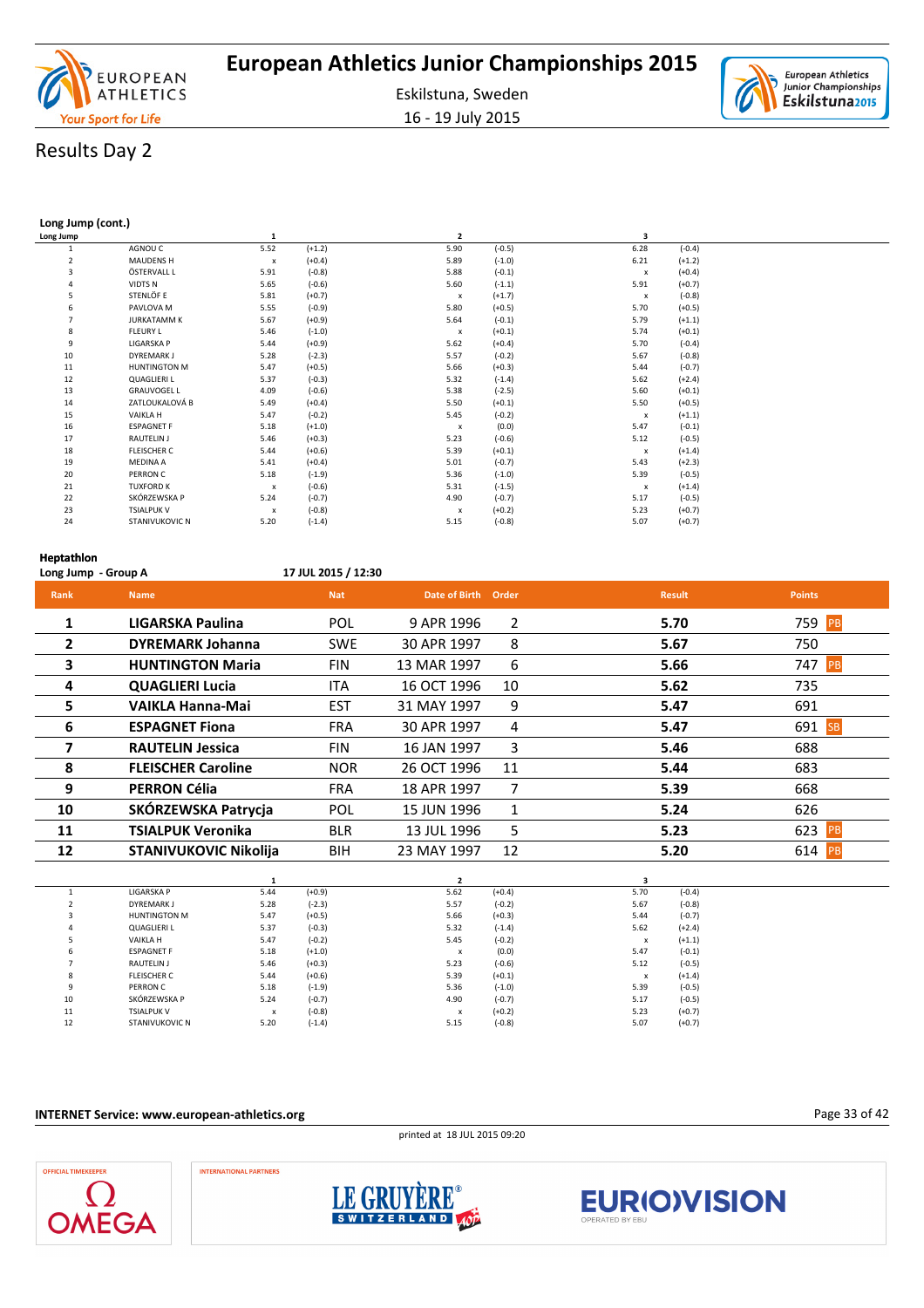



# Results Day 2

**Heptathlon**

| <br>Long Jump - Group B |                            | 17 JUL 2015 / 12:30 |                     |                |               |               |
|-------------------------|----------------------------|---------------------|---------------------|----------------|---------------|---------------|
| Rank                    | <b>Name</b>                | <b>Nat</b>          | Date of Birth Order |                | <b>Result</b> | <b>Points</b> |
| 1                       | <b>AGNOU Caroline</b>      | <b>SUI</b>          | 26 MAY 1996         | 12             | 6.28          | 937 PB        |
| $\mathbf{2}$            | <b>MAUDENS Hanne</b>       | <b>BEL</b>          | 12 MAR 1997         | 3              | 6.21          | 915           |
| 3                       | ÖSTERVALL Lovisa           | <b>SWE</b>          | 9 MAR 1997          | 9              | 5.91          | 822 SB        |
| 4                       | <b>VIDTS Noor</b>          | <b>BEL</b>          | 30 MAY 1996         | 7              | 5.91          | 822           |
| 5                       | STENLÖF Emma               | <b>SWE</b>          | 25 JUN 1996         | 10             | 5.81          | 792           |
| 6                       | PAVLOVA Mariya             | <b>RUS</b>          | 21 MAY 1996         | 5              | 5.80          | 789           |
| 7                       | <b>JURKATAMM Kristella</b> | <b>EST</b>          | 9 APR 1996          | $\overline{2}$ | 5.79          | 786           |
| 8                       | <b>FLEURY Lea</b>          | <b>FRA</b>          | 8 FEB 1996          | 11             | 5.74          | 771           |
| 9                       | <b>GRAUVOGEL Louisa</b>    | <b>GER</b>          | 28 SEP 1996         | 8              | 5.60          | 729           |
| 10                      | ZATLOUKALOVÁ Barbora       | <b>CZE</b>          | 3 JUN 1997          | 4              | 5.50          | 700           |
| 11                      | <b>MEDINA Andrea</b>       | <b>ESP</b>          | 26 APR 1996         | 1              | 5.43          | 680           |
| 12                      | <b>TUXFORD Kristin</b>     | <b>GER</b>          | 6 MAY 1997          | 6              | 5.31          | 645           |
|                         |                            |                     |                     |                |               |               |

|    |                    |      |          | $\overline{2}$ |          | 3    |          |
|----|--------------------|------|----------|----------------|----------|------|----------|
|    | AGNOU C            | 5.52 | $(+1.2)$ | 5.90           | $(-0.5)$ | 6.28 | $(-0.4)$ |
|    | <b>MAUDENS H</b>   | x    | $(+0.4)$ | 5.89           | $(-1.0)$ | 6.21 | $(+1.2)$ |
| 3  | ÖSTERVALL L        | 5.91 | $(-0.8)$ | 5.88           | $(-0.1)$ | X    | $(+0.4)$ |
| 4  | <b>VIDTS N</b>     | 5.65 | $(-0.6)$ | 5.60           | $(-1.1)$ | 5.91 | $(+0.7)$ |
|    | STENLÖF E          | 5.81 | $(+0.7)$ | x              | $(+1.7)$ | X    | $(-0.8)$ |
| 6  | PAVLOVA M          | 5.55 | $(-0.9)$ | 5.80           | $(+0.5)$ | 5.70 | $(+0.5)$ |
|    | <b>JURKATAMM K</b> | 5.67 | $(+0.9)$ | 5.64           | $(-0.1)$ | 5.79 | $(+1.1)$ |
| 8  | <b>FLEURY L</b>    | 5.46 | $(-1.0)$ | X              | $(+0.1)$ | 5.74 | $(+0.1)$ |
| 9  | <b>GRAUVOGEL L</b> | 4.09 | $(-0.6)$ | 5.38           | $(-2.5)$ | 5.60 | $(+0.1)$ |
| 10 | ZATLOUKALOVÁ B     | 5.49 | $(+0.4)$ | 5.50           | $(+0.1)$ | 5.50 | $(+0.5)$ |
| 11 | <b>MEDINA A</b>    | 5.41 | $(+0.4)$ | 5.01           | $(-0.7)$ | 5.43 | $(+2.3)$ |
| 12 | <b>TUXFORD K</b>   | x    | $(-0.6)$ | 5.31           | $(-1.5)$ | X    | $(+1.4)$ |

#### **Triple Jump Women**

**Final 17 JUL 2015 / 16:15**

| Rank         | <b>Name</b>                      | <b>Nat</b> | Date of Birth Order |                | <b>Result</b> |
|--------------|----------------------------------|------------|---------------------|----------------|---------------|
| 1            | <b>KOSOLAPOVA Valentina</b>      | <b>RUS</b> | 11 JUL 1997         | 8              | 13.27         |
| $\mathbf{2}$ | <b>MALAYA Kristina</b>           | <b>RUS</b> | 8 OCT 1996          | 3              | 13.25         |
| 3            | <b>MARINCU Florentina</b>        | <b>ROU</b> | 8 APR 1996          | 9              | 13.08         |
| 4            | <b>CUNEO Benedetta</b>           | <b>ITA</b> | 11 MAR 1996         | 4              | 13.02         |
| 5            | <b>SALMINEN Senni</b>            | <b>FIN</b> | 29 JAN 1996         | 7              | 12.98         |
| 6            | <b>DAVID Yanis</b>               | <b>FRA</b> | 12 DEC 1997         | $\overline{2}$ | 12.85         |
|              | <b>MUSTAR Eva</b>                | <b>SLO</b> | 30 SEP 1996         | 5              | 12.80         |
| 8            | <b>MIHAI Alexandra Georgiana</b> | <b>ROU</b> | 18 JUL 1997         | 6              | 12.77         |
| 9            | <b>BAJNOK Eszter</b>             | <b>HUN</b> | 26 APR 1997         | 12             | 12.70         |
| 10           | <b>VEIGA Evelise</b>             | <b>POR</b> | 3 MAR 1996          | 1              | 12.61         |
| 11           | <b>PULLOLA Emma</b>              | <b>FIN</b> | 18 DEC 1996         | 10             | 12.25         |
| 12           | POPOVA Kateryna                  | <b>UKR</b> | 7 AUG 1996          | 11             | 12.24         |

**INTERNET Service: www.european-athletics.org**









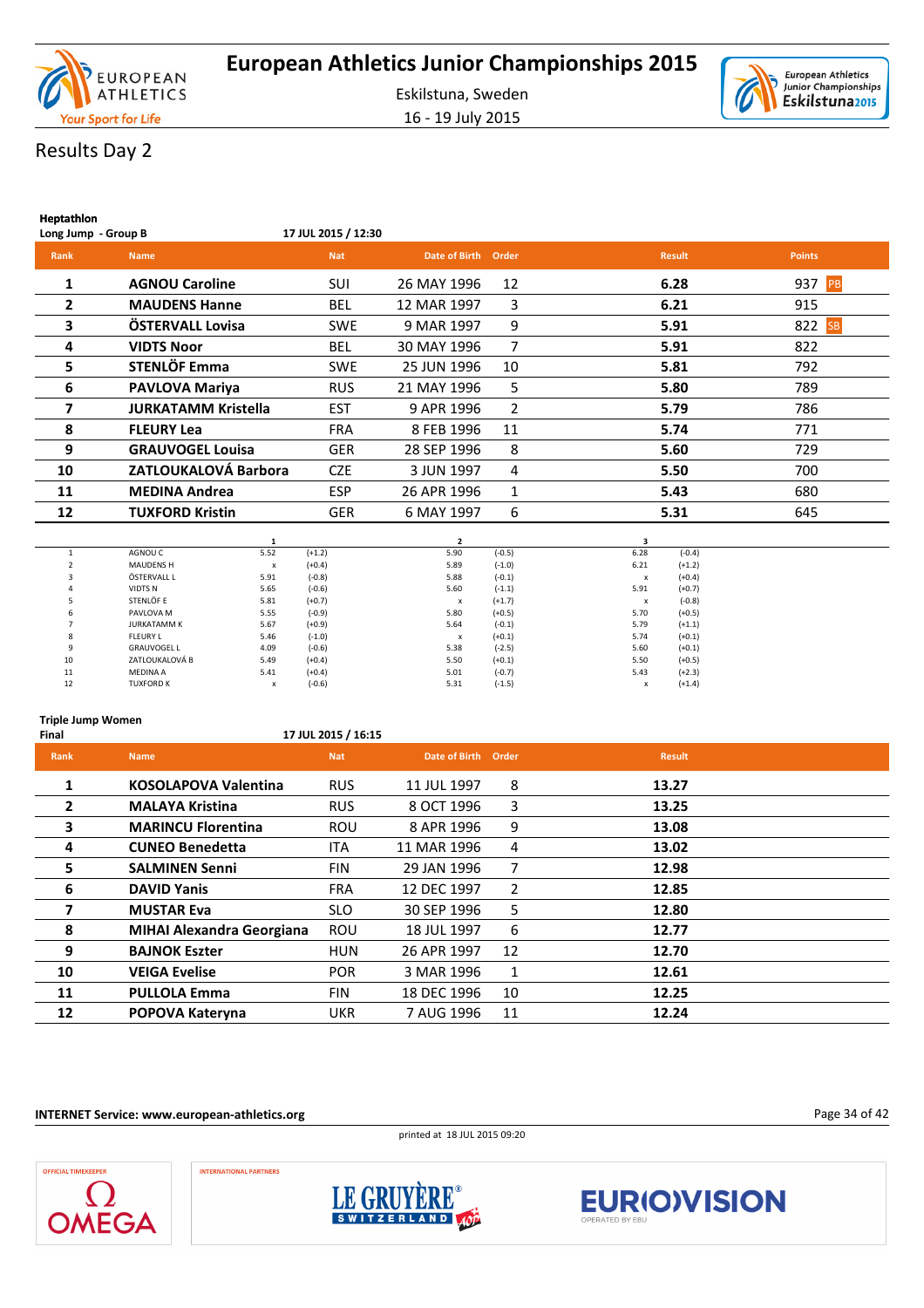



16 - 19 July 2015

# Results Day 2

### **Final (cont.)**

| Final |                     |       |          |       |          |       |          |       |          |       |          | o     |          |  |
|-------|---------------------|-------|----------|-------|----------|-------|----------|-------|----------|-------|----------|-------|----------|--|
|       | <b>KOSOLAPOVA V</b> | 12.85 | (0.0)    | 13.27 | $(+0.3)$ | x     | (-0.9)   | 13.00 | $(-0.3)$ | 13.14 | (0.0)    | 13.26 | $(-0.7)$ |  |
|       | <b>MALAYA K</b>     | 13.14 | $(+0.6)$ | x     | $(+0.6)$ | 13.25 | $(-0.7)$ | x     | $(-1.0)$ | 13.04 | $(-0.4)$ | 13.06 | $(-0.8)$ |  |
|       | <b>MARINCU F</b>    | x     | $(+0.1)$ | 13.08 | $(-1.0)$ | x     | $(-0.8)$ | 12.99 | $(-0.3)$ | x     | $(-0.7)$ | 12.85 | $(-0.5)$ |  |
|       | <b>CUNEO B</b>      | 12.57 | $(-0.8)$ | 12.94 | $(-0.1)$ | 12.91 | (0.0)    | 12.64 | $(+0.1)$ | 11.87 | $(-0.6)$ | 13.02 | $(-0.4)$ |  |
|       | <b>SALMINEN S</b>   | x     | $(-1.0)$ | 12.82 | $(+0.8)$ | 12.70 | $(-1.1)$ | x     | $(+0.2)$ | 12.98 | $(-0.8)$ | 12.93 | $(-0.6)$ |  |
| ь     | <b>DAVID Y</b>      | x     | $(+0.4)$ | 12.72 | (0.0)    | 12.85 | $(-0.3)$ |       |          | 12.74 | $(-1.4)$ | . .   |          |  |
|       | <b>MUSTAR E</b>     | 12.27 | $(-0.4)$ | 12.80 | (0.0)    | 12.34 | $(-0.3)$ | 12.54 | $(-0.2)$ | x     | $(-0.7)$ | 12.35 | (0.0)    |  |
| o     | MIHAI A             | 12.73 | $(-0.6)$ | x     | $(-0.2)$ | 12.63 | $(-0.6)$ | 12.68 | $(-0.7)$ | x     | $(-0.4)$ | 12.77 | $(+0.1)$ |  |
| 9     | <b>BAJNOK E</b>     | 12.67 | $(-0.1)$ | 12.70 | $(-0.2)$ | 12.68 | $(-0.6)$ |       |          |       |          |       |          |  |
| 10    | <b>VEIGA E</b>      | 12.61 | $(+0.5)$ | x     | $(-0.7)$ | 12.36 | (0.0)    |       |          |       |          |       |          |  |
| 11    | PULLOLA E           | X     | $(-0.7)$ | 12.25 | $(-0.3)$ | 12.22 | $(-0.6)$ |       |          |       |          |       |          |  |
| 12    | POPOVA K            | 12.11 | $(-1.1)$ | 12.24 | $(-0.4)$ | x     | $(+0.2)$ |       |          |       |          |       |          |  |

#### **Discus Throw Women**

### **Final 17 JUL 2015 / 19:15**

| <b>Rank</b>    | <b>Name</b>                  | <b>Nat</b> | Date of Birth Order |    | <b>Result</b> |        |
|----------------|------------------------------|------------|---------------------|----|---------------|--------|
| $\mathbf{1}$   | <b>VITA Claudine</b>         | <b>GER</b> | 19 SEP 1996         | 4  | 57.47         |        |
| $\overline{2}$ | <b>DOMJAN Veronika</b>       | <b>SLO</b> | 3 SEP 1996          | 5  | 56.63         | NR NJR |
| 3              | VITYUGOVA Anastasiya         | <b>RUS</b> | 13 MAR 1997         | 3  | 54.21         | PB     |
| 4              | <b>GRUBBA Aleksandra</b>     | POL        | 23 MAR 1995         | 9  | 49.95         |        |
| 5              | <b>PRESTEL Jennifer</b>      | <b>GER</b> | 5 JUL 1996          | 7  | 49.34         |        |
| 6              | <b>CHEREDNYCHENKO Karyna</b> | <b>UKR</b> | 18 JUN 1996         | 6  | 49.16         |        |
| 7              | <b>BRIX Lisa</b>             | <b>DEN</b> | 16 MAY 1996         | 11 | 49.07         |        |
| 8              | <b>MUŽARIC Ivana</b>         | <b>CRO</b> | 9 JUN 1996          | 8  | 47.81         |        |
| 9              | <b>FERRANDIZ Paula</b>       | <b>ESP</b> | 4 JAN 1996          | 10 | 47.42         |        |
| 10             | <b>PAAKKALA Vilma</b>        | <b>FIN</b> | 11 MAY 1996         | 2  | 47.33         |        |
| 11             | <b>BÁCSKAY Zsófia</b>        | <b>HUN</b> | 18 MAR 1997         | 1  | 46.71         |        |
| 12             | <b>TOURÉ Djeneba</b>         | <b>AUT</b> | 8 APR 1996          | 12 | 46.12         |        |
|                |                              |            |                     |    |               |        |

|    | VITA C                  | 54.01                     | 52.79                     | 54.06        |                           | 56.64                     | 57.47                     |
|----|-------------------------|---------------------------|---------------------------|--------------|---------------------------|---------------------------|---------------------------|
|    | <b>DOMJAN V</b>         | 55.70                     | $\boldsymbol{\mathsf{x}}$ | 56.04        | 55.69                     | 50.78                     | 56.63                     |
|    | VITYUGOVA A             | 51.35                     | $\boldsymbol{\mathsf{x}}$ | 49.77        | $\boldsymbol{\mathsf{x}}$ | 54.21                     | $\boldsymbol{\mathsf{x}}$ |
|    | <b>GRUBBA A</b>         | 47.23                     | 49.95                     | x            | 45.97                     | $\mathsf{x}$              | 46.35                     |
|    | <b>PRESTEL J</b>        | 49.34                     | $\boldsymbol{\mathsf{x}}$ | $\mathbf{x}$ |                           | $\boldsymbol{\mathsf{x}}$ | $\boldsymbol{\mathsf{x}}$ |
|    | <b>CHEREDNYCHENKO K</b> | 46.94                     | $\boldsymbol{\mathsf{x}}$ | 49.11        | 46.73                     | 49.16                     | 48.88                     |
|    | <b>BRIX L</b>           | 46.84                     | 49.07                     | 47.31        | 47.21                     | 48.49                     | 47.04                     |
| 8  | MUŽARIC I               | $\boldsymbol{\mathsf{x}}$ | 47.81                     | X            | 46.57                     | 47.15                     | $\boldsymbol{\mathsf{x}}$ |
| q  | <b>FERRANDIZ P</b>      | 45.04                     | 47.42                     | 46.09        |                           |                           |                           |
| 10 | PAAKKALA V              | $\boldsymbol{\mathsf{x}}$ | 45.17                     | 47.33        |                           |                           |                           |
| 11 | BÁCSKAY Z               | 45.98                     | 46.71                     | 46.61        |                           |                           |                           |
| 12 | TOURÉ D                 | 46.12                     | х                         | v            |                           |                           |                           |

### **INTERNET Service: www.european-athletics.org**

printed at 18 JUL 2015 09:20

Page 35 of 42





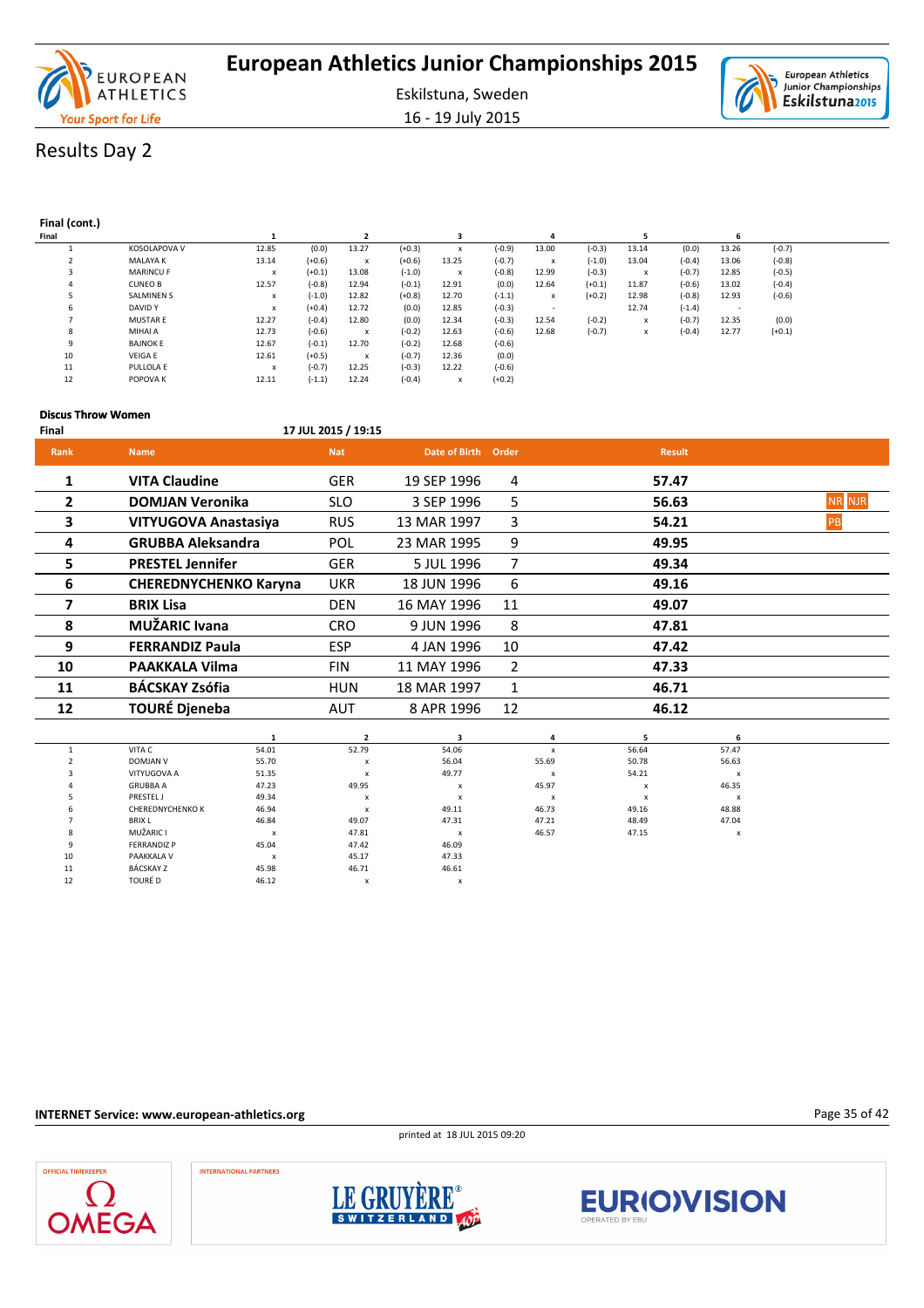

16 - 19 July 2015



### Results Day 2

| <b>Hammer Throw Women</b><br><b>Qualification</b> |                                | 17 JUL 2015 / 10:10 |                     |                |               |   |            |
|---------------------------------------------------|--------------------------------|---------------------|---------------------|----------------|---------------|---|------------|
| Rank                                              | <b>Name</b>                    | <b>Nat</b>          | Date of Birth Order |                | <b>Result</b> |   |            |
|                                                   |                                |                     |                     |                |               |   |            |
| 1                                                 | <b>LLANO Beatrice Nedberge</b> | <b>NOR</b>          | 14 DEC 1997         | 17             | 66.15         | Q | <b>NJR</b> |
| $\overline{\mathbf{2}}$                           | <b>CIOFANI Audrey</b>          | <b>FRA</b>          | 13 MAR 1996         | 3              | 64.68         | Q |            |
| 3                                                 | <b>BÁCSKAY Zsófia</b>          | <b>HUN</b>          | 18 MAR 1997         | 15             | 63.61         | Q |            |
| 4                                                 | <b>THOR Emma</b>               | <b>SWE</b>          | 20 NOV 1997         | 9              | 62.99         | Q | PB         |
| 5                                                 | <b>GYURÁTZ Réka</b>            | <b>HUN</b>          | 31 MAY 1996         | 6              | 62.66         | Q |            |
| 6                                                 | <b>SAINTE LUCE Camille</b>     | <b>FRA</b>          | 18 APR 1996         | 7              | 61.91         | q |            |
| 7                                                 | <b>TERVO Krista</b>            | <b>FIN</b>          | 15 NOV 1997         | 7              | 61.50         | q |            |
| 8                                                 | <b>FURMANEK Katarzyna</b>      | <b>POL</b>          | 19 FEB 1996         | 4              | 61.43         | q |            |
| 9                                                 | <b>KOŽUL Anamari</b>           | <b>CRO</b>          | 20 JAN 1996         | 16             | 60.88         | q | PB         |
| 10                                                | <b>KOSKINEN Suvi</b>           | <b>FIN</b>          | 24 APR 1997         | 8              | 60.55         | q |            |
| 11                                                | <b>GIMMLER Sophie</b>          | <b>GER</b>          | 18 MAR 1996         | 13             | 60.47         | q |            |
| 12                                                | <b>RINNEKARI Tiina</b>         | <b>FIN</b>          | 24 OCT 1996         | $\overline{2}$ | 60.42         | q |            |
| 13                                                | <b>OREL Anna Maria</b>         | <b>EST</b>          | 11 DEC 1996         | 8              | 60.13         |   |            |
| 14                                                | POSPELOVA Natalya              | <b>RUS</b>          | 28 JUN 1996         | 10             | 59.68         |   |            |
| 15                                                | <b>MASLOUSKAYA Nastassia</b>   | <b>BLR</b>          | 7 JAN 1996          | $\mathbf{1}$   | 58.38         |   |            |
| 16                                                | <b>LEPKOWSKA Kinga</b>         | POL                 | 30 APR 1997         | 4              | 57.72         |   |            |
| 17                                                | <b>INGVALDSEN Helene Sofie</b> | <b>NOR</b>          | 22 JUN 1996         | 14             | 57.55         |   |            |
| 18                                                | <b>VAN AMEROM Cathinca</b>     | GER                 | 10 FEB 1996         | 3              | 56.68         |   |            |
| 19                                                | <b>SAKHNO Viktoriya</b>        | <b>UKR</b>          | 18 DEC 1997         | $\overline{2}$ | 56.63         |   |            |
| 20                                                | <b>FANTINI Sara</b>            | <b>ITA</b>          | 16 SEP 1997         | 11             | 56.14         |   |            |
| 21                                                | <b>HOLDA Viktoriya</b>         | <b>UKR</b>          | 5 FEB 1997          | 13             | 55.15         |   |            |
| 22                                                | <b>KYRIAKOU Chrystalla</b>     | <b>CYP</b>          | 4 OCT 1996          | 15             | 54.88         |   |            |
| 23                                                | PRINETTI ANZALAPAYA Lucia      | <b>ITA</b>          | 3 NOV 1997          | $\mathbf{1}$   | 54.79         |   |            |
| 24                                                | <b>MASLAVA Nastassia</b>       | <b>BLR</b>          | 16 OCT 1997         | 9              | 54.63         |   |            |
| 25                                                | <b>AKERS Alice</b>             | <b>IRL</b>          | 6 SEP 1996          | 16             | 54.44         |   |            |
| 26                                                | JÓNSDÓTTIR Vigdis              | <b>ISL</b>          | 11 FEB 1996         | 12             | 54.09         |   |            |
| 27                                                | <b>CIUI Polina</b>             | <b>MDA</b>          | 15 AUG 1997         | 14             | 53.97         |   |            |
| 28                                                | <b>BÅÅTH Frida</b>             | <b>SWE</b>          | 5 JUL 1997          | 5              | 51.92         |   |            |
| 29                                                | <b>KUMEK Gabrijela</b>         | <b>SLO</b>          | 5 DEC 1996          | 10             | 50.56         |   |            |
|                                                   | <b>GREMI Agata</b>             | <b>ITA</b>          | 12 DEC 1997         | 5              | <b>NM</b>     |   |            |
|                                                   | <b>KACZMAREK Marika</b>        | POL                 | 25 APR 1996         | 11             | <b>NM</b>     |   |            |
|                                                   | <b>SUKHANOVA Yelizaveta</b>    | <b>UKR</b>          | 22 JAN 1996         | 6              | <b>NM</b>     |   |            |
|                                                   | <b>ZAYANCHKOVSAYA Anna</b>     | <b>BLR</b>          | 9 JUL 1996          | 12             | <b>NM</b>     |   |            |

**INTERNET Service: www.european-athletics.org**

**INTERNATIONAL PARTNERS** 



Page 36 of 42





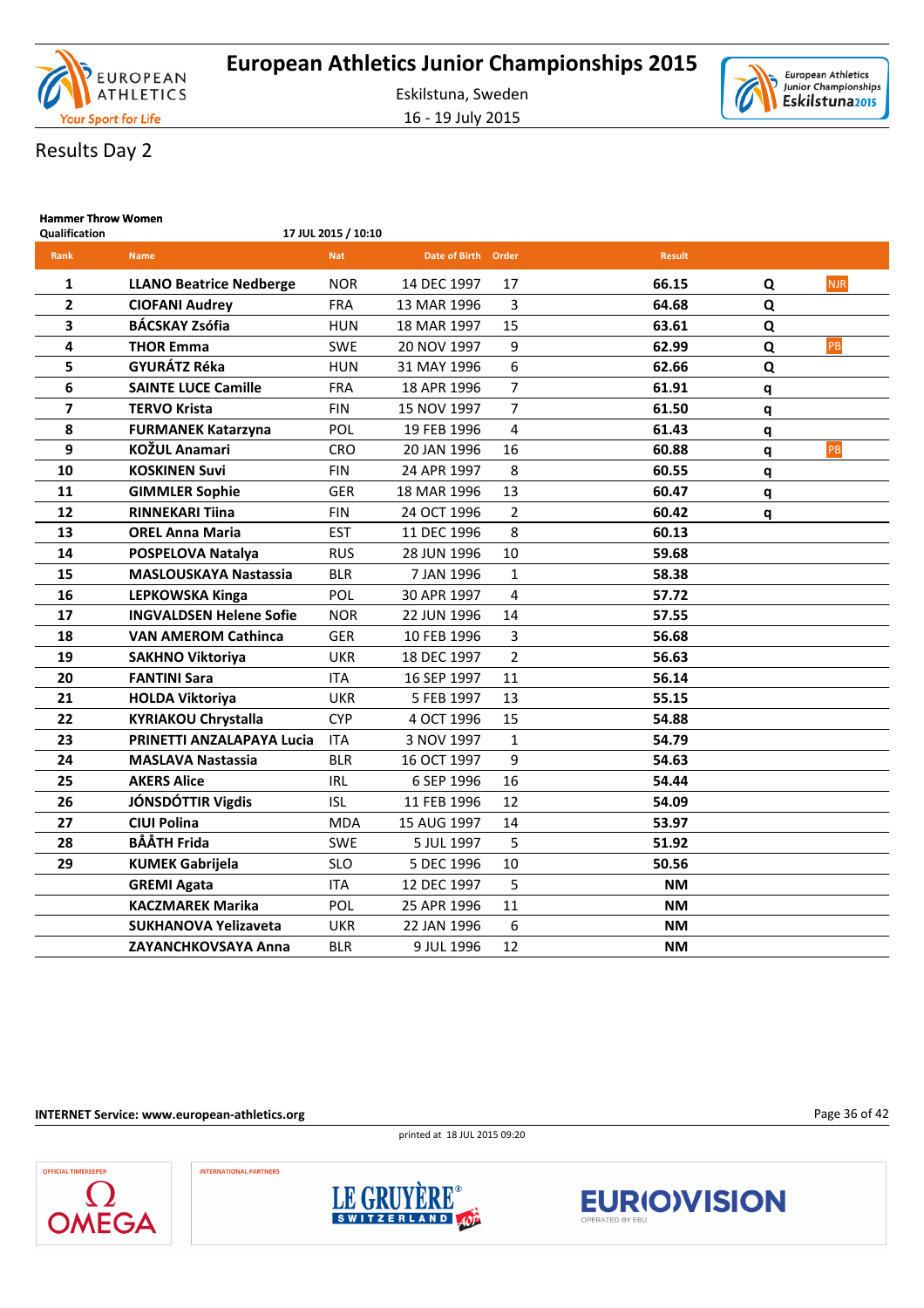

16 - 19 July 2015



| <b>Qualification (cont.)</b> |  |
|------------------------------|--|
|                              |  |

| Qualification  |                     | $\mathbf{1}$              | 2                         | 3              |  |
|----------------|---------------------|---------------------------|---------------------------|----------------|--|
| $\mathbf{1}$   | <b>LLANO B</b>      | 66.15                     |                           |                |  |
| $\overline{2}$ | <b>CIOFANI A</b>    | 64.68                     |                           |                |  |
| 3              | <b>BÁCSKAY Z</b>    | 63.61                     |                           |                |  |
| Δ              | THOR E              | 62.99                     |                           |                |  |
| 5              | GYURÁTZ R           | 61.27                     | 62.66                     |                |  |
| 6              | SAINTE LUCE C       | 61.91                     | 60.69                     | $\pmb{\times}$ |  |
| $\overline{7}$ | <b>TERVO K</b>      | 61.50                     | $\boldsymbol{\mathsf{x}}$ | 61.08          |  |
| 8              | <b>FURMANEK K</b>   | 58.64                     | 60.65                     | 61.43          |  |
| 9              | KOŽUL A             | 59.85                     | $\pmb{\times}$            | 60.88          |  |
| 10             | <b>KOSKINEN S</b>   | 60.55                     | $\pmb{\times}$            | 58.66          |  |
| 11             | <b>GIMMLER S</b>    | 59.71                     | 60.47                     | 57.63          |  |
| 12             | <b>RINNEKARI T</b>  | $\boldsymbol{\mathsf{x}}$ | 60.42                     | 59.70          |  |
| 13             | OREL A              | 59.98                     | 59.62                     | 60.13          |  |
| 14             | POSPELOVA N         | 59.60                     | 59.68                     | $\pmb{\chi}$   |  |
| 15             | MASLOUSKAYA N       | 57.38                     | 58.38                     | $\pmb{\times}$ |  |
| 16             | LEPKOWSKA K         | 57.44                     | 57.72                     | 57.64          |  |
| 17             | <b>INGVALDSEN H</b> | 55.07                     | 56.26                     | 57.55          |  |
| 18             | VAN AMEROM C        | $\pmb{\mathsf{x}}$        | 56.68                     | $\pmb{\times}$ |  |
| 19             | SAKHNO V            | $\boldsymbol{\mathsf{x}}$ | 52.84                     | 56.63          |  |
| 20             | <b>FANTINI S</b>    | 53.30                     | $\pmb{\times}$            | 56.14          |  |
| 21             | HOLDA V             | 54.68                     | 55.15                     | 51.44          |  |
| 22             | <b>KYRIAKOU C</b>   | 53.20                     | $\pmb{\times}$            | 54.88          |  |
| 23             | PRINETTI ANZALAPAY  | 52.69                     | x                         | 54.79          |  |
| 24             | MASLAVA N           | 54.63                     | x                         | $\pmb{\times}$ |  |
| 25             | AKERS A             | 54.44                     | $\pmb{\times}$            | 54.06          |  |
| 26             | JÓNSDÓTTIR V        | 54.09                     | 52.93                     | 52.52          |  |
| 27             | CIUI P              | 50.52                     | 53.97                     | $\pmb{\chi}$   |  |
| 28             | BÅÅTH F             | 51.92                     | 50.31                     | $\pmb{\times}$ |  |
| 29             | <b>KUMEK G</b>      | 48.98                     | $\pmb{\times}$            | 50.56          |  |
|                | <b>GREMIA</b>       | x                         | x                         | x              |  |
|                | <b>KACZMAREK M</b>  | x                         | x                         | x              |  |
|                | SUKHANOVA Y         | $\pmb{\times}$            | x                         | x              |  |
|                | ZAYANCHKOVSAYA A    | x                         | x                         | x              |  |

### **Hammer Throw Women**

**Qualification Group A 17 JUL 2015 / 10:10**

| Rank           | <b>Name</b>                    | <b>Nat</b> | <b>Date of Birth</b> | Order          | <b>Result</b> |   |
|----------------|--------------------------------|------------|----------------------|----------------|---------------|---|
| 1              | <b>CIOFANI Audrey</b>          | <b>FRA</b> | 13 MAR 1996          | 3              | 64.68         | Q |
| $\overline{2}$ | <b>BÁCSKAY Zsófia</b>          | HUN        | 18 MAR 1997          | 15             | 63.61         | Q |
| 3              | <b>TERVO Krista</b>            | <b>FIN</b> | 15 NOV 1997          | 7              | 61.50         | q |
| 4              | <b>GIMMLER Sophie</b>          | <b>GER</b> | 18 MAR 1996          | 13             | 60.47         | q |
| 5              | <b>OREL Anna Maria</b>         | <b>EST</b> | 11 DEC 1996          | 8              | 60.13         |   |
| 6              | <b>POSPELOVA Natalya</b>       | <b>RUS</b> | 28 JUN 1996          | 10             | 59.68         |   |
| 7              | <b>LEPKOWSKA Kinga</b>         | POL        | 30 APR 1997          | 4              | 57.72         |   |
| 8              | <b>INGVALDSEN Helene Sofie</b> | <b>NOR</b> | 22 JUN 1996          | 14             | 57.55         |   |
| 9              | <b>SAKHNO Viktoriya</b>        | <b>UKR</b> | 18 DEC 1997          | $\overline{2}$ | 56.63         |   |
| 10             | <b>FANTINI Sara</b>            | <b>ITA</b> | 16 SEP 1997          | 11             | 56.14         |   |
| 11             | PRINETTI ANZALAPAYA Lucia      | <b>ITA</b> | 3 NOV 1997           | 1              | 54.79         |   |
| 12             | <b>MASLAVA Nastassia</b>       | <b>BLR</b> | 16 OCT 1997          | 9              | 54.63         |   |
| 13             | <b>AKERS Alice</b>             | <b>IRL</b> | 6 SEP 1996           | 16             | 54.44         |   |
| 14             | <b>BÅÅTH Frida</b>             | <b>SWE</b> | 5 JUL 1997           | 5              | 51.92         |   |
|                | <b>SUKHANOVA Yelizaveta</b>    | <b>UKR</b> | 22 JAN 1996          | 6              | ΝM            |   |
|                | ZAYANCHKOVSAYA Anna            | <b>BLR</b> | 9 JUL 1996           | 12             | ΝM            |   |

**INTERNET Service: www.european-athletics.org**



Page 37 of 42







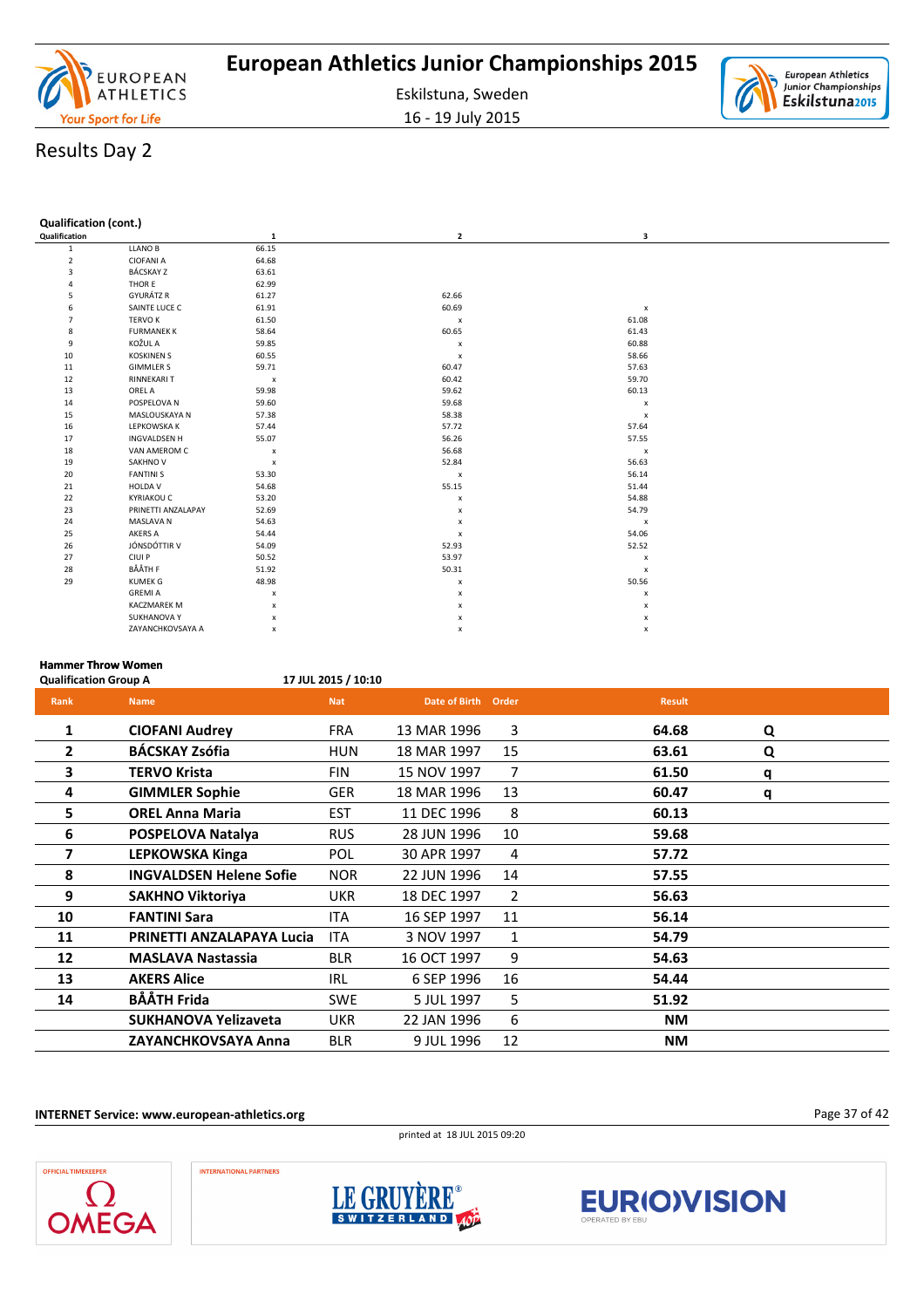

16 - 19 July 2015



### Results Day 2

#### **Qualification Group A (cont.)**

| <b>Qualification Group A</b> |                    |                           |                           | э                |  |
|------------------------------|--------------------|---------------------------|---------------------------|------------------|--|
|                              | <b>CIOFANI A</b>   | 64.68                     |                           |                  |  |
|                              | BÁCSKAY Z          | 63.61                     |                           |                  |  |
| 3                            | <b>TERVO K</b>     | 61.50                     | $\boldsymbol{\mathsf{x}}$ | 61.08            |  |
|                              | <b>GIMMLER S</b>   | 59.71                     | 60.47                     | 57.63            |  |
|                              | OREL A             | 59.98                     | 59.62                     | 60.13            |  |
| 6                            | POSPELOVA N        | 59.60                     | 59.68                     | x                |  |
|                              | LEPKOWSKA K        | 57.44                     | 57.72                     | 57.64            |  |
| 8                            | INGVALDSEN H       | 55.07                     | 56.26                     | 57.55            |  |
| 9                            | <b>SAKHNO V</b>    | $\boldsymbol{\mathsf{x}}$ | 52.84                     | 56.63            |  |
| 10                           | <b>FANTINI S</b>   | 53.30                     | $\boldsymbol{x}$          | 56.14            |  |
| 11                           | PRINETTI ANZALAPAY | 52.69                     | $\boldsymbol{\mathsf{x}}$ | 54.79            |  |
| 12                           | MASLAVA N          | 54.63                     | $\boldsymbol{\mathsf{x}}$ | $\boldsymbol{x}$ |  |
| 13                           | AKERS A            | 54.44                     | $\boldsymbol{\mathsf{x}}$ | 54.06            |  |
| 14                           | BÅÅTH F            | 51.92                     | 50.31                     | x                |  |
|                              | <b>SUKHANOVA Y</b> | $\boldsymbol{x}$          | X                         | x                |  |
|                              | ZAYANCHKOVSAYA A   | $\boldsymbol{\mathsf{x}}$ | $\boldsymbol{\mathsf{x}}$ | x                |  |
|                              |                    |                           |                           |                  |  |

#### **Hammer Throw Women Qualification Group B 17 JUL 2015 / 11:50**

| Rank           | <b>Name</b>                    | <b>Nat</b> | Date of Birth Order |                | <b>Result</b> |   |            |
|----------------|--------------------------------|------------|---------------------|----------------|---------------|---|------------|
| $\mathbf{1}$   | <b>LLANO Beatrice Nedberge</b> | <b>NOR</b> | 14 DEC 1997         | 17             | 66.15         | Q | <b>NJR</b> |
| $\overline{2}$ | <b>THOR Emma</b>               | <b>SWE</b> | 20 NOV 1997         | 9              | 62.99         | Q | PB         |
| 3              | GYURÁTZ Réka                   | <b>HUN</b> | 31 MAY 1996         | 6              | 62.66         | Q |            |
| 4              | <b>SAINTE LUCE Camille</b>     | <b>FRA</b> | 18 APR 1996         | 7              | 61.91         | q |            |
| 5              | <b>FURMANEK Katarzyna</b>      | POL        | 19 FEB 1996         | 4              | 61.43         | q |            |
| 6              | KOŽUL Anamari                  | <b>CRO</b> | 20 JAN 1996         | 16             | 60.88         | q | <b>PB</b>  |
| 7              | <b>KOSKINEN Suvi</b>           | <b>FIN</b> | 24 APR 1997         | 8              | 60.55         | q |            |
| 8              | <b>RINNEKARI Tiina</b>         | <b>FIN</b> | 24 OCT 1996         | $\overline{2}$ | 60.42         | q |            |
| 9              | <b>MASLOUSKAYA Nastassia</b>   | <b>BLR</b> | 7 JAN 1996          | 1              | 58.38         |   |            |
| 10             | <b>VAN AMEROM Cathinca</b>     | <b>GER</b> | 10 FEB 1996         | 3              | 56.68         |   |            |
| 11             | <b>HOLDA Viktoriya</b>         | <b>UKR</b> | 5 FEB 1997          | 13             | 55.15         |   |            |
| 12             | <b>KYRIAKOU Chrystalla</b>     | <b>CYP</b> | 4 OCT 1996          | 15             | 54.88         |   |            |
| 13             | JÓNSDÓTTIR Vigdis              | ISL        | 11 FEB 1996         | 12             | 54.09         |   |            |
| 14             | <b>CIUI Polina</b>             | <b>MDA</b> | 15 AUG 1997         | 14             | 53.97         |   |            |
| 15             | <b>KUMEK Gabrijela</b>         | <b>SLO</b> | 5 DEC 1996          | 10             | 50.56         |   |            |
|                | <b>GREMI Agata</b>             | ITA        | 12 DEC 1997         | 5              | <b>NM</b>     |   |            |
|                | <b>KACZMAREK Marika</b>        | POL        | 25 APR 1996         | 11             | NΜ            |   |            |

#### **INTERNET Service: www.european-athletics.org**

printed at 18 JUL 2015 09:20







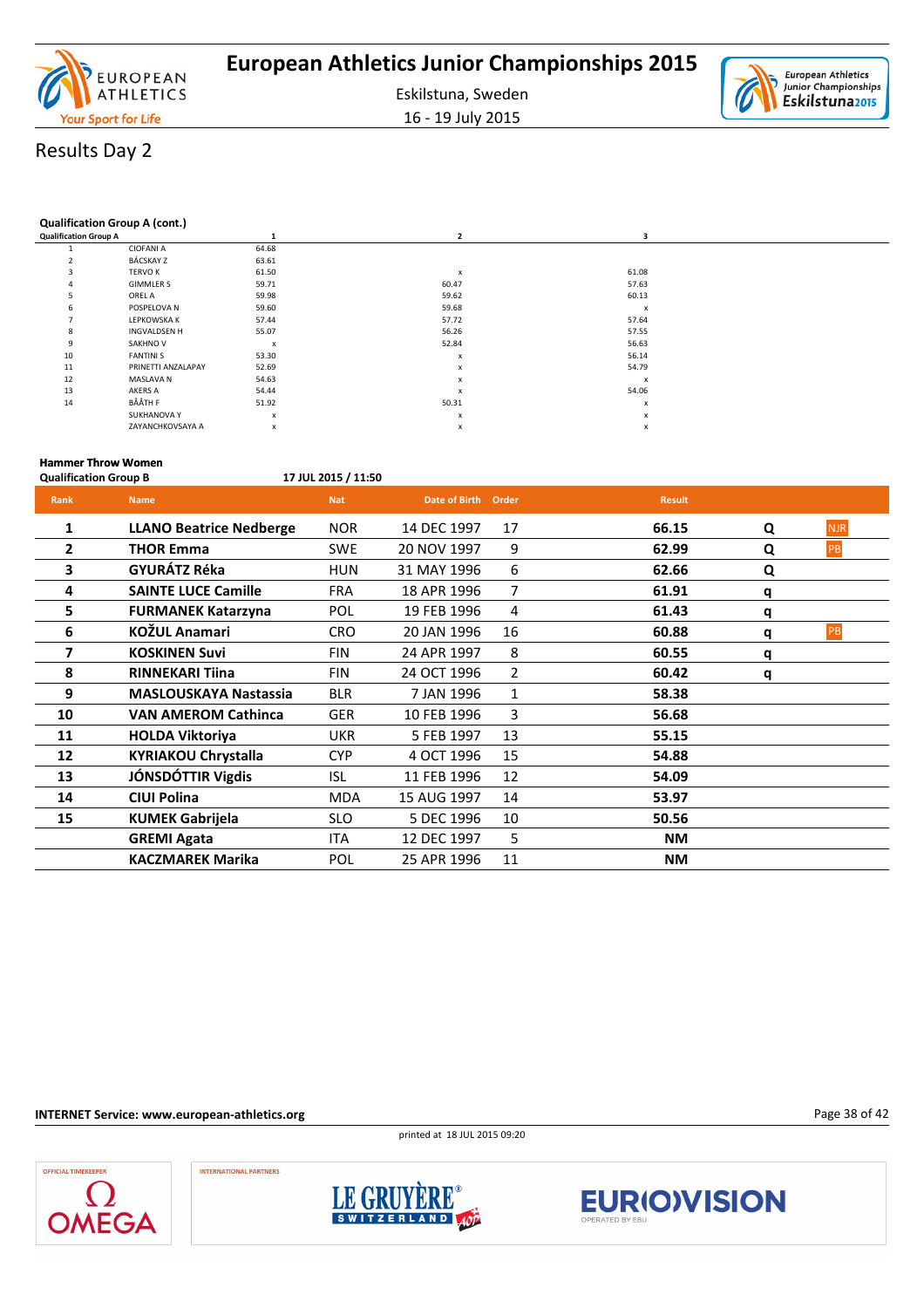

16 - 19 July 2015



#### **Qualification Group B (cont.)**

| <b>Qualification Group B</b> |                    | 1                         |                  | 3                         |
|------------------------------|--------------------|---------------------------|------------------|---------------------------|
|                              | LLANO B            | 66.15                     |                  |                           |
| $\overline{2}$               | THOR E             | 62.99                     |                  |                           |
| 3                            | GYURÁTZ R          | 61.27                     | 62.66            |                           |
| 4                            | SAINTE LUCE C      | 61.91                     | 60.69            | x                         |
| 5                            | <b>FURMANEK K</b>  | 58.64                     | 60.65            | 61.43                     |
| 6                            | KOŽUL A            | 59.85                     | x                | 60.88                     |
| $\overline{ }$               | <b>KOSKINEN S</b>  | 60.55                     | X                | 58.66                     |
| 8                            | <b>RINNEKARI T</b> | $\boldsymbol{\mathsf{x}}$ | 60.42            | 59.70                     |
| 9                            | MASLOUSKAYA N      | 57.38                     | 58.38            | x                         |
| 10                           | VAN AMEROM C       | $\boldsymbol{\mathsf{x}}$ | 56.68            | X                         |
| 11                           | <b>HOLDA V</b>     | 54.68                     | 55.15            | 51.44                     |
| 12                           | <b>KYRIAKOU C</b>  | 53.20                     | $\boldsymbol{x}$ | 54.88                     |
| 13                           | JÓNSDÓTTIR V       | 54.09                     | 52.93            | 52.52                     |
| 14                           | CIUI P             | 50.52                     | 53.97            | $\boldsymbol{\mathsf{x}}$ |
| 15                           | KUMEK G            | 48.98                     | x                | 50.56                     |
|                              | <b>GREMIA</b>      | X                         | x                | X                         |
|                              | <b>KACZMAREK M</b> | $\boldsymbol{\mathsf{x}}$ | x                | x                         |

Qualification: Qualifying performance 62.00 (Q) or at least 12 best performers (q) advance to the Final

### **Heptathlon Javelin Throw 17 JUL 2015 / 15:00 Rank Name Nat Date of Birth Order Result Points 1 AGNOU Caroline** SUI 26 MAY 1996 3 **49.34** 847 PB **2 TUXFORD Kristin** GER 6 MAY 1997 11 **47.39** 810 PB **3 MAUDENS Hanne** BEL 12 MAR 1997 2 **42.27** 711 PB **4 GRAUVOGEL Louisa** GER 28 SEP 1996 10 **42.26** 711 **5 STENLÖF Emma** SWE 25 JUN 1996 8 **42.06** 707 PB **6 ZATLOUKALOVÁ Barbora** CZE 3 JUN 1997 6 **41.73** 701 **7 JURKATAMM Kristella** EST 9 APR 1996 5 **41.04** 687 **8 VAIKLA Hanna-Mai** EST 31 MAY 1997 7 **40.92** 685 **9 ESPAGNET Fiona** FRA 30 APR 1997 1 **40.08** 669 PB **10 LIGARSKA Paulina** POL 9 APR 1996 9 **39.79** 663 PB **11 PAVLOVA Mariya** RUS 21 MAY 1996 2 **39.77** 663 PB **12 HUNTINGTON Maria** FIN 13 MAR 1997 12 **38.90** 646 **13 ÖSTERVALL Lovisa** SWE 9 MAR 1997 7 **38.33** 635 PB **14 QUAGLIERI Lucia** ITA 16 OCT 1996 10 **36.26** 596 PB **15 MEDINA Andrea** ESP 26 APR 1996 4 **35.34** 578 **16 FLEURY Lea** FRA 8 FEB 1996 9 **35.30** 577 PB **17 RAUTELIN Jessica** FIN 16 JAN 1997 8 **35.20** 575 **18 VIDTS Noor** BEL 30 MAY 1996 11 **35.14** 574 **19 SKÓRZEWSKA Patrycja** POL 15 JUN 1996 1 **34.91** 570 **20 TSIALPUK Veronika** BLR 13 JUL 1996 6 **33.62** 545 **21 PERRON Célia** FRA 18 APR 1997 5 **32.95** 533 **22 DYREMARK Johanna** SWE 30 APR 1997 3 **32.26** 519 PB **23 STANIVUKOVIC Nikolija** BIH 23 MAY 1997 4 **32.11** 517 **24 FLEISCHER Caroline** NOR 26 OCT 1996 12 **28.98** 457

**INTERNET Service: www.european-athletics.org**











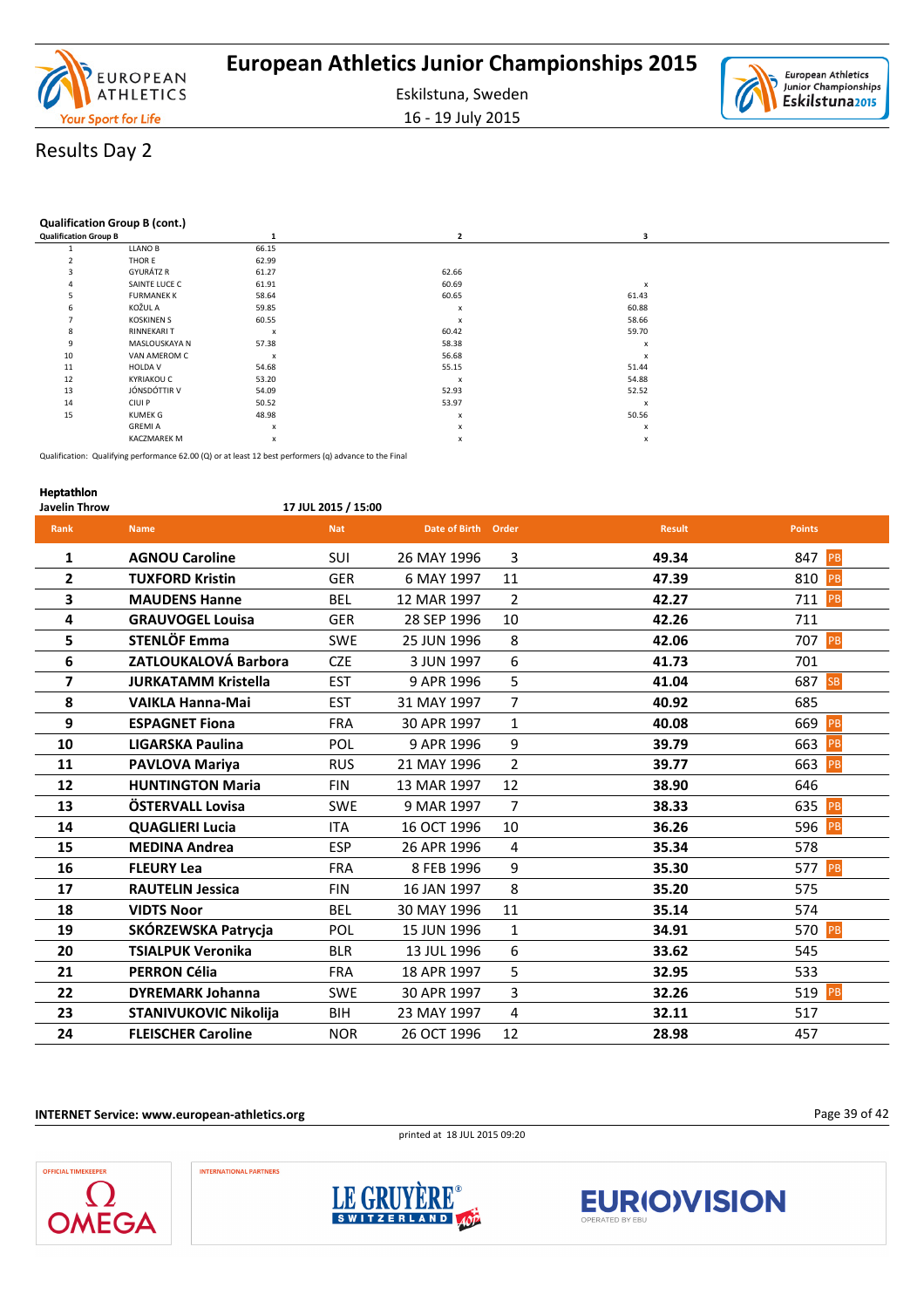

16 - 19 July 2015

# Results Day 2

#### **Javelin Throw (cont.)**

| Javelin Throw  |                     | $\mathbf{1}$ | $\overline{\mathbf{2}}$ | з              |  |
|----------------|---------------------|--------------|-------------------------|----------------|--|
|                | AGNOU C             | 49.34        | 48.27                   | 45.09          |  |
| $\overline{2}$ | <b>TUXFORD K</b>    | 42.65        | 47.39                   | $\pmb{\times}$ |  |
| 3              | <b>MAUDENS H</b>    | 42.27        | 38.58                   | 39.82          |  |
|                | <b>GRAUVOGEL L</b>  | 42.26        | 38.40                   | 42.13          |  |
| 5              | STENLÖF E           | 42.06        | 38.36                   | 40.94          |  |
| 6              | ZATLOUKALOVÁ B      | 40.15        | 39.25                   | 41.73          |  |
| $\overline{7}$ | <b>JURKATAMM K</b>  | 40.76        | 41.04                   | 40.96          |  |
| 8              | <b>VAIKLAH</b>      | 34.89        | 40.54                   | 40.92          |  |
| 9              | <b>ESPAGNET F</b>   | 40.08        | 36.57                   | 31.42          |  |
| 10             | LIGARSKA P          | 35.28        | 39.79                   | 37.73          |  |
| 11             | PAVLOVA M           | 39.77        | 36.60                   | 36.81          |  |
| 12             | <b>HUNTINGTON M</b> | 38.90        | 38.34                   | 37.87          |  |
| 13             | ÖSTERVALL L         | 35.09        | 38.33                   | 35.67          |  |
| 14             | <b>QUAGLIERI L</b>  | 34.65        | 34.72                   | 36.26          |  |
| 15             | <b>MEDINA A</b>     | 33.45        | 35.34                   | 34.72          |  |
| 16             | <b>FLEURY L</b>     | 35.30        | $\pmb{\times}$          | x              |  |
| 17             | <b>RAUTELIN J</b>   | 34.41        | 35.20                   | x              |  |
| 18             | VIDTS N             | 30.71        | 34.30                   | 35.14          |  |
| 19             | SKÓRZEWSKA P        | 34.91        | 30.46                   | x              |  |
| 20             | <b>TSIALPUK V</b>   | 30.75        | 33.62                   | 31.93          |  |
| 21             | PERRON C            | 32.38        | 28.14                   | 32.95          |  |
| 22             | <b>DYREMARK J</b>   | 32.26        | 29.49                   | 31.75          |  |
| 23             | STANIVUKOVIC N      | 32.11        | 29.59                   | 29.86          |  |
| 24             | <b>FLEISCHER C</b>  | 26.05        | 28.20                   | 28.98          |  |
|                |                     |              |                         |                |  |

#### **Heptathlon**

| Javelin Throw - Group A |                           | 17 JUL 2015 / 15:00 |                     |                |               |                   |
|-------------------------|---------------------------|---------------------|---------------------|----------------|---------------|-------------------|
| Rank                    | <b>Name</b>               | <b>Nat</b>          | Date of Birth Order |                | <b>Result</b> | <b>Points</b>     |
| 1                       | <b>STENLÖF Emma</b>       | <b>SWE</b>          | 25 JUN 1996         | 8              | 42.06         | 707 PB            |
| $\mathbf{2}$            | <b>PAVLOVA Mariya</b>     | <b>RUS</b>          | 21 MAY 1996         | $\overline{2}$ | 39.77         | 663<br><b>PB</b>  |
| 3                       | ÖSTERVALL Lovisa          | <b>SWE</b>          | 9 MAR 1997          | 7              | 38.33         | 635<br><b>IPB</b> |
| 4                       | <b>QUAGLIERI Lucia</b>    | <b>ITA</b>          | 16 OCT 1996         | 10             | 36.26         | 596 PB            |
| 5.                      | <b>MEDINA Andrea</b>      | <b>ESP</b>          | 26 APR 1996         | 4              | 35.34         | 578               |
| 6                       | <b>FLEURY Lea</b>         | <b>FRA</b>          | 8 FEB 1996          | 9              | 35.30         | 577 PB            |
| 7                       | <b>VIDTS Noor</b>         | <b>BEL</b>          | 30 MAY 1996         | 11             | 35.14         | 574               |
| 8                       | SKÓRZEWSKA Patrycja       | <b>POL</b>          | 15 JUN 1996         | 1              | 34.91         | 570 PB            |
| 9                       | <b>TSIALPUK Veronika</b>  | <b>BLR</b>          | 13 JUL 1996         | 6              | 33.62         | 545               |
| 10                      | <b>PERRON Célia</b>       | <b>FRA</b>          | 18 APR 1997         | 5              | 32.95         | 533               |
| 11                      | <b>DYREMARK Johanna</b>   | <b>SWE</b>          | 30 APR 1997         | 3              | 32.26         | 519 PB            |
| 12                      | <b>FLEISCHER Caroline</b> | <b>NOR</b>          | 26 OCT 1996         | 12             | 28.98         | 457               |
|                         |                           |                     |                     |                |               |                   |

|                | STENLÖF E          | 42.06 | 38.36 | 40.94 |
|----------------|--------------------|-------|-------|-------|
| $\overline{2}$ | PAVLOVA M          | 39.77 | 36.60 | 36.81 |
| 3              | ÖSTERVALL L        | 35.09 | 38.33 | 35.67 |
| 4              | <b>QUAGLIERI L</b> | 34.65 | 34.72 | 36.26 |
|                | <b>MEDINA A</b>    | 33.45 | 35.34 | 34.72 |
| 6              | <b>FLEURY L</b>    | 35.30 | x     | x     |
| 7              | <b>VIDTS N</b>     | 30.71 | 34.30 | 35.14 |
| 8              | SKÓRZEWSKA P       | 34.91 | 30.46 | X     |
| 9              | <b>TSIALPUK V</b>  | 30.75 | 33.62 | 31.93 |
| 10             | PERRON C           | 32.38 | 28.14 | 32.95 |
| 11             | <b>DYREMARK J</b>  | 32.26 | 29.49 | 31.75 |
| 12             | <b>FLEISCHER C</b> | 26.05 | 28.20 | 28.98 |
|                |                    |       |       |       |

#### **INTERNET Service: www.european-athletics.org**

printed at 18 JUL 2015 09:20

Page 40 of 42







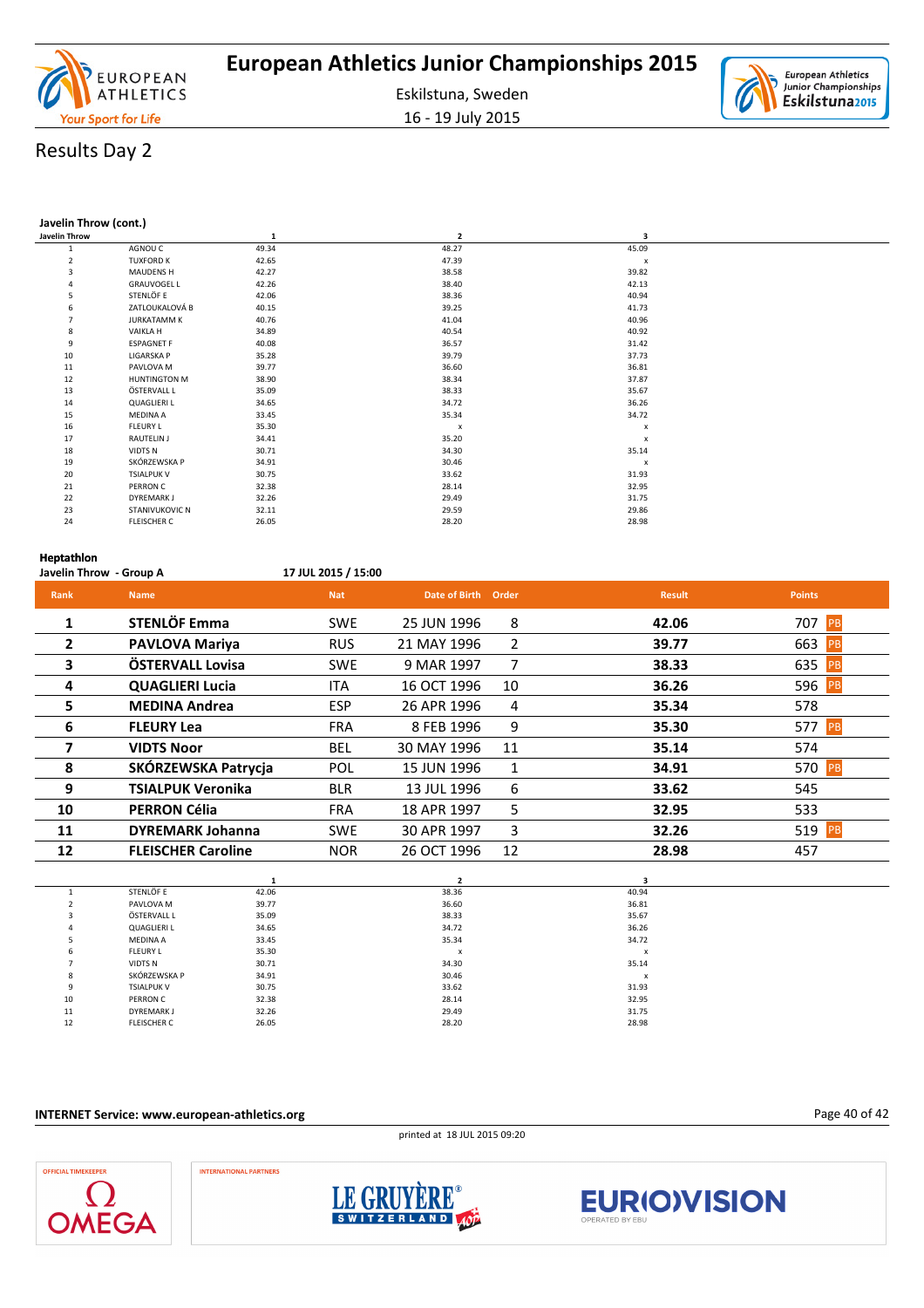



# Results Day 2

| Heptathlon              |                              |                     |               |       |               |                  |
|-------------------------|------------------------------|---------------------|---------------|-------|---------------|------------------|
| Javelin Throw - Group B |                              | 17 JUL 2015 / 16:00 |               |       |               |                  |
| Rank                    | <b>Name</b>                  | <b>Nat</b>          | Date of Birth | Order | <b>Result</b> | <b>Points</b>    |
| 1                       | <b>AGNOU Caroline</b>        | SUI                 | 26 MAY 1996   | 3     | 49.34         | 847 PB           |
| $\overline{2}$          | <b>TUXFORD Kristin</b>       | <b>GER</b>          | 6 MAY 1997    | 11    | 47.39         | 810<br><b>PB</b> |
| 3                       | <b>MAUDENS Hanne</b>         | <b>BEL</b>          | 12 MAR 1997   | 2     | 42.27         | 711<br>PB        |
| 4                       | <b>GRAUVOGEL Louisa</b>      | <b>GER</b>          | 28 SEP 1996   | 10    | 42.26         | 711              |
| 5.                      | ZATLOUKALOVÁ Barbora         | <b>CZE</b>          | 3 JUN 1997    | 6     | 41.73         | 701              |
| 6                       | <b>JURKATAMM Kristella</b>   | <b>EST</b>          | 9 APR 1996    | 5     | 41.04         | 687<br><b>SB</b> |
| 7                       | VAIKLA Hanna-Mai             | <b>EST</b>          | 31 MAY 1997   | 7     | 40.92         | 685              |
| 8                       | <b>ESPAGNET Fiona</b>        | <b>FRA</b>          | 30 APR 1997   | 1     | 40.08         | 669<br>PB        |
| 9                       | LIGARSKA Paulina             | POL                 | 9 APR 1996    | 9     | 39.79         | 663<br>PB        |
| 10                      | <b>HUNTINGTON Maria</b>      | <b>FIN</b>          | 13 MAR 1997   | 12    | 38.90         | 646              |
| 11                      | <b>RAUTELIN Jessica</b>      | <b>FIN</b>          | 16 JAN 1997   | 8     | 35.20         | 575              |
| 12                      | <b>STANIVUKOVIC Nikolija</b> | <b>BIH</b>          | 23 MAY 1997   | 4     | 32.11         | 517              |
|                         |                              |                     |               |       |               |                  |

|    |                       |       | ,     |       |
|----|-----------------------|-------|-------|-------|
|    | AGNOU C               | 49.34 | 48.27 | 45.09 |
|    | <b>TUXFORD K</b>      | 42.65 | 47.39 | X     |
| 3  | <b>MAUDENS H</b>      | 42.27 | 38.58 | 39.82 |
| 4  | <b>GRAUVOGEL L</b>    | 42.26 | 38.40 | 42.13 |
| 5  | ZATLOUKALOVÁ B        | 40.15 | 39.25 | 41.73 |
| 6  | <b>JURKATAMM K</b>    | 40.76 | 41.04 | 40.96 |
|    | <b>VAIKLAH</b>        | 34.89 | 40.54 | 40.92 |
| 8  | <b>ESPAGNET F</b>     | 40.08 | 36.57 | 31.42 |
| 9  | <b>LIGARSKA P</b>     | 35.28 | 39.79 | 37.73 |
| 10 | <b>HUNTINGTON M</b>   | 38.90 | 38.34 | 37.87 |
| 11 | RAUTELIN J            | 34.41 | 35.20 | X     |
| 12 | <b>STANIVUKOVIC N</b> | 32.11 | 29.59 | 29.86 |

**INTERNET Service: www.european-athletics.org**

printed at 18 JUL 2015 09:20









Page 41 of 42